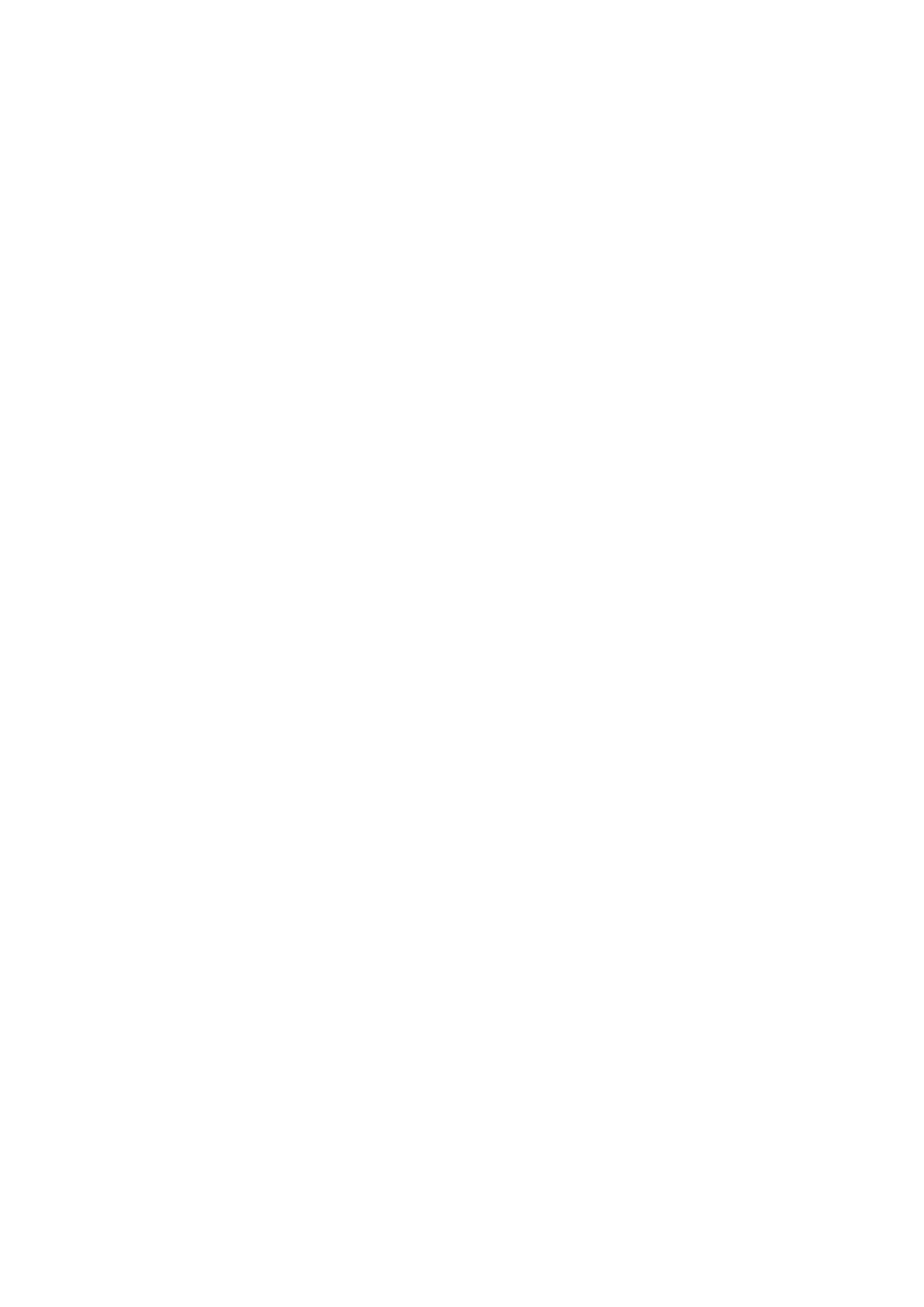# **Contents**

| Members of the Working Party                                                                                   | 4                   |
|----------------------------------------------------------------------------------------------------------------|---------------------|
| Executive summary and recommendations<br>Recommendations                                                       | 5<br>$\overline{7}$ |
| Introduction                                                                                                   | 12                  |
| Limitations of this report                                                                                     | 13                  |
| Psychiatric morbidity in prisons and the working environment                                                   | 15                  |
| Psychiatric morbidity                                                                                          | 15                  |
| Substance misuse<br>Learning disability                                                                        | 16<br>17            |
| Female prisoners                                                                                               | 17                  |
| Prisoners from Black and minority ethnic groups                                                                | 19                  |
| Foreign nationals                                                                                              | 20                  |
| Older prisoners                                                                                                | 21                  |
| Psychiatric practice in prison                                                                                 | 23                  |
| Competencies required of psychiatrists in prisons                                                              | 23                  |
| Consultant norms and appointments                                                                              | 25                  |
| Role of consultants in prisons with special reference                                                          | 26                  |
| to commissioning mental health services                                                                        |                     |
| Specialist psychiatric services in prison                                                                      | 30                  |
| Role of addiction specialists in prison healthcare                                                             | 30                  |
| Role of general practice in prison addiction services<br>Addiction teams in prison                             | 32<br>32            |
| Learning disability psychiatry and prisons                                                                     | 33                  |
| Indentification of prisoners with learning disability                                                          | 34                  |
| Pervasive developmental disorders                                                                              | 36                  |
| Treatment programmes                                                                                           | 36                  |
| Services for patients with other disabilities or rare conditions                                               | 36                  |
| Mental healthcare in female establishments                                                                     | 37                  |
| Old age psychiatrists and the mental health of prisoners                                                       | 37                  |
| Rehabilitation psychiatry and prison services<br>Rehabilitation psychiatry input to in-reach services to local | 38<br>39            |
| remand prisons                                                                                                 |                     |
| Forensic rehabilitation in longer-term establishments                                                          | 40                  |
| Psychotherapy provision in prison                                                                              | 42                  |
| Psychological therapies within specific prison units                                                           | 44                  |
| Training psychiatrists for roles in prison psychiatry                                                          | 46                  |
| Educational requirements for doctors providing specialist                                                      | 46                  |
| mental health services in prisons                                                                              |                     |
| Appraisal and continuing professional development                                                              | 46                  |
| Competencies of particular relevance to prison mental healthcare                                               | 47                  |
| Training opportunities in prison mental healthcare                                                             | 48                  |
| References and further reading                                                                                 | 50                  |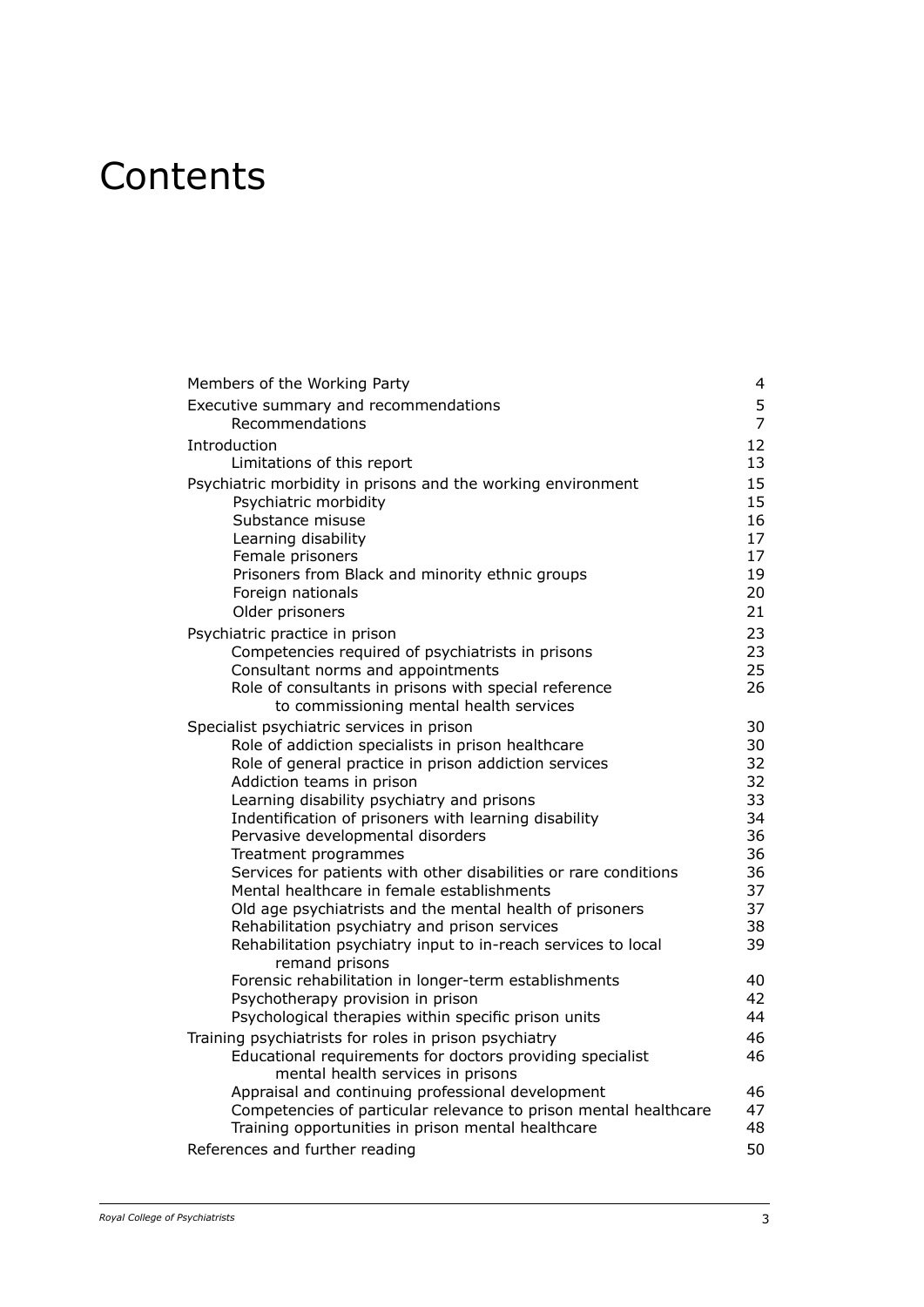# Members of the Working Party

#### **Dr Harm Boer**

Consultant in Forensic Learning Disability (Learning Disability Faculty)

#### **Dr Tom Carnwath** Consultant in Addictions Psychiatry (Addictions Faculty)

#### **Dr Steffan Davies**

Consultant in Rehabilitation Psychiatry (Community and Rehabilitation Faculty)

#### **Dr David Hall**

Consultant in General Adult Psychiatry (General Psychiatry Faculty and Scottish Division)

**Dr Josanne Holloway** Consultant Forensic Psychiatrist (Forensic Psychiatry Faculty)

#### **Professor Robert Howard**

Professor of Old Age Psychiatry (Old Age Faculty)

#### **Dr Siobhan Murphy**

Consultant Psychotherapist (Psychotherapy Faculty)

#### **Dr Rao Nimmagadda**

Consultant Forensic Psychiatrist (Collegiate Training Committee)

#### **Dr John O'Grady**

Consultant Forensic Psychiatrist (Joint Chair)

**Dr Janet Parrott** Consultant Forensic Psychiatrist (Joint Chair)

**Dr Mary Rowlands** Consultant in Addiction Psychiatry (Welsh Division)

#### **Dr Trevor Turner**

Consultant in General Adult Psychiatry (General Psychiatry Faculty)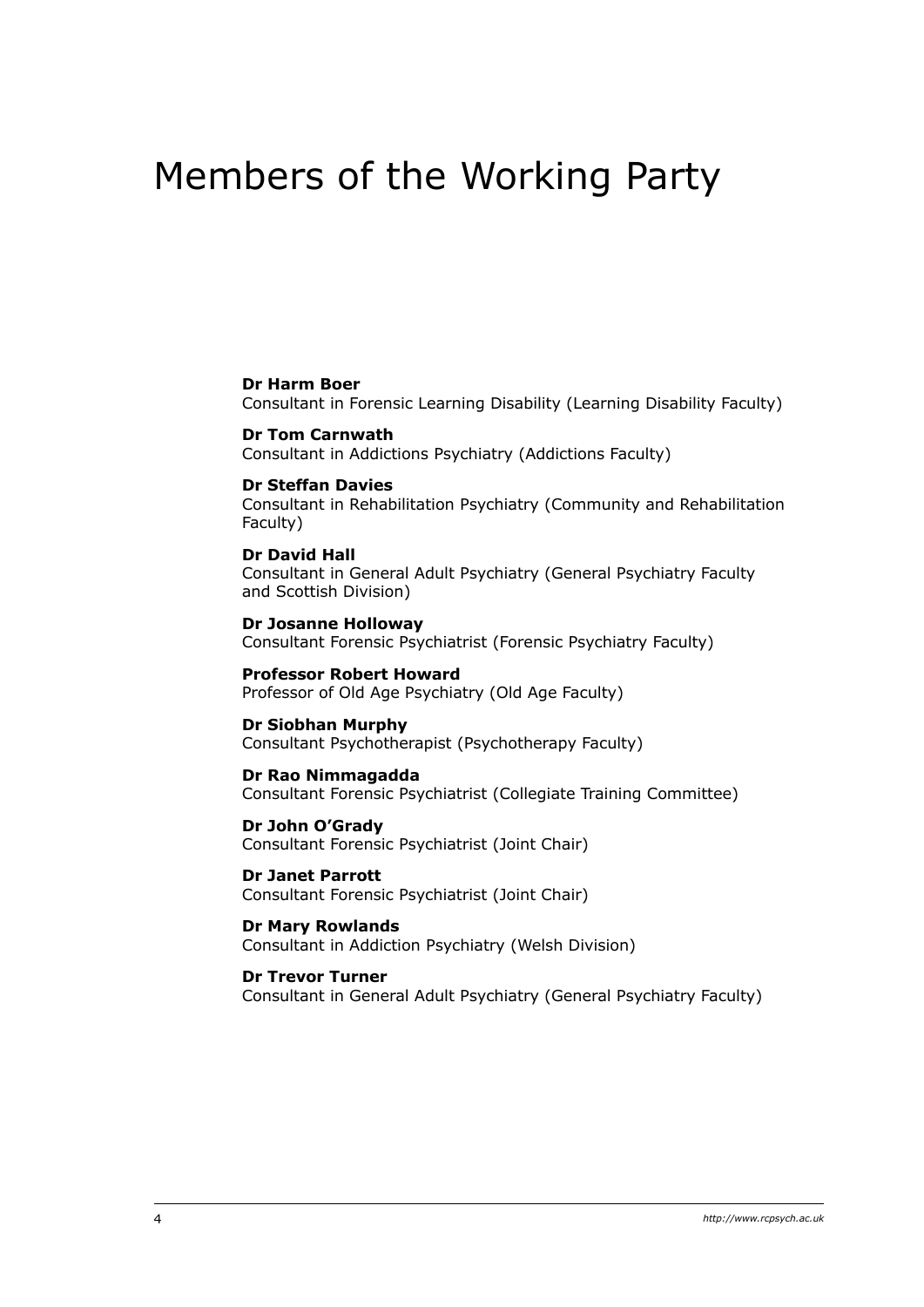# Executive summary and recommendations

A joint Department of Health and Home Office Working Party on 'The Future Organisation of Prison Healthcare' in 1999 produced recommendations for a radical overhaul of prison healthcare. Those recommendations were accepted, leading to a responsibility for the provision of healthcare in prisons moving from the Home Office to the Department of Health; this transfer was completed in April 2006.

This report concerns itself with the development of psychiatric services in prisons in England and Wales. It is hoped that the guidance will be of relevance to other jurisdictions. The report concerns adult prisons and is therefore not applicable to younger people in prison establishments for those under the age twenty one. It concentrates on generic services in prisons and does not generate recommendations on the needs of prisoners with special needs, nor the particular needs of women or people from Black or minority ethnic groups with mental health problems in prison. The report makes 26 recommendations to improve mental healthcare in prisons.

# PSYCHIATRIC MORBIDITY IN PRISONS AND THE WORKING environment

Prison healthcare is provided within a larger institution that is primarily centred upon security and control, and resources are likely to be limited both in quantity and diversity. The epidemiology of mental disorder and the nature of the prison environment result in a challenging role for the psychiatrist in prison. The distribution and prevalence of mental disorder in prisons differs substantially from the general population. Prisoners with mental disorders are significantly overrepresented in the prison population, and these individuals commonly have a diagnosis in more than one category. Substance misuse is a particularly significant problem for prisoners.

The main body of the report provides a review of the psychiatric and social exclusion problems of women in prisons, prisoners of Black or minority ethnic origin, those with learning disability and older prisoners.

# Psychiatric practice in prisons

We endorse the Department of Health Policy on mental health services, which in essence states that services should be provided as in the community and in line with national policy. We recognise that the practice of psychiatry in prisons will require specific competencies to a greater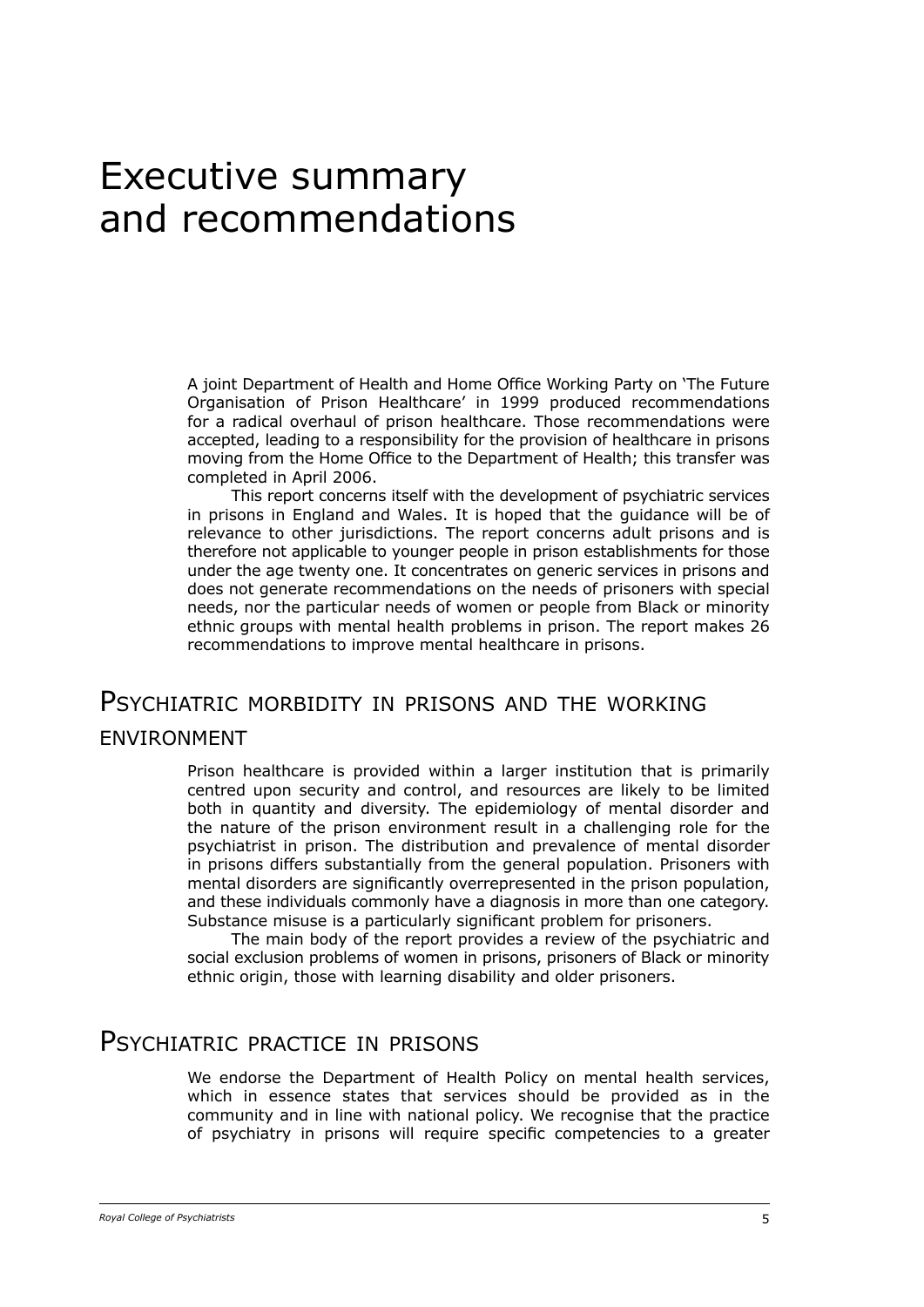extent than might be the case for other consultant roles in multidisciplinary teams. Those specific competencies involve 'jail craft' (an understanding of work within enclosed secure institutions), working in the interface with the Criminal Justice System and understanding diversity issues in the provision of care and competencies in the management of substance misuse. We make recommendations for consultant appointments and suggest norms for consultant roles and responsibilities in prison mental healthcare.

### Commissioning mental health services in prisons

In commissioning mental health services in prison, we recommend that the model to be used should be that applicable to general adult psychiatry. In general, in most prisons, we would expect initial assessments to be carried out through generic multidisciplinary teams (drawn from general adult and forensic expertise) and referrals made to more specialist services, as would be the case in a general adult team in the community. We believe effective prison mental healthcare is most likely to be achieved through service agreements between primary care trusts (PCTs) and large mental health trusts. Within such a contract, psychiatric specialties would be expected to provide specialist consultation services as they would for any other part of the trust. A particular issue was identified in the operation of in-patient healthcare centres in prisons. We have made recommendations to tackle this problem.

## Specialist psychiatric services in prison

A number of recent developments have made it important that addiction specialists increase their input into prison healthcare. We conclude that the addiction services within prisons are far too complex and fragmentary and we recommend that various treatment services in prisons be drawn together into dedicated substance misuse teams.

Prisoners with borderline IQ may have particular difficulty in understanding or coping with demands of prison life and may have their coping abilities overwhelmed by the social and personal demands of living in a prison environment. We give recommendations for when to consider learning disability expertise, and when commissioning for mental health services that the particular needs of patients with learning disability are accounted for, ensuring that there are protocols for the assessment and treatment of these individuals. The needs of prisoners with pervasive development disorders are also considered here. Progression through the Criminal Justice System to release often depends on participation in prisonbased programmes. We acknowledge the problems those with learning disability and borderline learning disability may have with such programmes and give recommendations to tackle this.

This report highlights important differences between male and female prison establishments and male and female prisoners, including differences in the epidemiology of mental disorder and particular issues around childcare and separation from children.

A brief overview of prisoners of Black and minority ethnic origin is included. The evidence is that individuals from Black and minority ethnic groups experience a different pathway through the Criminal Justice System compared to White defendants. The net result is their overrepresentation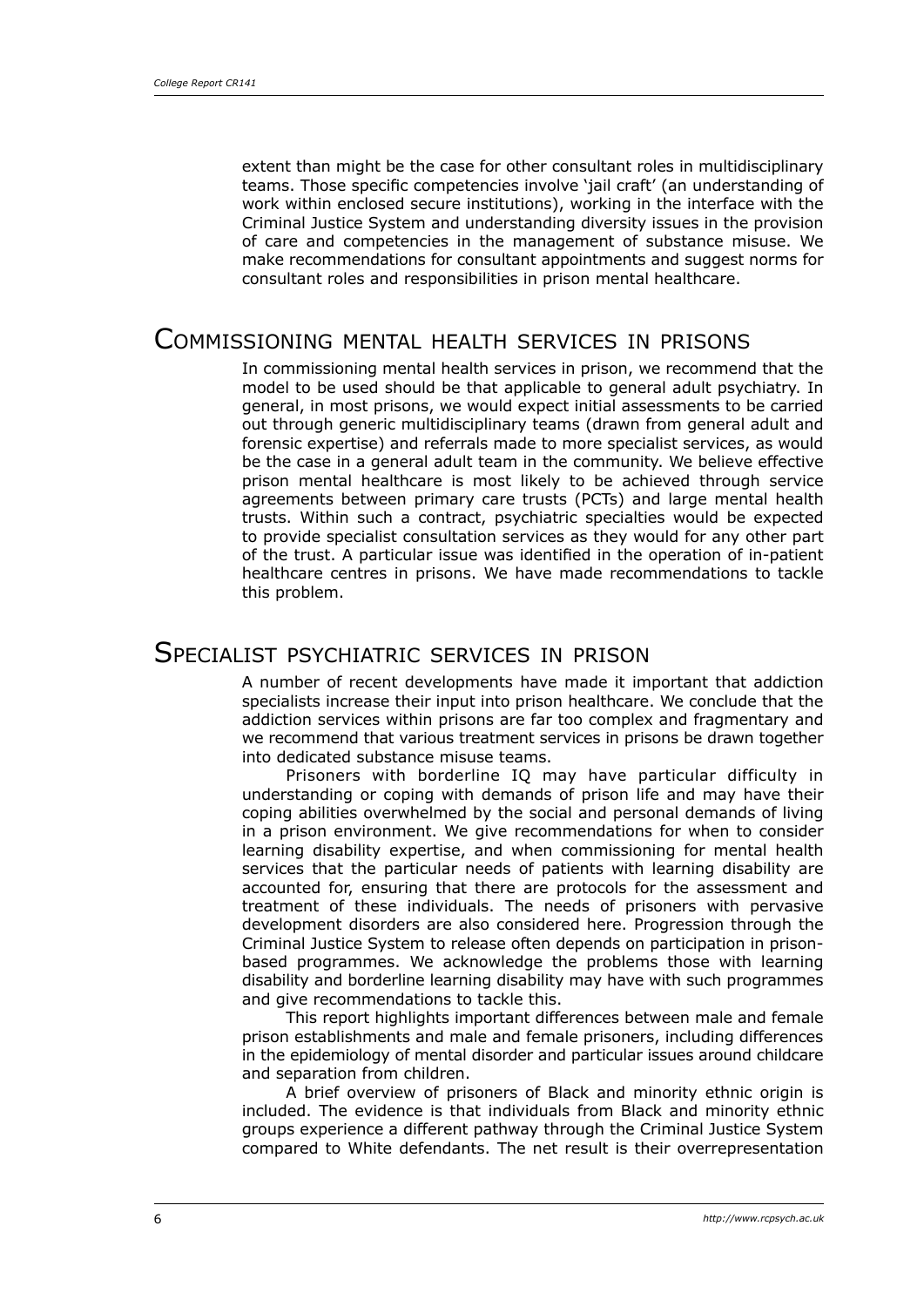within the prison population. Black and Asian prisoners are significantly less positive about healthcare than White prisoners. We recommend that future revision of this report or a separate report addresses the complex interaction between being a member of a Black or minority ethnic group, imprisonment and service provision.

A consequence of current trends towards longer prison sentences is that an increasing proportion of prisoners will be older. We consider the epidemiology of mental health disorder in older prisoners and the provision of training for those who are responsible for their care.

Within a group of long-term prisoners there will be those who continue to suffer from severe enduring mental illness. If they present a minimal management problem on a day-to-day basis they may not be judged a priority for transfer to hospital. However, as for patients with learning disability, individuals who have a severe enduring mental illness may be unable to engage in offence-related programmes leading to a disadvantage and perhaps a longer period in prison. Under the remit of rehabilitation psychiatry we consider the specialist needs of these prisoners with severe enduring mental illness who are not transferred to the NHS and make recommendations for their appropriate care.

## PSYCHOTHERAPY PROVISION

This report recognises that prisons will be served by community mental health teams (CMHTs) operating largely as their counterparts in the community and providing the same access to psychological therapies. We list a number of roles for psychotherapeutic input to CMHTs in prisons and give recommendations to achieve these. Recognising the small size of prisons the expertise of NHS psychotherapeutic services might be best provided for at the level of a regional cluster of prisons with service provision varying between prisons depending on the nature of the population.

# **TRAINING**

The main recommendation of this report in relation to the psychiatrist's role in prison multidisciplinary teams is that the consultant role should be based on a competency model rather than opting for recommendations on particular psychiatric specialties. Following on from this is that training for prison consultant roles should be competency based. The body of the report details the competencies that should be developed by psychiatrists undertaking a substantial role in prison psychiatry. Educational requirements for doctors providing mental health services in prison are discussed and recommendations for training are given.

# **RECOMMENDATIONS**

#### *Role of the consultant psychiatrist in prison*

- We recommend that a good psychiatric practice guide be created specifically for psychiatric practice in prisons. 1.
- We recommend that a competency-based approach to the appointment of consultants in a prison setting be employed rather than opting for either general adult or forensic psychiatrists fulfilling those roles. 2.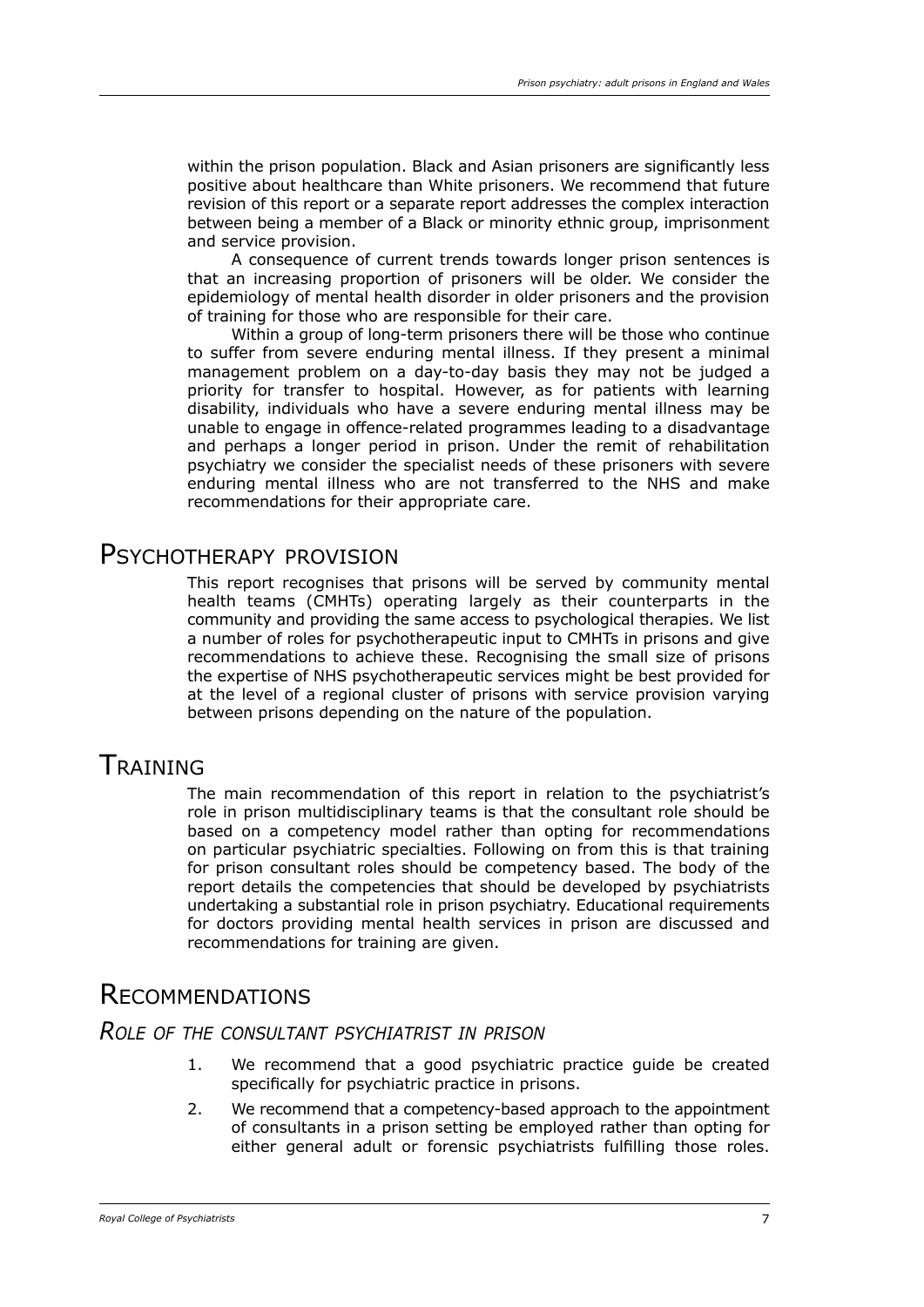Depending on local circumstances, appropriate services might be drawn from either speciality. Where psychiatric sessions are provided to a large prison there may be merit in having sessions from both general and forensic practitioners. In dispersal prisons where prisoners are serving long sentences, forensic rehabilitation skills may be particularly useful.

- We recommend that appointments to consultant posts in prison should follow the appointment procedure for other consultant appointments and therefore include a college assessor on the appointment panel. 3.
- We recommend the development and use of a College model job description for consultant appointments to prisons. That model job description should take account of the specific competencies for work in prisons set out in this report and address the particular competencies required of psychiatrists in respect of gender and ethnicity. 4.
- We recommend the adoption of our provisional norms for consultants working in prisons. We further recommend that the College and Prison Health Unit of the National Offender Management Service (NOMS) partnership jointly review indicative staffing for mental health teams in prisons and review norms for consultant sessions accordingly. 5.

#### *Commissioning mental health services in prisons*

- We recommend that the commissioning model for adult psychiatric services be adopted for commissioning mental healthcare in prisons. 6.
- We recommend that services should be provided through generic multidisciplinary teams, including addiction specialist expertise in remand prisons, with clear pathways to access specialist services such as learning disability, old age psychiatry or psychotherapy. In our opinion it is likely that such comprehensive service provision will be best provided through large mental health trusts. Where services are primarily provided by consultant adult psychiatrists, we recommend that service agreements include specific access to tertiary forensic psychiatry. Commissioning plans that address need across a cluster of prisons have the potential to match need with the appropriate expertise within a trust. 7.
- We recommend that Royal College of Psychiatrist's reports CR96 and CR124 be reviewed and modified to provide prison specific guidance on the role and responsibilities of a consultant psychiatrist taking a leadership role within prison-based psychiatric services. That review should include consideration of the recommendations on 'New Ways of Working' for consultant psychiatrists (see Department of Health, 2005). 8.
- We recommend that the Royal College of Psychiatrists, Royal College of General Practitioners and the Prison Health Unit of the Department of Health review the operation of healthcare centres in prison providing in-patient care to include a review of the appropriate doctor to take responsibility for mental healthcare (whether general practice, secondary or tertiary psychiatry), service models for healthcare centres and appropriate staffing norms. 9.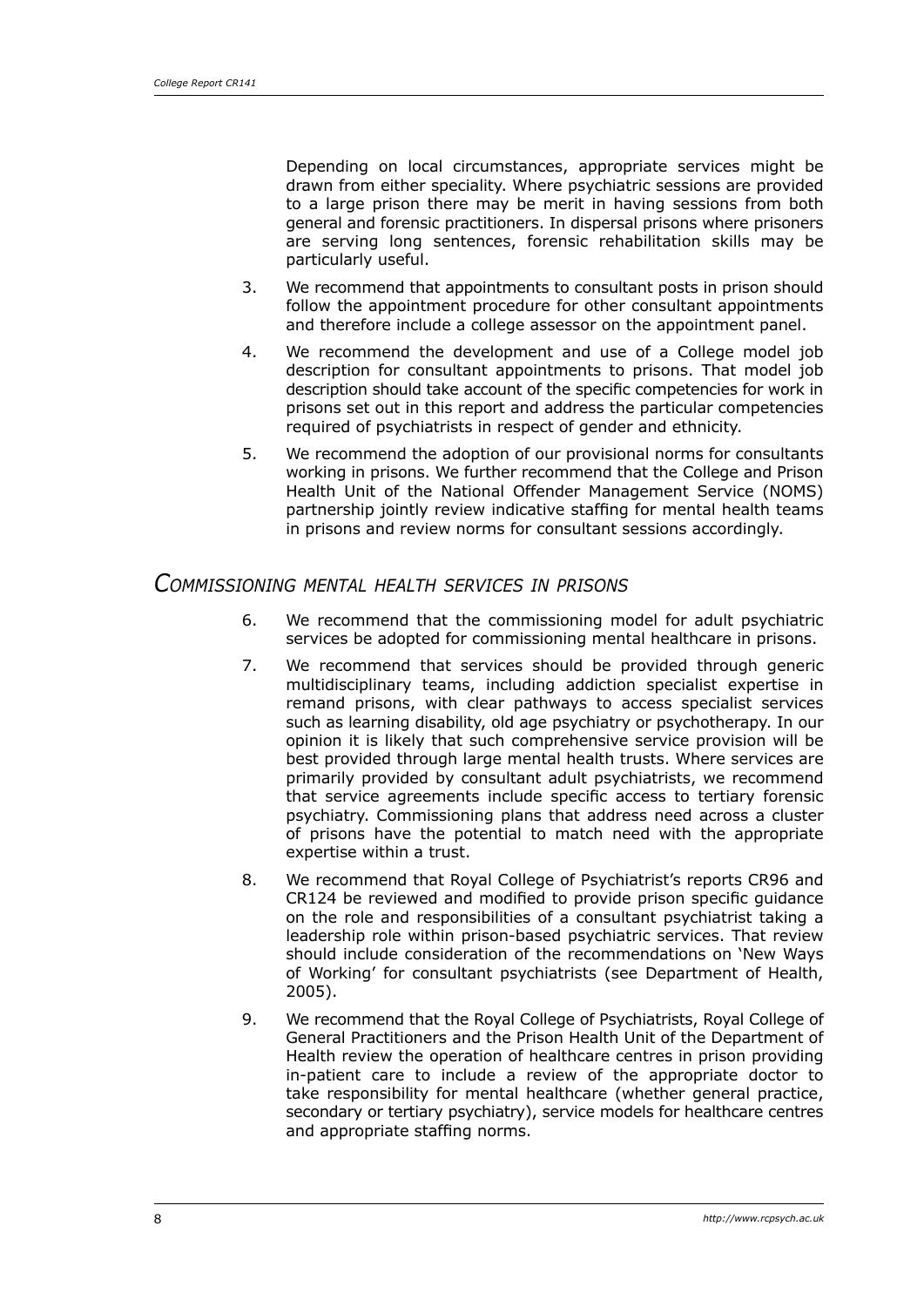#### *Addiction services in prisons*

- 10. We recommend that there should be sessional input from addiction specialists, who will establish protocols of care; advise in complex cases; initiate audit and research; provide an input into training; help develop drug strategy; and liaise with other professionals, for example forensic psychiatrists and hepatologists.
- We recommend that dedicated substance misuse teams are established in prisons. These will provide care for prisoners throughout their residence, and will work closely with mental health in-reach teams and healthcare staff. 11.
- We recommend that teams should consist of addiction nurses and 12. specially trained prison staff, with input from GPs and specialists in addictions as appropriate. They should link closely with CARAT and PASRO staff, or possibly merge with them and be responsible for detoxification; drug counselling; methadone maintenance and other pharmacological treatment; and for ensuring seamless throughcare.

#### *Learning disability services in prison*

- We recommend for screening and assessment purposes, that those with borderline learning disability (IQ=70-80) should have benefit of learning disability expertise, including, where appropriate, assessment from consultants in learning disability. We recognise that currently learning disability services are not resourced to provide this service and implementing this recommendation will require dedicated funding. 13.
- We recommend that the Grubin screening tool used at reception in prisons be modified to include screening questions to identify prisoners with a potential diagnosis of learning disability 14.
- We recommend that when commissioning for mental health services within prisons consideration is taken of the particular needs of patients with learning disability, ensuring that each prison had agreed access to learning disability specialists within a protocol for the assessment (and treatment) of those prisoners with learning disability. Where demand can justify it, prison based CMHTs could benefit from having a dedicated member of a learning disability service within the team. 15.
- We recommend that the Prison Service consider the particular needs of 16. those with learning disability (including those with borderline disability) and adapt existing treatment programmes to the needs of those with mild and borderline learning disability. This may require concentrating expertise in particular prisons.

### *Female prisoners*

17. We recommend that either as a separate report or in the future revision of this report, that the particular needs of female prisoners be addressed with recommendations on service provision in female prisons.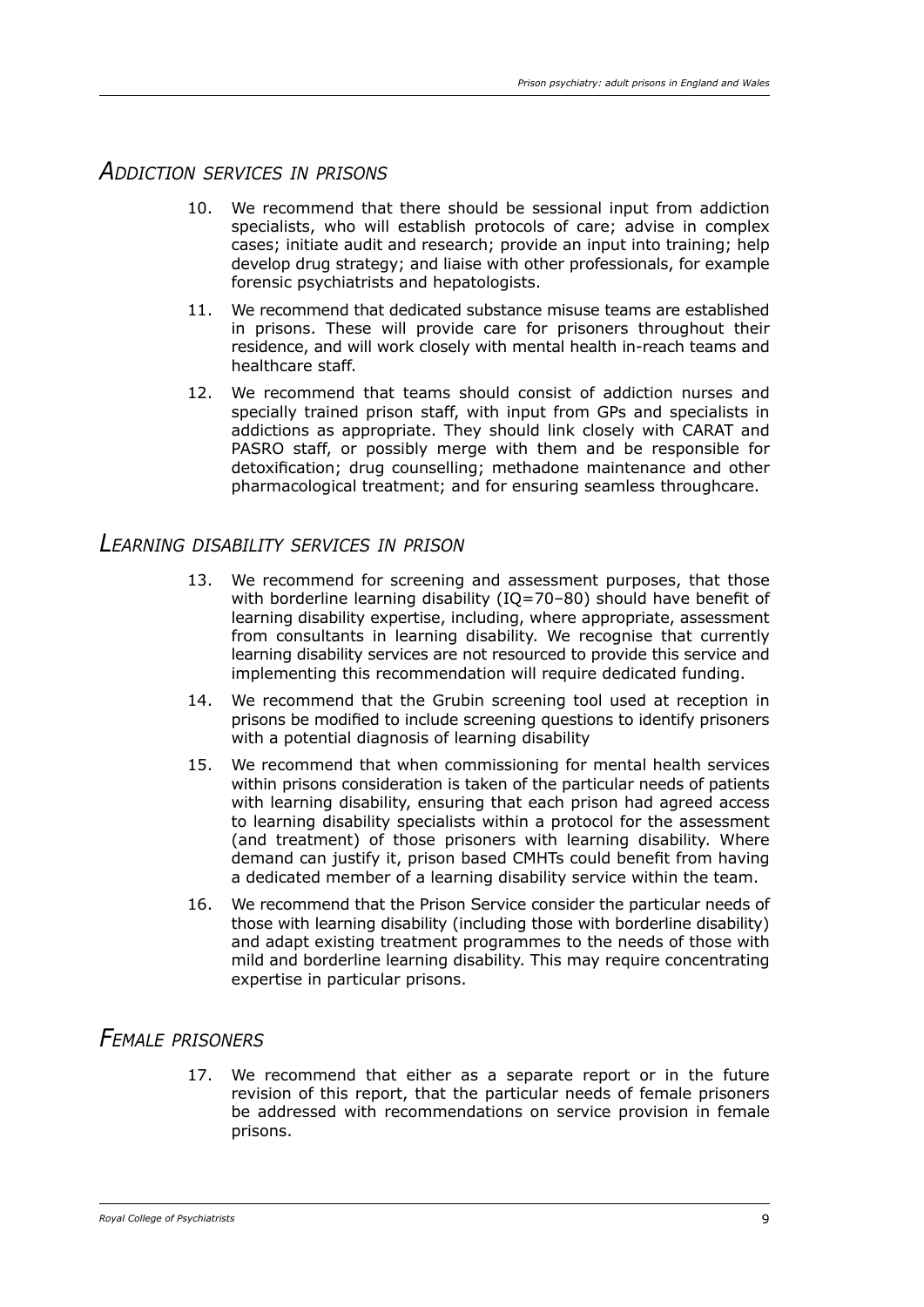### *Old age psychiatry in prisons*

We recommend that the Old Age Faculty of the Royal College of Psychiatrists should consider the need for specialist training for old age psychiatrists in the special needs of old age prisoners with mental health problems 18.

#### *Rehabilitation psychiatry in prison*

- We recommend that a needs assessment be carried out on the needs 19. for specialist treatment, including specialist rehabilitation, for those prisoners with severe enduring mental illness who are not transferred to the NHS.
- We recommend that a forensic rehabilitation model of care be considered for those prisoners (and the healthcare systems within prisons housing them) who are serving long term sentences. 20.
- We recommend that the Prison Service carry out an assessment of the 21. special needs of those with severe mental disorder (including severe mental illness, personality disorders and other severe mental health problems) who are excluded from prison-based treatment programmes because of their disorder. This could be usefully combined with the similar recommendation above relating to those with learning disability (see recommendation 16).

### *Psychotherapy services in prison*

- 22. We recommend that CMHTs in prison should have at least one senior psychotherapist (providing a minimum of three sessions) who organises psychological therapy of Type B and C and provides a broad range of consultation and co-ordinating roles for psychological therapies. The skills for such a role would need the training of a consultant psychotherapist in psychotherapy, consultant forensic psychotherapist or a senior adult psychotherapist.
- 23. We recommend that the Prison Service and NHS jointly plan, coordinate and assess through clinical governance, the quality of prison-based psychological therapy services, making best use of the expertise of both organisations. This may be best implemented at the level of regional clusters of prisons.
- We recommend an assessment of need, based on national guidelines 24. and priorities, for psychotherapeutic services in prisons, recognising that services provided will vary between prisons depending on the nature of their population.

## *Training*

We recommend that the majority of trainees in psychiatry should experience psychiatry provided in prison settings during their training. Training programmes should include guidance on minimum exposure to prison psychiatry tailored to the needs of the trainee and specialty. 25.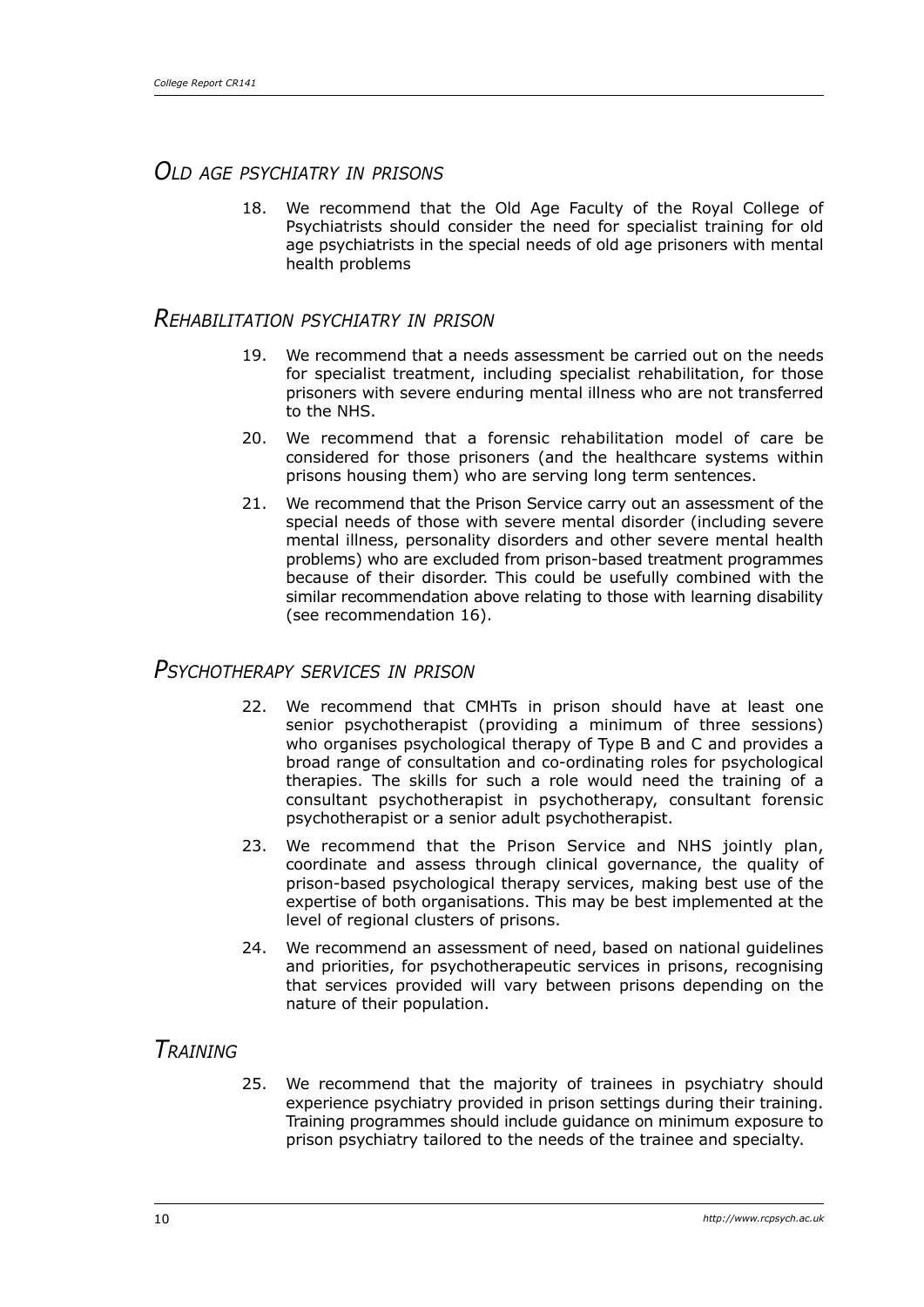26. We recommend that the workforce review team (Department of Health) training programme directors and College specialist advisory committees develop specialist training opportunities in prison in the light of the major changes in organisation and management of prison health care, the need to develop specific competencies to lead multidisciplinary teams in prisons and likely demand for psychiatrists competent to work in the area.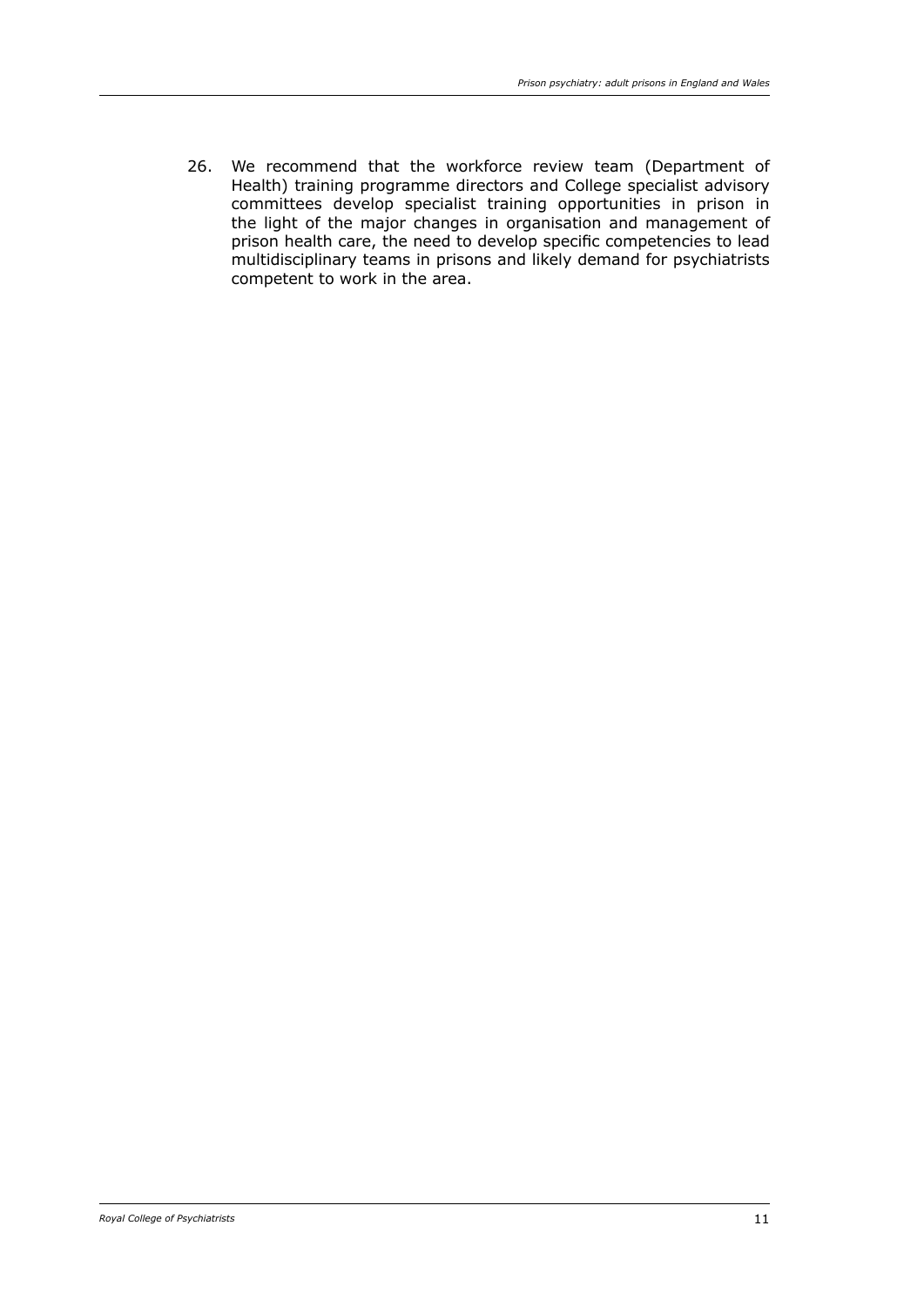# Introduction

This report is concerned with the development of psychiatric services in prisons in England and Wales. It is hoped that the guidance will be of relevance to other jurisdictions.

The guidance in this report concerns mental health provision in adult prisons and is therefore not applicable to younger people in prison establishments for those under the age of 21 years.

Prison health is the oldest publicly funded health service in the UK. When the National Health Service (NHS) was developed, prison health did not form part of the NHS but remained under the jurisdiction of the Home Office. Disquiet about standards of healthcare in prisons can be traced back to the earliest reports on prison welfare. Concern about healthcare in prisons was prominent during the 19th century and this continued through the 20th century with campaigns by the British Medical Journal and the Royal College of Psychiatrists to transfer healthcare from the Home Office to the NHS. Publications by the Health Advisory Committee for the Prison Service (1999) and the Chief Inspector of Prisons (Patient or Prisoner) (1996) led to a joint Department of Health and Home Office Working Party on 'The Future Organisation of Prison Health Care' (1999). The recommendations of that Committee were accepted by the government leading to joint responsibility for healthcare in prisons passing from the Home Office to joint responsibility between the Department of Health and the Home Office. Symbolically, the management base for prison healthcare moved from prison headquarters to the Department of Health at Wellington House. For the first time since the inauguration of the NHS, prison healthcare became part of mainstream NHS planning. In 2003, there was a further announcement by government that, following this partnership arrangement, responsibility for the provision of healthcare would move fully from the Home Office to the Department of Health during a transitional period from April 2003 to 2006; this transfer is now complete.

Guidance on the broad strategy for mental healthcare in prisons prepared by the Department of Health *Changing the Outlook* (Department of Health & HM Prison Service 2001*a*), endorsed the principle of equivalence placing service development within the framework of the National Service Framework for mental health. This guidance assumes that secondary mental healthcare in prisons will be provided by a multidisciplinary mental health care team with leadership by a qualified psychiatrist on the specialist register for psychiatry.

The Department of Health has issued detailed guidance on the training, role and career progression of doctors working in prisons in *Report of the Working Group on Doctors Working in Prisons* (Department of Health & HM Prison Service, 2001*b*). That report made a number of recommendations which have been accepted by the Department of Health.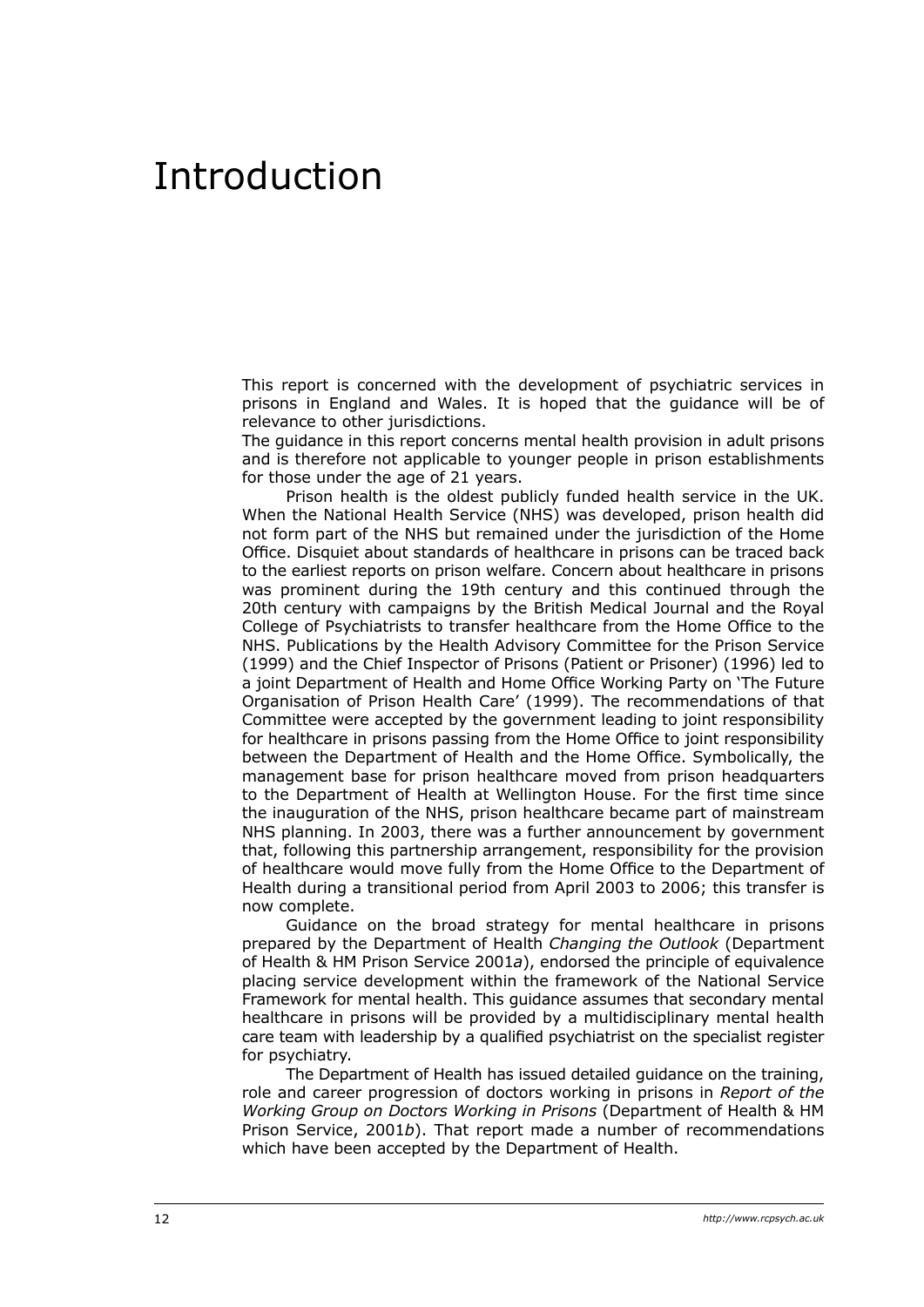- Healthcare should be delivered by multidisciplinary teams.
- Doctors in such teams should have appropriate qualifications for their work.
- Care should be provided as in the community by primary care teams, with specialist teams providing secondary care.  $\blacksquare$
- Doctors in prison primary care teams should be eligible to be principals in NHS general practice.
- Psychiatrists should be on the specialist register for psychiatry.  $\blacksquare$
- Prisons should cease employing visiting psychiatrists but instead enter into service level agreements with primary care or mental health trusts to provide secondary or tertiary healthcare.  $\blacksquare$
- The Working Group recommended the development of a prison specific 'good medical practice' guide modelled on both the College of General Practitioners and the College of Psychiatrists Good Medical Practice guides.  $\blacksquare$
- Competencies for prison healthcare should be drawn up and a check list of competences made available to help training and professional development, the appointment of doctors and appraisal of doctors in prison health.

A list of current policy guidance on prison healthcare can be found in the reference list (distinguished by asterisks). That policy guidance will not be summarised further in this report. Similarly a number of council reports from the Royal College of Psychiatrists are relevant to the work of psychiatrists in prison (some of which are listed in the reference list) but this report will not discuss them in detail.

### Limitations of this report

This report is concerned with the development of psychiatric services in prisons in England and Wales. It is hoped that the guidance will be of relevance to other jurisdictions.

The guidance in this report concerns mental health provision in adult prisons and is therefore not applicable to younger people in prison establishments for those under the age of 21 years. It concentrates on generic services in prisons. Women represent only 6% of the average daily population in adult prisons and there are significant differences between the profile and needs of prisoners from Black and minority ethnic groups and other prisoners. The Working Group hopes that this is the first of a series of reports from the Royal College of Psychiatrists that will inform best practice in prison mental healthcare. If this is accepted, there will then be an opportunity to look in more detail at the specific needs of women in prison and people from Black and minority ethnic groups in prison. We have provided (above) a brief overview on the particular issues affecting these individuals. In this report we have endeavoured to ensure that all recommendations made would apply equally to all prisoners irregardless of gender or ethnicity.

We have not attempted to summarise the literature on prison healthcare in a systematic way as this was well beyond the capacity of the Working Group and not within its remit.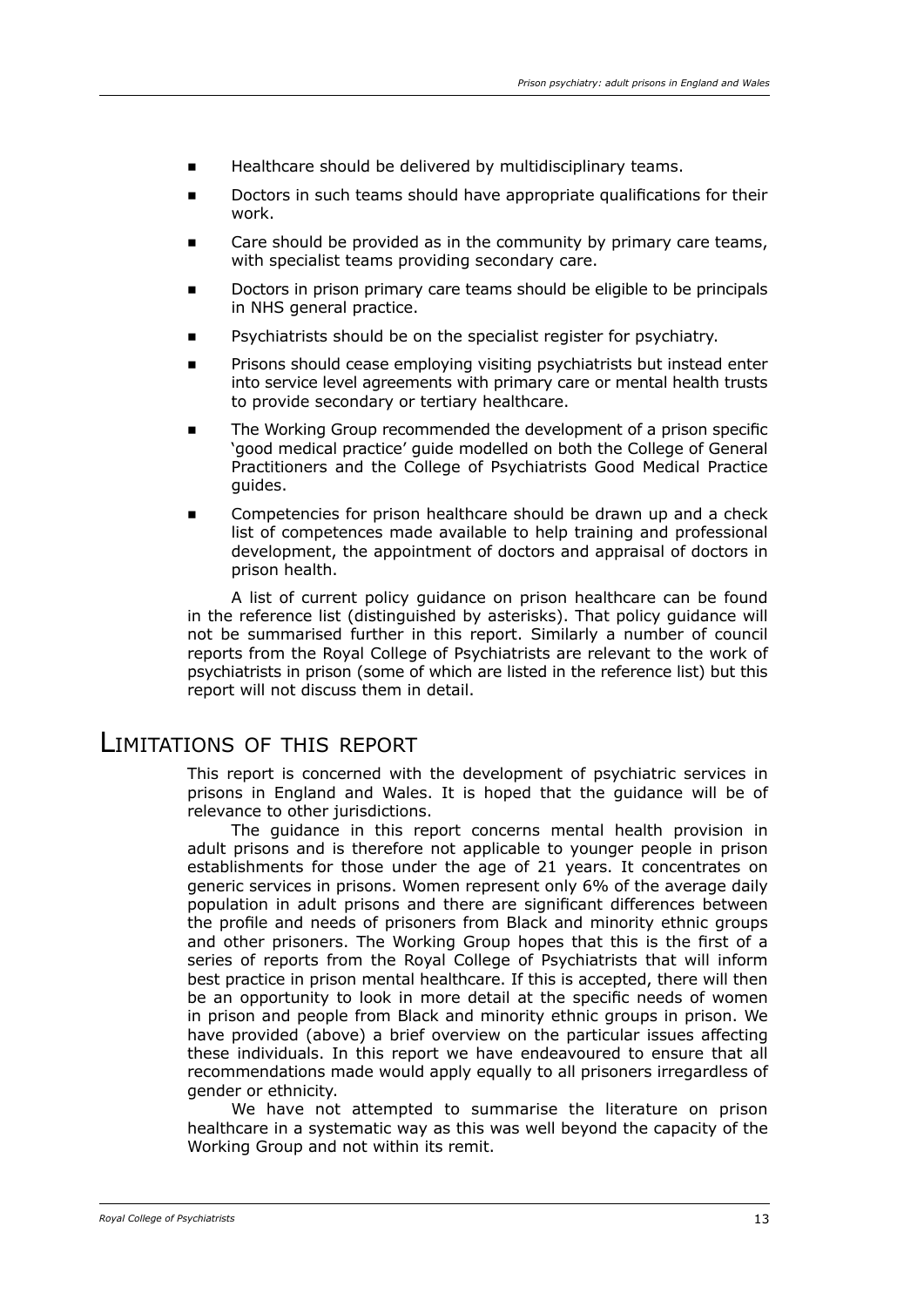We have concentrated above on the limitations of this report in regard to gender and ethnicity. These limitations apply even more starkly to other groups with particular needs in prison. The Working Group were not aware of any specific work undertaken on the particular needs of prisoners who are gay or lesbian. The report does not address the needs of those with special needs such as prisoners with acquired brain injury.

We hope that this report is the first of a series of reports on prison mental health services. A number of recommendations made in this report may lead to future work on particular aspects of prison mental healthcare. In addition, the specific needs of women in prison and prisoners of Black and minority ethnic origin should be the focus of future College reports.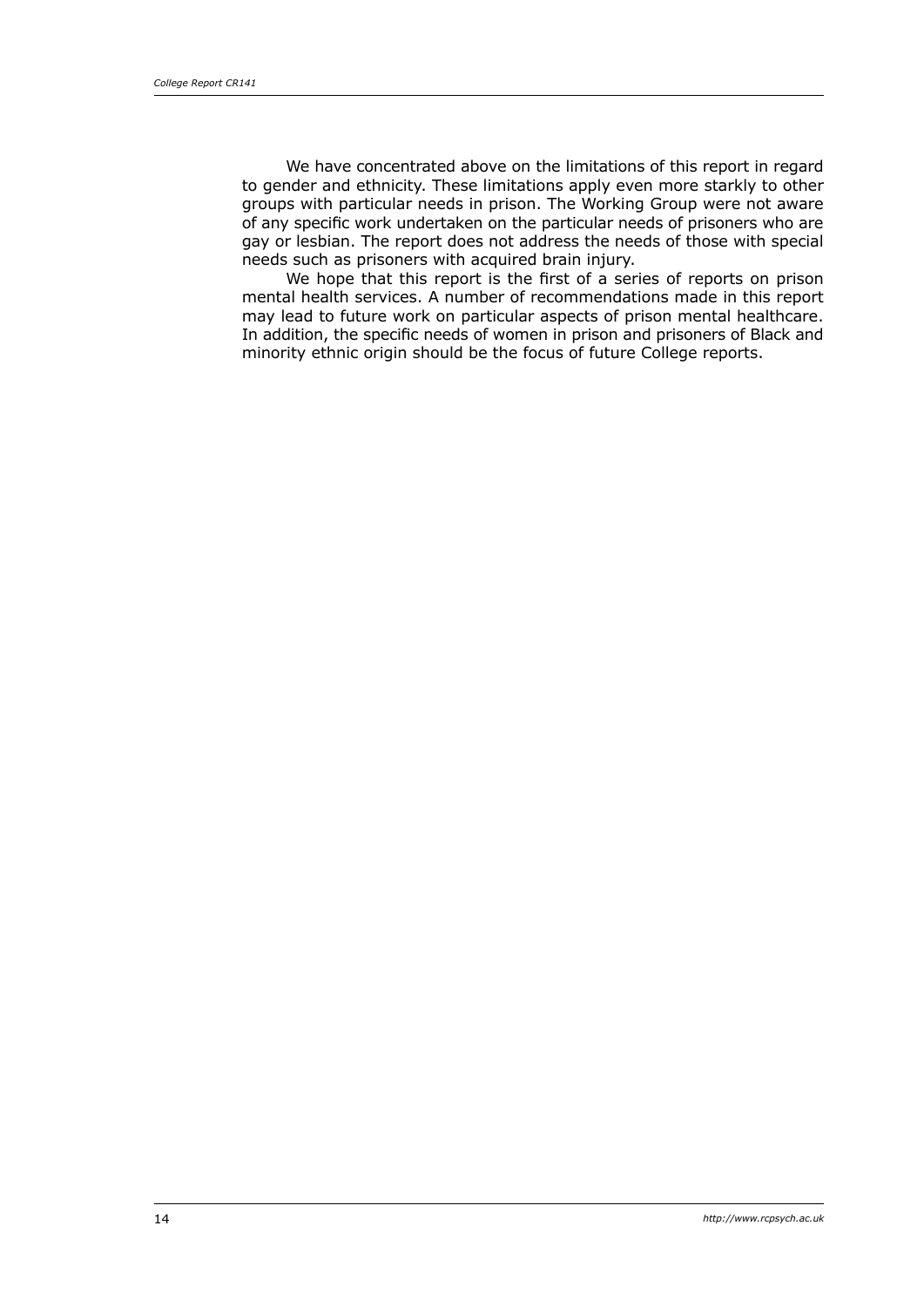# Psychiatric morbidity in prisons and the working environment

The prison environment is radically different from that which most psychiatrists are familiar with. Patients in prison are, by the very nature of prison, deprived of their liberty, autonomy and right to self-determination. There is no freedom to choose who to consult when health problems are experienced. Prisons can be bleak places to live in, with bullying, loneliness and fear a common feature of the prisoner's life. Loss of contact with family and children is particularly likely to impact on mental health. Although doctors may have limited control over health facilities in prisons, nevertheless the delivery of healthcare exists within a larger institution with a radically different philosophy and culture, being principally centred upon security and control. Resources are likely to be limited both in quantity and diversity.

The epidemiology of mental disorder and the nature of the prison environment result in the role of the psychiatrist in prison being a particularly challenging one.

## PSYCHIATRIC MORBIDITY

The distribution and prevalence of mental disorder in prisons differs substantially from the general population. It is clear that prisoners with mental disorders are significantly overrepresented in the prison population. A single diagnosis is rare, with prisoners with disorders usually having a diagnosis in more than one category. The Office of National Statistics study (Singleton *et al*, 1997) found that 9 out of 10 prisoners met their criteria for at least one mental disorder, with no more than 2 out of 10 having only one disorder. Psychosis, personality disorder, anxiety/depressive disorders and drug/alcohol dependency are for instance grossly overrepresented in the prison population. About 140000 persons pass through English and Welsh prisons in any one year. As of 2003 there are approximately 72000 in prison and that figure is set to rise to 100000 by 2010. In an average male prison (for example Brixton with 800 prisoners) the ONS study (Singleton *et al*, 1997) would suggest that up to 720 prisoners will have mental health symptoms meeting a research definition for a mental disorder, including 48 with schizophrenia, 320 with a neurotic disorder, 272 dependent on drugs and 512 with personality disorder. Self-harm and completed suicide is present at a substantially higher level than in the general population.

The social characteristics of prisoners suggest a lifetime of social exclusion. Compared to the general population, prisoners are 13 times more likely to have been in care as a child, 13 times more likely to have been unemployed and 10 times more likely to have been a regular truant from school. In the general population 15% leave school with no qualifications but 52% of male prisoners and 71% of female prisoners leave school with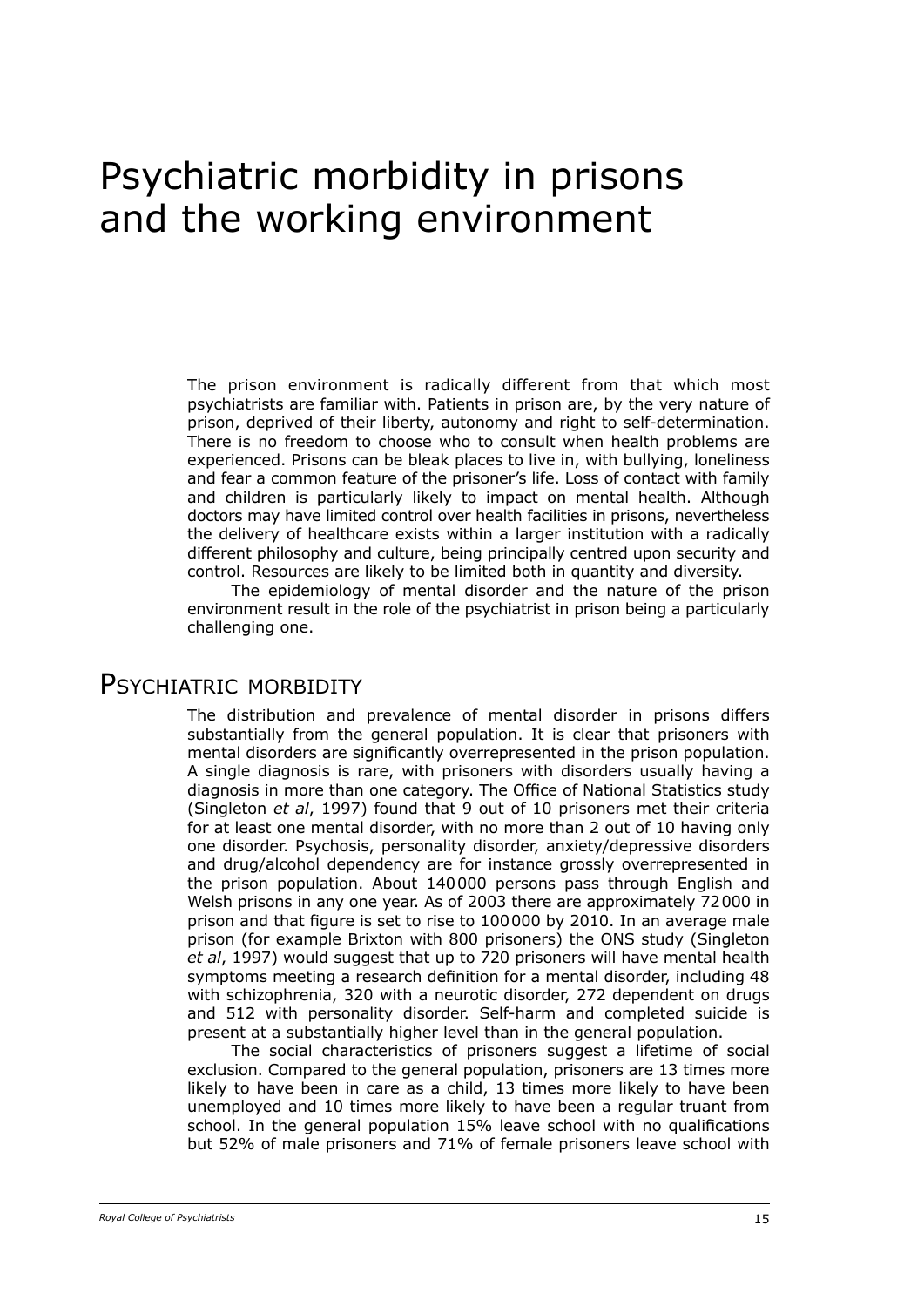no qualifications, and 65% of prisoners are numerate at or below Level 1 (that of an 11-year-old) compared to 23% of the general population. There are 67% of prisoners who were unemployed before imprisonment and 32% who were homeless.

The overall pathway from commission of offence through arrest, conviction and sentence results in a population with multiple and complex disadvantages across a wide range of intellectual, social and personal domains.

# SUBSTANCE MISUSE

Studies have consistently supported a very high misuse of drugs and alcohol among prisoners. About 50% of prisoners have used cocaine or heroin recently before imprisonment, the prevalence for each drug being about 30%; this can be compared with a prevalence of less than 1% in the general population outside prison. Over 60% of prisoners used cannabis and 40% used amphetamine, as opposed to about 10% and 2% respectively in the general population; 82% of those using heroin and 37% of those using crack cocaine were consuming it every day; 66% of those using heroin were also consuming crack cocaine.

If all illegal drugs are taken into account, 54% of prisoners were using at least one type of illegal drug daily before imprisonment, and about 50% give evidence of moderate or severe dependence. Severe dependence is found more frequently in women (Borrill *et al*, 2003).

About 25% of prisoners were injecting drugs, the large majority injecting heroin, but about 50% were injecting more than one drug.

There were 30% of prisoners who were using tranquillisers, about 10% on a daily basis. Over 80% of prisoners smoke nicotine before and during imprisonment. About 60% engaged previously in 'hazardous drinking', and about 30% had 'severe alcohol problems' (Bullock, 2003; Litiano & Ramsey, 2003).

Drug withdrawal on admission may be a causative factor for self-harm; 11% of suicides occur during the first 24 hours in prison, 33% in the first week and 47% in the first month; 62% of these are those with problematic drug misuse (HM Prison Service, 2001).

While in prison 54% of prisoners use cannabis, 27% heroin and 15% illicitly obtained tranquillisers. Use of other drugs is less common. Prisoners prefer depressant drugs because they 'relieve boredom' and 'block out the present situation' (Swann & James, 1998). However 7% still use cocaine, 3% on a daily basis (Singleton *et al*, 1999). Frequency of use for all drugs is much less than outside prison, although 14% of those using cannabis and 3% of those using heroin claim to use daily, and 30% and 36% respectively on a near-weekly basis. Only 2% of those misusing drugs admitted injecting in prison; 81% report a reduction in drug misuse while in prison, but 6% report an increase; 44% of those misusing drugs before imprisonment abstain while in prison; about 25% of those who reported ever having used heroin used it for the first time while in prison (Bullock, 2003).

During the first few months after release, drug misuse is slightly less prevalent than before imprisonment; 70% use cannabis, 28% heroin and about 20% cocaine and amphetamine. Drug misuse initially is generally less frequent than before imprisonment, but we do not have long-term data (Bullock, 2003). The risk of death during the first week after release is 40 times higher than expected in this population, usually as a result of opiate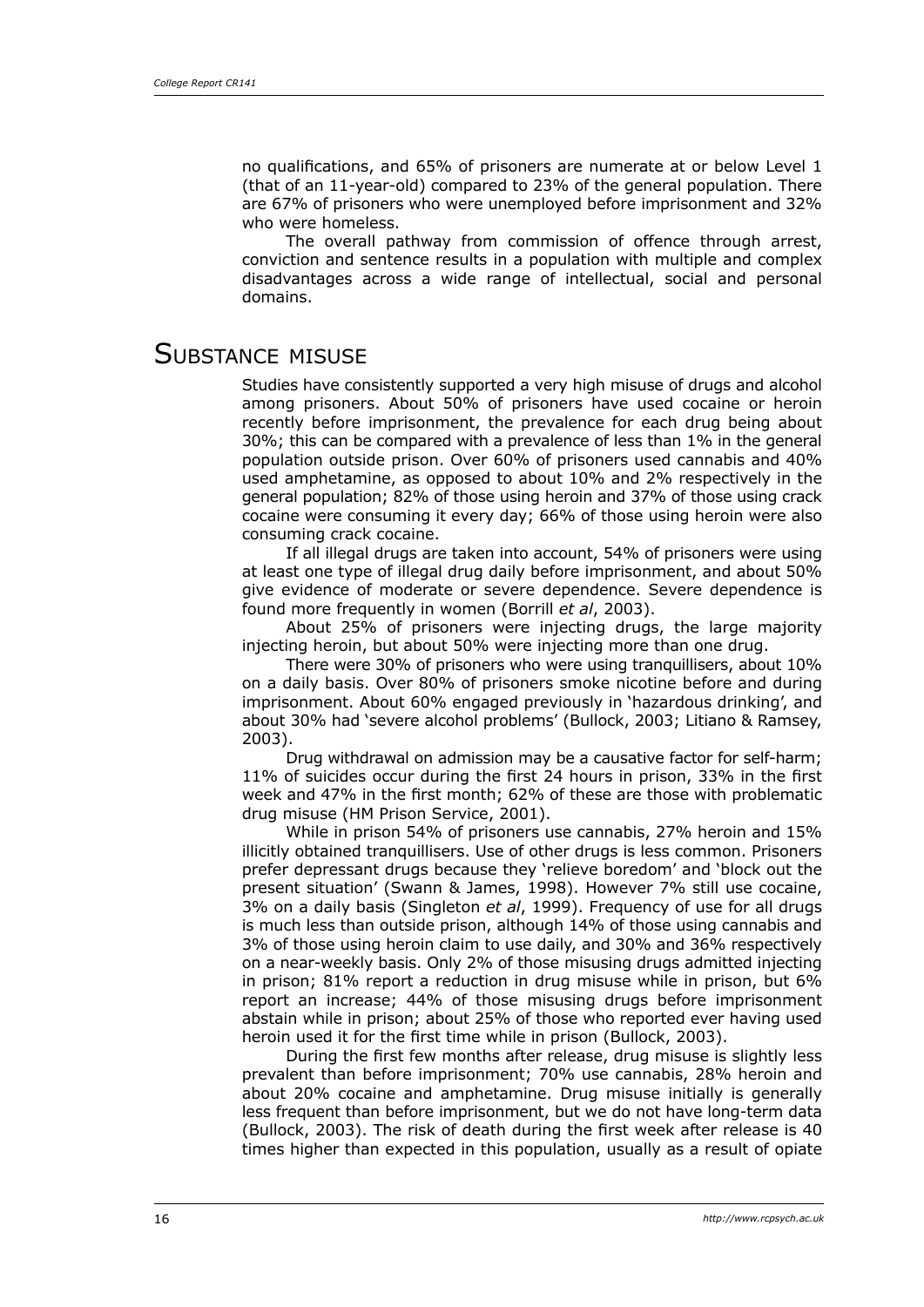overdose (Singleton *et al*, 1999). Prisoners using heroin before imprisonment and treated with methadone while in prison are less likely to die or come back into prison (Dolan *et al*, 2003).

# Learning disability

It has proved difficult to estimate the number of prisoners in the UK who have a learning disability (or mental retardation as defined in the International Classification of Diseases). Research in the UK has found wide variations in the estimates on the prevalence of offenders with learning disability in prisons. In a recent review Judith McBrien (2003) concluded that it is not clear how many offenders have a learning disability and how many people with learning disability offend. Murphy *et al* (1995) surveyed 157 male prisoners in HM Prison Belmarsh and found that 33 of them reported that they had a learning disability or had attended special school; 21 of the 33 were tested using the Wechsler Adult Intelligence Scale–R (WAIS–R) but none of these were found to have an IQ of less than 70 (although 5 men in this group and 4 in a comparison group of 21 had an IQ of between 70 and 74). Brooke *et al* (1996) used a semi-structured interview and case note review of 651 male prisoners whose first language was English, and found, using Ammons' Quick Test, that 7 (0.8%) had a mild learning disability. Birmingham *et al* (1996) tested IQ using Ammons' Quick Test in 441 remand prisoners and found that 57 of them (13%) scored 70 or less, and they made an ICD–10 diagnosis of mental retardation in 6 of these (1%). The ONS survey (Singleton *et al* 1997) found that 11% of male remand prisoners had an IQ as measured with Ammons' Quick Test of 70 or less (25 or below on the Quick Test) and 5% of male sentenced prisoners. Little is known about the prevalence of learning disability in female prisoners in the UK.

# FEMALE PRISONERS<sup>1</sup>

Women commit much less crime than men do. The differences between male and female crime patterns are marked and relatively stable over time. In surveys of recorded crime in England and Wales, crime is overwhelmingly committed by males; in 1999, for example, the figure was 83% for male perpetrators of recorded crime. The type of offences committed by female prisoners differs from male prisoners. In March 2005, 35% of women were held for drug offences, and only 10% of adult women sentenced to prison are convicted of offences involving violence. The majority of women serve short sentences in comparison to male prisoners.

Reflecting the difference in crime rates, female prisoners represent a minority of all prisoners. In May 2005, the prison population stood at 76000, and 4496 of these were female prisoners, representing around 6% of the average daily population. Those from a minority ethnic background were overrepresented, with 29% of the female population being from a Black or other minority ethnic background, and 1 in 5 female prisoners are foreign nationals. Over the past decade there has been a steep increase in the prison population with an overall increase of 25% in 10 years. However, the

<sup>1.</sup> References are not provided for every figure in this section. For accurate data on female prisoners refer to the Prison Reform Trust's quarterly review of prison statistics (Prison Reform Trust, 2006). For an overview of gender and crime see Heidensohn, 2002 and the report *Troubled Inside* (Prison Reform Trust, 2003).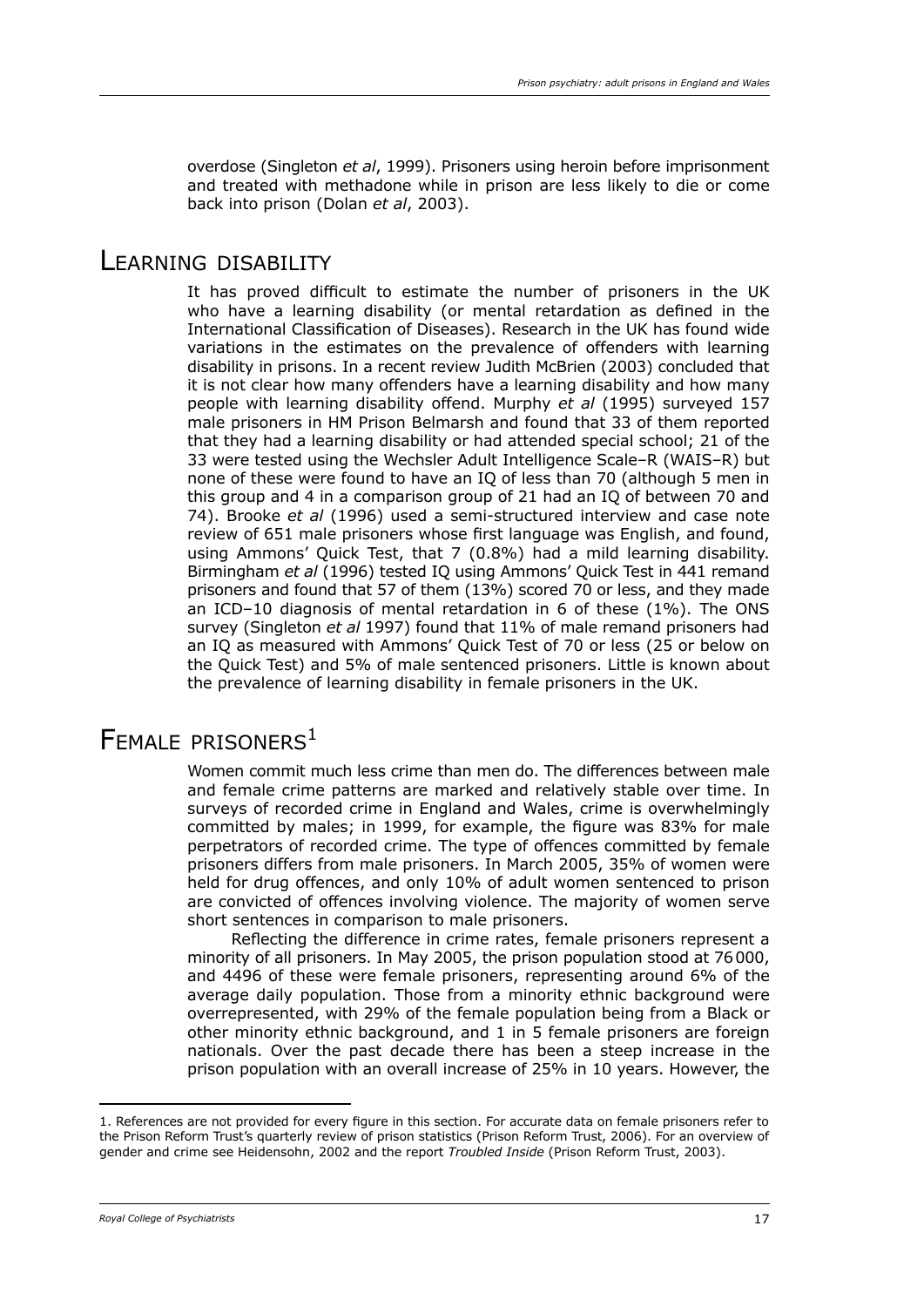rise in the female population is particularly striking, with a doubling of the female population in prisons in the past decade. At magistrate's courts, the chances of a woman receiving a custodial sentence have risen 7-fold over the past decade.

An earlier section provided an overview of psychiatric morbidity in prisons. The general pattern holds true for female prisoners with some important differences:

- rates for most mental disorders for female prisoners are greater than for male prisoners ∎
- for any personality disorder, the rate for male remand prisoners is 78% compared to 50% for female prisoners ∎
- rates for neurotic symptoms for female prisoners are significantly higher than male prisoners and markedly elevated compared to a community sample. In the ONS study (Singleton et al, 1997), rates of drug misuse/dependence were similar for male and female prisoners. However, in more recent surveys by the Prison Service, the rate of drug dependence was particularly marked with two thirds of female prisoners reporting drug problems E
- rates of self-harm differ between male and female prisoners. In 2003 30% of female prisoners had reported self-harm in prisons, compared to 6% of the male population. E
- general indices of social exclusion are as marked for female as male prisoners. Female prisons may experience domestic violence and sexual abuse at a greater rate than male prisoners. Over half of women in prisons say that they have suffered domestic violence and one in three report experiences of sexual abuse. E

In addition to the problems experienced by all prisoners, female prisoners experience particular problems in prison:

- more than half of all women in prison have a child under 16 years and over one third have a child under 5 years. Most recent statistics on the women's prison population found that 61% were either pregnant or mothers of children under 18 years. A recent survey estimated that 650 babies under the age of 2 years are separated from an imprisoned mother at any one time. There is evidence that women experience separation from family as particularly distressing. This is compounded by the relatively small number of female establishments, which means that female prisoners are often held a long distance from home, making it difficult for families, particularly children, to visit E
- women tend to access medical services more frequently than men E
- women's prisons are guided by the same rules as those for men and take no account of the special needs of women. A series of reports from various prison organisations, including the Chief Inspector of Prisons, has recommended that female establishments are managed separately and have prison regimes designed specifically to meet the needs of female prisoners ∎
- there are currently 90 places located in 7 prisons for mother and babies. On reception into prison, women are advised if they have a baby or are expecting one, that a place on the mother and baby may be available if it is considered to be in the best interests of the child. ∎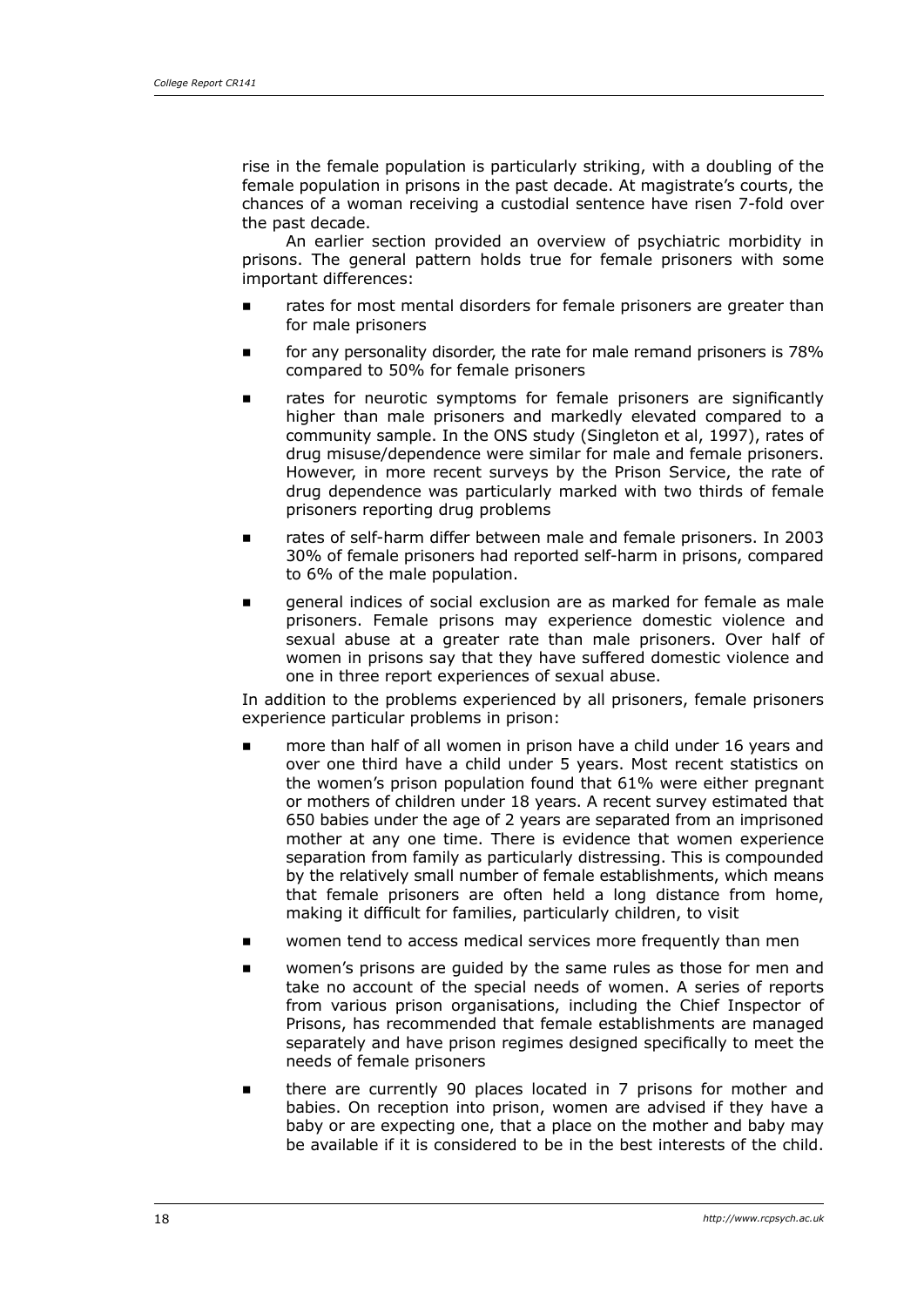Birmingham *et al* (2004) have studied women in prison-based mother and baby units. The pathways into these units and psychiatric care around the time of childbirth merit further study.

# PRISONERS FROM BLACK AND MINORITY ETHNIC GROUPS<sup>2</sup>

People from Black and ethnic minority groups are overrepresented within the prison population. The reasons for this are complex; any consideration of offending by people from minority ethnic groups must be embedded within a wider consideration of discrimination and exclusion within society, a task well beyond the remit of this Working Group. None the less certain conclusions regarding offending by those from ethnic minority groups can be highlighted.

- British crime survey data has found where no injury was inflicted (for example domestic robbery) victims were more likely to report crimes to the police where the offender was from a minority ethnic group. Conversely, victims were more likely to report crimes involving violence where the offender was White than when he or she was from a minority ethnic origin.  $\blacksquare$
- The criminological literature contains much discussion on the 'over policing' of African–Caribbean people, including the differential use of stop and search operations and surveillance. The number of deaths in police custody has been disproportionately high for Black people compared to both the general and arrest populations. There is some indication that the number of deaths in police custody of individuals from minority ethnic groups has decreased significantly in recent years  $\blacksquare$
- Official statistics show that the number of Black people arrested tends to be 4 times higher than would be expected from the numbers in the general population. This applies also, but to a lesser extent, for Asians. Once in custody, there is evidence that the police may use a less punitive method of dealing with White offenders. ∎
- Once arrested, Black people are significantly more likely to be remanded in custody. Such evidence has documented higher rates of committal to the Crown Court for those from minority ethnic groups, particularly those of African–Caribbean origin. There is limited evidence that there is a small but significant bias in favour of Black people being sentenced to custody compared to their White counterparts. There is more limited evidence for Asian individuals, but once again the evidence suggests that sentence length may be greater for Asian individuals compared to those who are White.  $\blacksquare$

Whatever the reasons are for the different pathways through the Criminal Justice System for defendants from Black and minority ethnic groups, the net result is their overrepresentation within the prison population. Certain findings stand out:

<sup>2.</sup> For accurate data on prisoners from Black and minority ethnic groups refer to the Prison Reform Trust's quarterly review of prison statistics (Prison Reform Trust, 2006). For an overview of race, crime and imprisonment see Phillips & Bowling (2002) and the report *Race and Prisons: Parallel Worlds* (Her Majesty's Inspectorate of Prisons, 2005).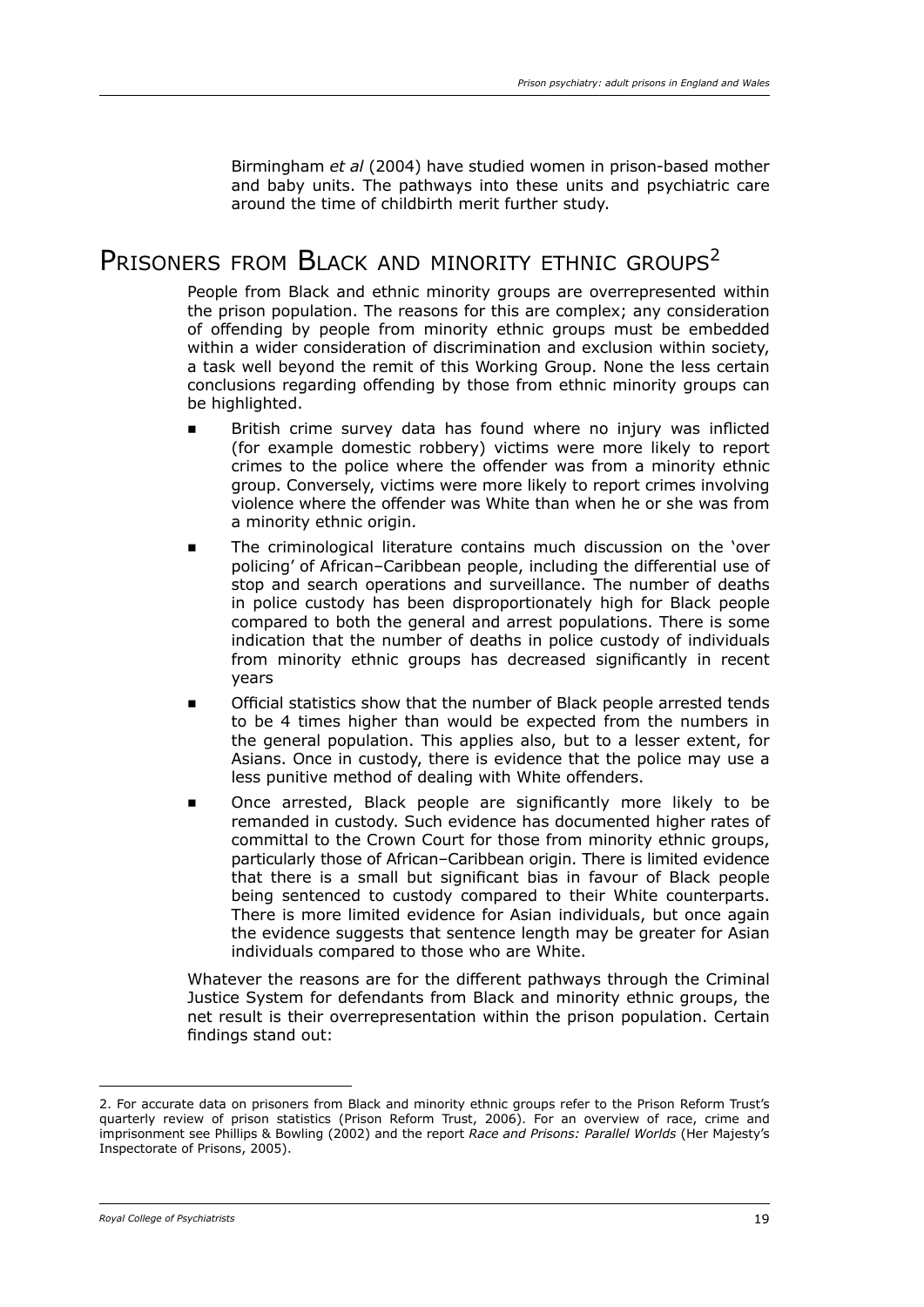- As of February 2003, 1 in 4 of the prison population were from a minority ethnic group, compared to 1 in 11 of the general population. In Feltham and Brixton Prisons prisoners from minority ethnic groups represent the majority of the prison population. E
- Over the past decade, the prison population has risen by 50%. However, the minority ethnic prison population increased by 124% between 1993 and 2002; the rate of increase for Black prisoners was 185% and that for Asian prisoners 220%. Overall Black prisoners account for the largest number of minority ethnic prisoners. It is estimated that more African–Caribbean go to prison than to UK Universities. ∎
- The imprisonment rate for Black people has been estimated as 1140 per 100000 compared to 170 per 100000 for the White population. E
- Black and Asian prisoners are significantly less positive about healthcare than White prisoners. In focus groups, Black and Asian prisoners reported that healthcare providers did not recognise or provide for their specific needs. There is relatively little literature available on the particular healthcare needs of prisoners from Black and minority ethnic groups. This is an area that requires further study. ∎
- There is a distinct lack of information relating to the mental health of prisoners from Black and minority ethnic groups. This is despite the prominence given to strategies for improving mental health services to those from Black and minority ethnic groups in the general population.  $\blacksquare$
- Prisoners from Black and minority ethnic groups report that they felt discriminated against in terms of the prison regime such as allocation to jobs, being subjected to disciplinary systems, segregation, access to early release or home detention curfew and release on temporary licence. There was concern about the availability of food required by religious affiliation. In healthcare settings, choice of doctor, nurse or therapist is limited because of the size of the healthcare systems within relatively small populations. This means that prisoners from Black and minority ethnic groups have less access to choice than they might be able to exercise within the general population. There are obvious implications for the training of psychiatrists in prison health which will be addressed later in this report. E

# FOREIGN NATIONALS<sup>3</sup>

Foreign nationals (defined as those without a UK passport) are an important group within the prison population. All together around 12% of the average daily population in prisons are foreign nationals; 1 in 5 women in prison are foreign nationals. In 2004, foreign nationals came from 168 countries; 50% from just 6 countries, namely Jamaica, the Irish Republic, Nigeria, Pakistan, Turkey and India. Jamaicans represent 25% of foreign nationals. The majority of foreign national prisoners (4 out of 10 sentenced men and 8 out of 10 sentenced women) have committed drug offences, mainly drug

<sup>3.</sup> For data on foreign nationals refer to the Prison Reform Trust's quarterly review of prison statistics (Prison Reform Trust, 2006). For data on foreign nationals in prison and for an overview of the issues see the review *Foreign National Prisoners* (Her Majesty's Inspectorate of Prisons, 2006).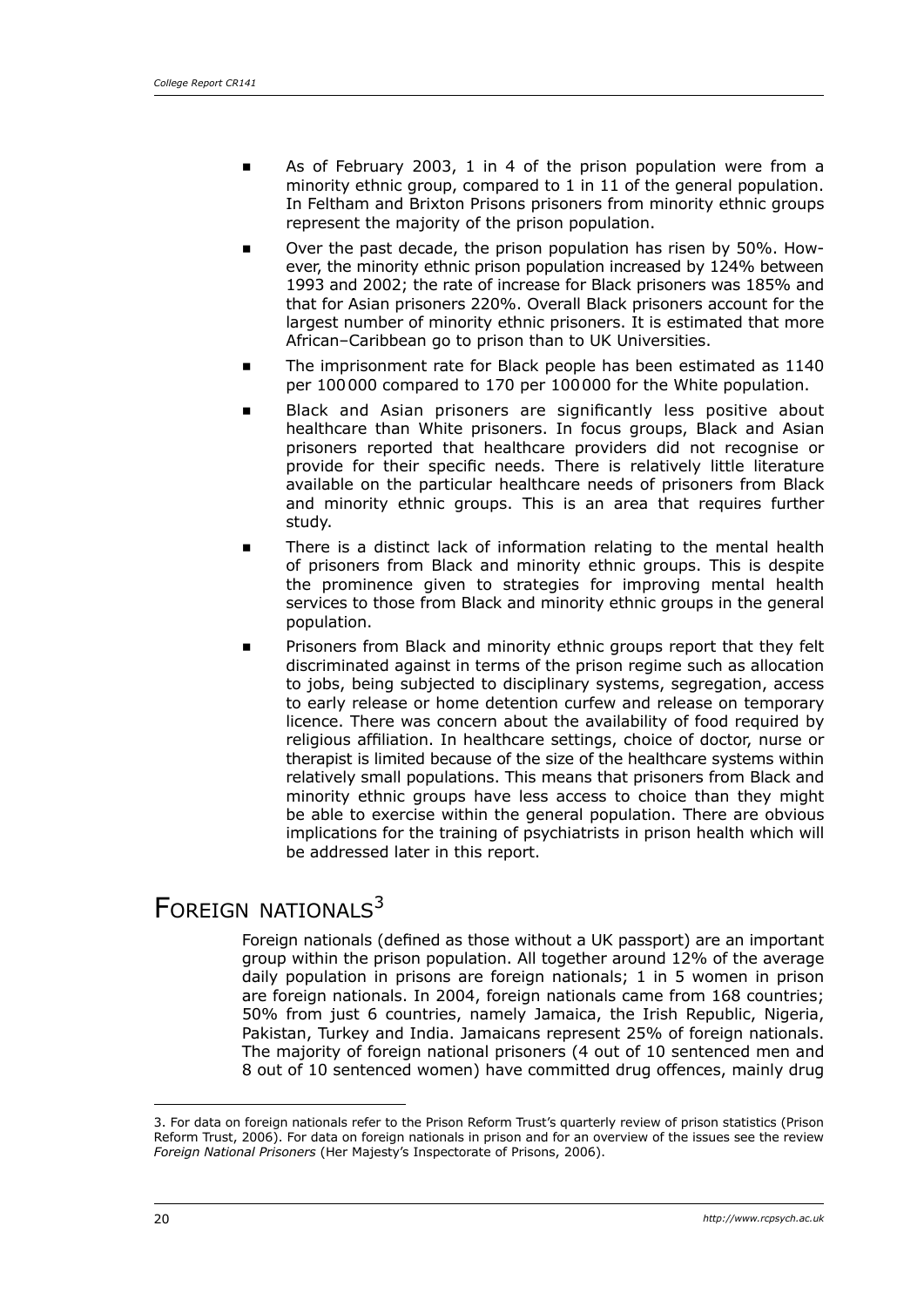trafficking. There is no dedicated policy or strategy for foreign nationals within English and Welsh prisons. Relatively little is known about the particular health problems of individuals from Black and minority ethnic groups but this is even more so for foreign national prisoners. There is currently no specific mental health strategy or research programme targeted on the needs of foreign national prisoners. Such survey evidence as exists suggest that individuals of foreign nationality experience additional difficulties because of cultural and language barriers. The uncertainty surrounding emigration status is likely to have a significant impact upon the mental health of foreign nationals. Psychiatrists working in prison report uncertainty on how they should deal with foreign nationals, particularly where extradition is likely and where prisoners have mental health problems. Because foreign nationals are dispersed in small numbers throughout the prison service, there is little opportunity for healthcare workers to develop specific skills or experience in managing the particular needs of foreign nationals within prisons.

## $\Omega$ LDER PRISONERS<sup>4</sup>

The number of sentenced older male prisoners has significantly increased in recent years. Prisoners aged over 60 years are in the fastest growing age group in prisons. The majority of men in prison aged 60 years and over have committed sex offences. The number and proportion of older prisoners serving long sentences has increased significantly. In 2001 80% of older prisoners were serving sentences of 4 years or more. There is evidence that courts are sentencing a greater number of men over 60 years old to prison. Between 1995 and 2000 the number of older males given custodial sentences increased by 55%. In 1995 fines accounted for the majority of sentences for men over 60 years, while in 2000 imprisonment accounted for the majority of sentences. According to the Prison Reform Trust (see http:// www.prisonreformtrust.org.uk), this significant rise in the number of male prisoners aged over 60 years is not matched by a corresponding rise in the number of men convicted by the courts for indictable offences.

Fazel *et al* (2001) has studied the psychiatric morbidity in older prisoners. Their main finding was that 32% of their sample of sentenced older prisoners had a diagnosis of psychiatric illness and 30% had a diagnosis of personality disorder. Depression was particularly striking, with 30% of the older prisoners meeting criteria for a depressive disorder, a rate higher than that found in studies of younger adult prisoners and strikingly elevated compared to a community sample. Using their figures at any one time in England and Wales they estimate that 52 older sentenced men would be psychotic, most with depressive psychosis. They estimated, however, that only 12% of the prisoners with depression were being treated with antidepressants, suggesting significant unmet need. The situation regarding treatment seems to be worse than that reported for younger prisoners in England and Wales. They found that older inmates were, however, in contact with health services, suggesting that there was under-recognition of psychiatric disorder. The rate of dementia in the older prison population was comparable to that of the general population.

<sup>4.</sup> For accurate data on older people in prison refer to the Prison Reform Trust's quarterly review of prison statistics (Prison Reform Trust, 2006). For an overview of older people in prisons see *No Problems: Old and Quiet* (Her Majesty's Inspectorate of Prisons, 2004).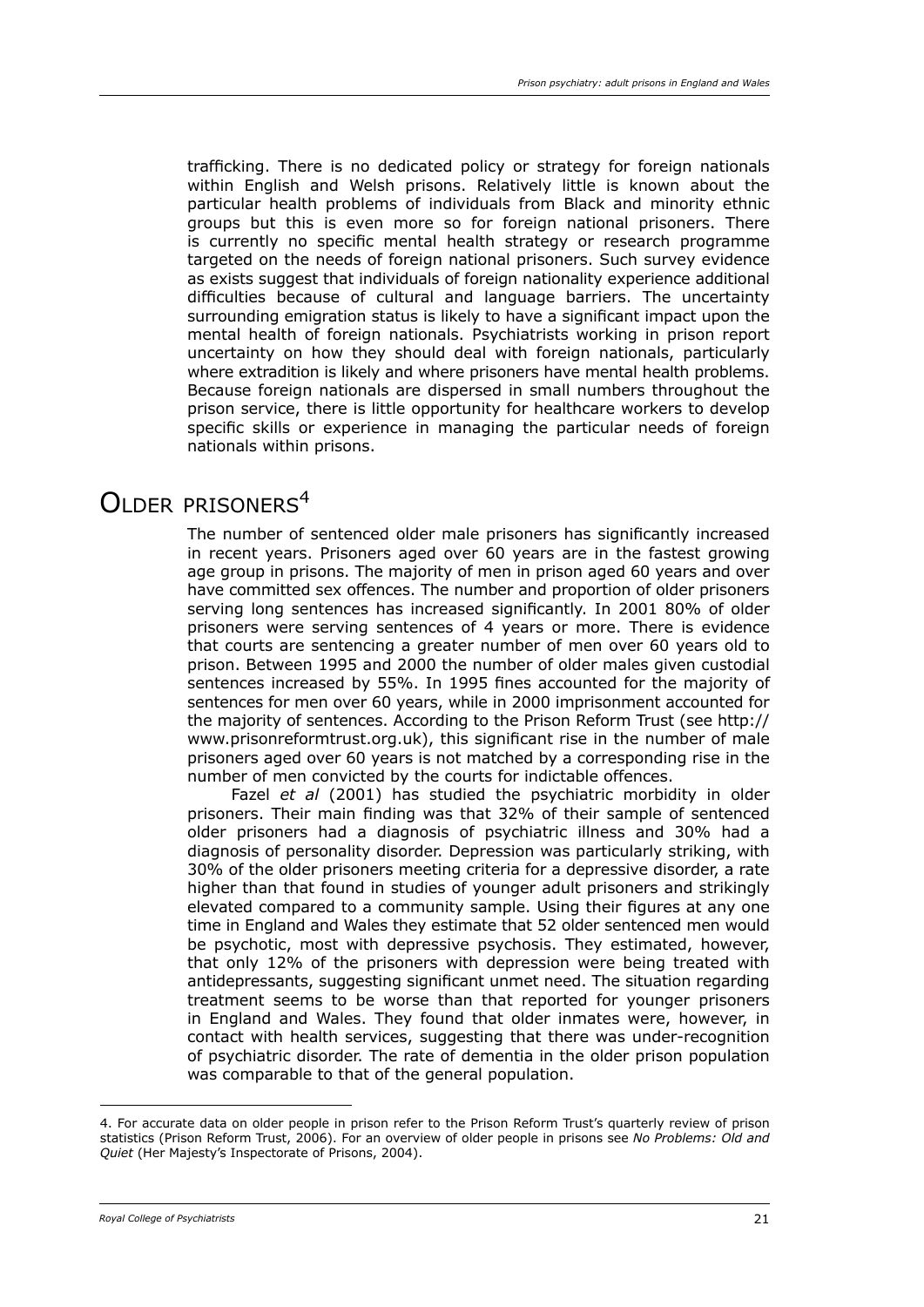Despite the rise in the older population in prisons, there is no specific strategy for older prisoners. Although there are a small number of prisons which have a higher number of older prisoners, older prisoners are dispersed throughout the prison system. As the majority of mental health teams in prisons will be drawn from adult or forensic psychiatry backgrounds, it may be difficult to provide older prisoners with a specialised service, which leads directly (in a later part of this report) to a recommendation that there are specific policies within trusts for mental health teams in prisons to have prompt access to old age psychiatry services within the wider trust.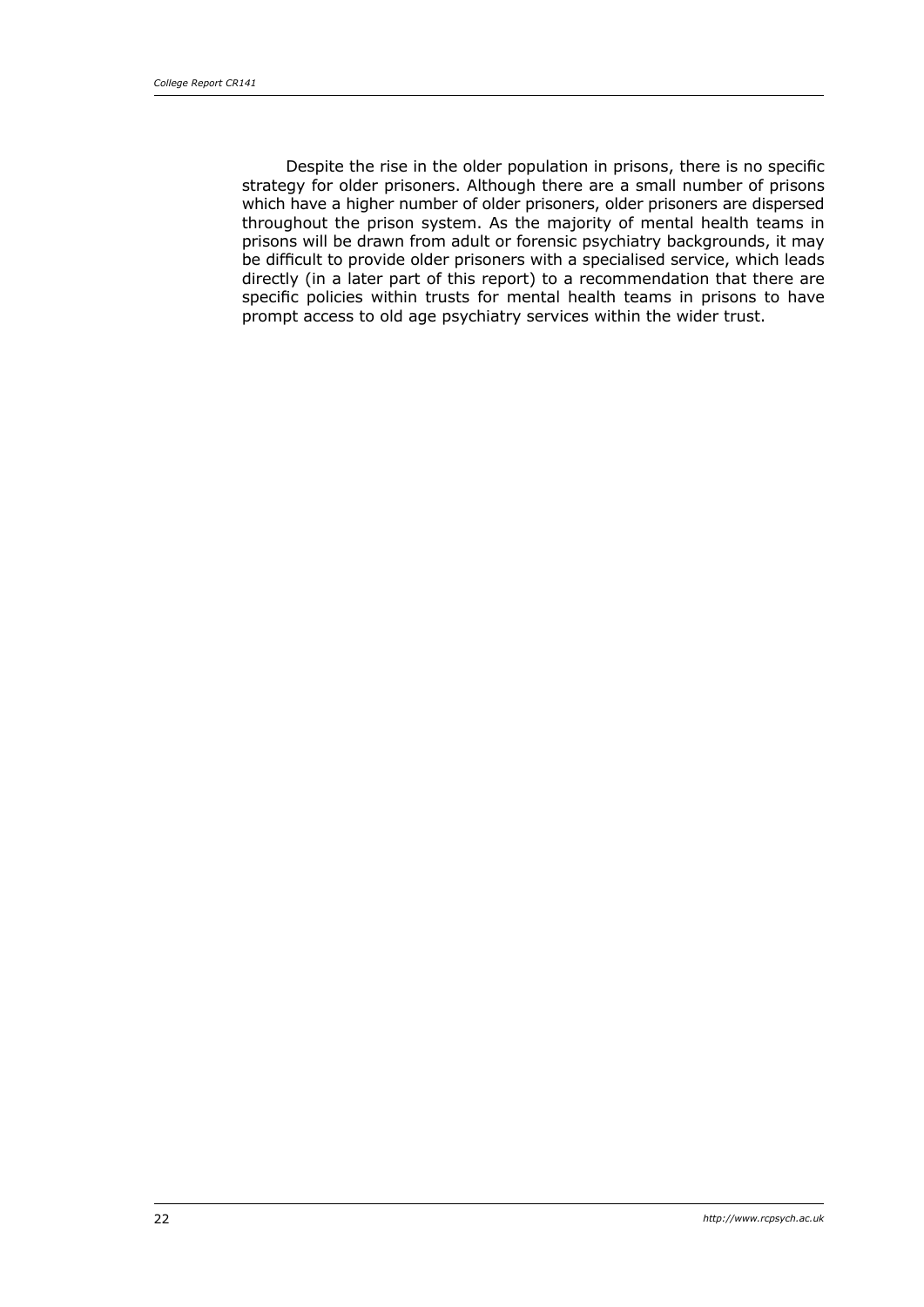# Psychiatric practice in prisons

We endorse Department of Health policy on mental health services in prisons, which in essence states that services should be provided as in the community and in line with national policy frameworks. Thus existing College policy on the role and responsibilities of psychiatrists working in community settings should apply to psychiatrists working in prisons. Psychiatrists working in prisons should work within the framework of *Good Psychiatric Practice* (Royal College of Psychiatrists, 2004*a*). The Royal College of General Practitioners has identified particular practice issues in prisons and accordingly adapted their general guidance to general practitioners for the particular setting of prisons. Similarly we recommend that the Royal College of Psychiatrist's *Good Psychiatric Practice* guide be adapted and modified to create a good psychiatric practice guide specifically for prisons. The earlier comments on the challenges of working therapeutically within a closed secure environment require the doctor to particularly ensure that practice is sensitive to the particular ethical demands of prison work. That advice will need to take account of the reported experiences of prisoners from Black and minority ethnic groups who report a lack of understanding by healthcare staff of their particular cultural and religious needs. Aspects of clinical governance and professional responsibility are important to effectively and sensitively deal with the needs of the mentally disordered offender within the penal system, even influencing the system to change where it is appropriate.

**RECOMMENDATION** 

1. We recommend that a good psychiatric practice guide be created specifically for psychiatric practice in prisons.

## Competencies required of psychiatrists in prisons

The practice of psychiatry in prisons will require specific competencies to a greater extent than might be the case for other consultant roles in multidisciplinary teams. In particular, specific competencies are required in:

'Jail craft'; this is an understanding of work within enclosed, secure institutions. Psychiatrists working in prisons need to understand the  $\blacksquare$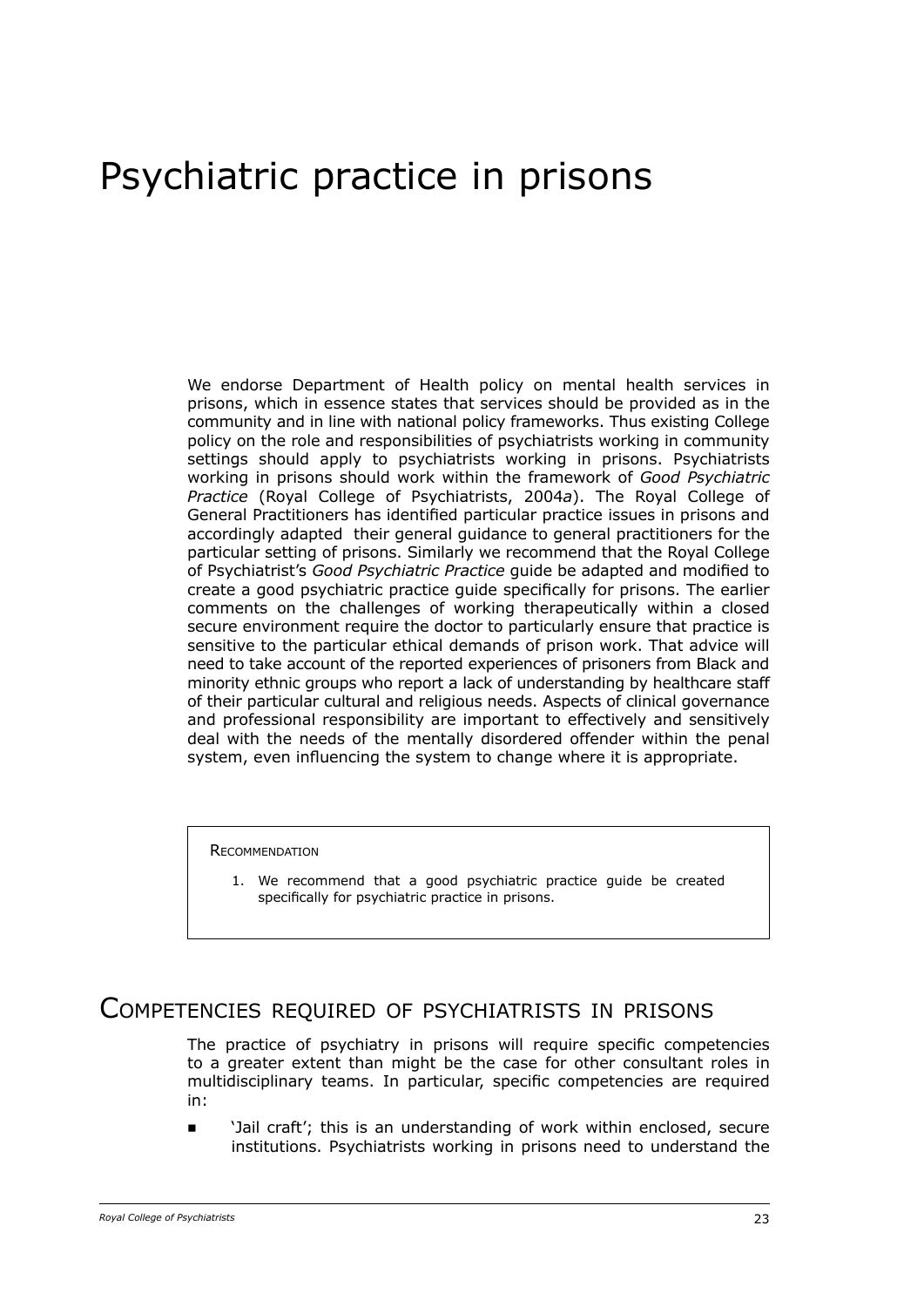culture and function of prison, including how a health system can function in what is otherwise a custodial setting; they should be familiar with the routines of prison life, have knowledge of prison rules and the management of prisons; they must understand the systems that operate within prisons, the balance of therapy and security and the interface issues, which can be challenging as well as rewarding when it comes to administrating healthcare within prisons.

- Interface with the Criminal Justice System; specific knowledge of how the Criminal Justice System works and how the health service interfaces with it. Psychiatrists working in the prison environment will need greater knowledge of the function of courts, probation, police and multi-agency public protection arrangements (MAPPA) than psychiatrists working in community mental health teams (CMHTs). ∎
- Substance misuse; below we discuss the particular issue of substance misuse. Psychiatrists in a prison setting need to have knowledge ∎

|                                                                                                                                                                                                                                                                                                                                                                                                                                                                                                                                                                                                                                                                                                                                                                                                                                                                                                                                                                                                                                                                                                    | <b>Box 1</b> Provisional guidance for consultant norms and appointments                                                                                                                                                                                  |  |
|----------------------------------------------------------------------------------------------------------------------------------------------------------------------------------------------------------------------------------------------------------------------------------------------------------------------------------------------------------------------------------------------------------------------------------------------------------------------------------------------------------------------------------------------------------------------------------------------------------------------------------------------------------------------------------------------------------------------------------------------------------------------------------------------------------------------------------------------------------------------------------------------------------------------------------------------------------------------------------------------------------------------------------------------------------------------------------------------------|----------------------------------------------------------------------------------------------------------------------------------------------------------------------------------------------------------------------------------------------------------|--|
|                                                                                                                                                                                                                                                                                                                                                                                                                                                                                                                                                                                                                                                                                                                                                                                                                                                                                                                                                                                                                                                                                                    | CATEGORY B LOCAL REMAND PRISON OF 500 PLACES<br>0.5 wte consultant (general adult or forensic)<br>0.5 wte. non-consultant grade<br>$\bullet$                                                                                                             |  |
|                                                                                                                                                                                                                                                                                                                                                                                                                                                                                                                                                                                                                                                                                                                                                                                                                                                                                                                                                                                                                                                                                                    | Plus 0.2 wte addiction specialist sessions and<br>$\bullet$<br>psychotherapy input as recommended below.                                                                                                                                                 |  |
|                                                                                                                                                                                                                                                                                                                                                                                                                                                                                                                                                                                                                                                                                                                                                                                                                                                                                                                                                                                                                                                                                                    | CATEGORY A LOCAL REMAND PRISON OF 500 PLACES<br>0.75 wte consultant (general adult or forensic)<br>0.5 wte non-consultant grade<br>$\bullet$<br>Plus 0.2 wte addiction specialist sessions and<br>$\bullet$<br>psychotherapy input as recommended below. |  |
|                                                                                                                                                                                                                                                                                                                                                                                                                                                                                                                                                                                                                                                                                                                                                                                                                                                                                                                                                                                                                                                                                                    | CATEGORY B DISPERSAL PRISON OF 500 PLACES<br>0.5 wte (forensic or forensic rehabilitation)<br>0.5 non-consultant grade and<br>$\bullet$<br>psychotherapy input as recommended below.                                                                     |  |
|                                                                                                                                                                                                                                                                                                                                                                                                                                                                                                                                                                                                                                                                                                                                                                                                                                                                                                                                                                                                                                                                                                    | CATEGORY C AND D DISPERSAL PRISON<br>Unlikely to require full psychiatric team so perhaps 0.3 wte per 500 places but<br>with same access to specialist services through a mental health trust                                                            |  |
| A consultant spending for example 5 sessions in a prison setting will need to<br>combine that role with another part-time commitment within the employing<br>trust. We believe that there may be merit in such joint appointments to ensure<br>that the consultant does not become isolated within a full-time prison post.<br>If psychiatrists take on direct responsibility for patients in prison healthcare<br>centres who are deemed to need secondary or tertiary care, then these<br>provisional figures (above) will need to be increased significantly to account<br>for that extra work. Similarly, if secondary services take responsibility for on<br>call duties this will require extra sessional input.<br>The consultant input to prisons must be provided within the guidance to the<br>new consultant contract. This means that the contract will require pro-rata<br>sessions for continuing professional development and professional activities.<br>Addictions and psychotherapy sessional input might best be provided<br>through appointments covering clusters of prisons. |                                                                                                                                                                                                                                                          |  |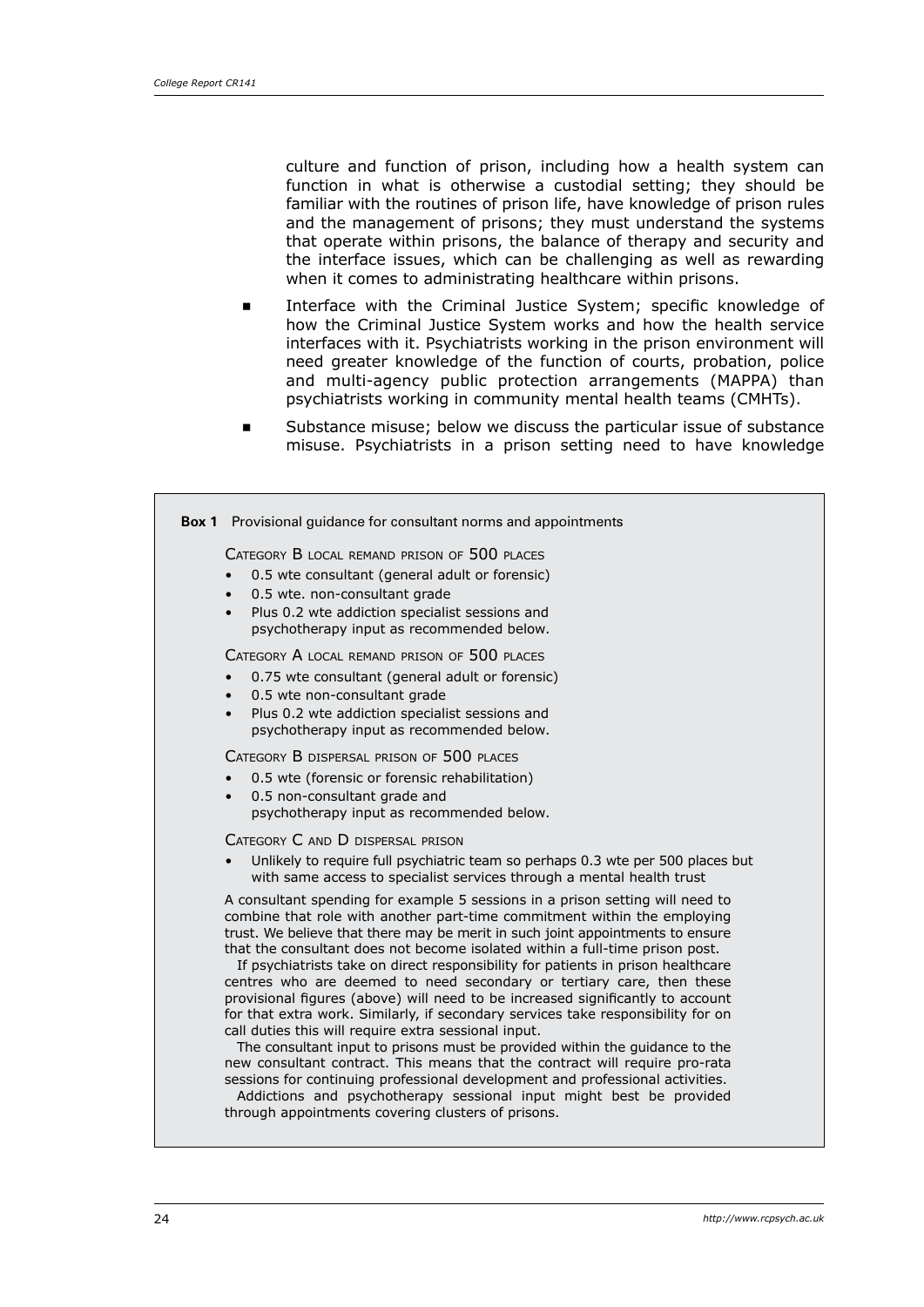and skills in management of substance misuse and most particularly management of 'dual diagnosis'.

In the introduction to this document, we highlight particular issues concerning gender and ethnicity. As well as demonstrating competencies in jail craft and interface with the Criminal Justice System, those working in prisons need to have a detailed understanding of the interaction between crime, imprisonment, gender and ethnicity. We returned to this theme again in the section on training.

Psychiatrists in prison will need to work across primary, secondary and tertiary levels of care. It follows that the competencies expected of a psychiatrist in prisons are likely to be found in those psychiatrists trained in general adult or forensic psychiatry. The desirable mix of general and forensic skills may differ depending on the type of prison and local factors. Forensic psychiatry has up to now generally provided input to prisons but there is no reason why general psychiatry should not provide consultant leadership in prisons in the future. Currently only forensic psychiatry training addresses the competencies required of psychiatrists working in prisons and training for general psychiatry trainees is likely to be provided by special interest sessions in forensic psychiatry. We discuss below the need for a different approach to remand and longer-term sentenced prisons. For the latter the skills of forensic psychiatry and forensic rehabilitation may be particularly needed. Similarly the approach to addictions treatment will be different in remand and sentenced populations, with the emphasis in the latter on maintenance treatments and rehabilitation programmes. Particularly in prisons with significant numbers of individuals from Black and minority ethnic groups, job descriptions should require candidates to demonstrate knowledge and skills in the provision of mental healthcare to this specific group of individuals. For appointments to female establishments, knowledge and skills in the particular needs of female prisoners should form part of the required competencies of the psychiatrist for such establishments. Recognising that training may not have focused on these issues, appointments may need to be made with a plan in place to develop these competencies through continuing professional development.

#### **RECOMMENDATION**

2. We recommend that a competency-based approach to the appointment of consultants in a prison setting be employed rather than opting for either general adult or forensic psychiatrists fulfilling those roles. Depending on local circumstances, appropriate services might be drawn from either speciality. Where psychiatric sessions are provided to a large prison there may be merit in having sessions from both general and forensic practitioners. In dispersal prisons where prisoners are serving long sentences, forensic rehabilitation skills may be particularly useful.

### Consultant norms and appointments

We believe that it is important for the College to exert as much influence upon consultant appointments in prisons as with other consultant appointments, and that job descriptions should adhere with current College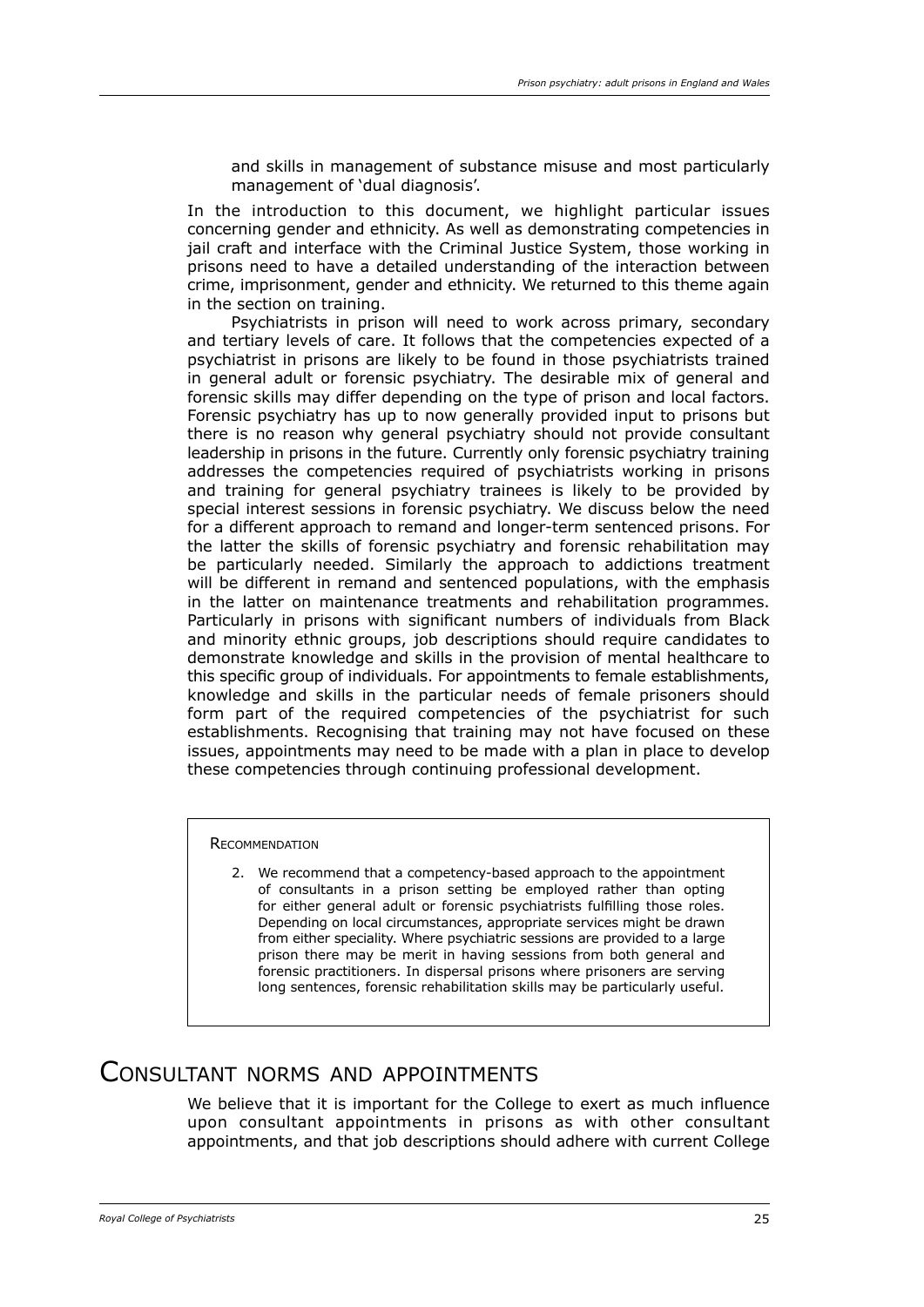guidance. The College should also ensure the consultant appointments to multidisciplinary teams in prison follows the formal appointment system for consultant appointments. Job descriptions require approval from the regional advisor and a College assessor appointed to the appointment committee. Job descriptions should include specific time allocation for continuing professional development, service development and clinical governance.

The role and responsibilities of psychiatrists working in prisons have altered so significantly with the reform of prison health that norms for consultant posts in prison do not exist. It is not possible to directly lift the tried and tested norms for community adult psychiatrists and apply then to a prison setting. This is because of the radically different morbidity to be expected in prisons, turnover factors and the wide range of types of prison within which psychiatrists operate. One argument is to wait for services to mature and then finalise norms for prison psychiatry. On the other hand services are being developed now and (in our opinion) some guidance, however provisional, is better than none. We recognise the weakness of this approach as these norms have been created through discussion with psychiatrists familiar with the new consultant roles within prisons. Though we cannot test out our assumptions, from our collective knowledge of prisons we have suggested the norms shown in Box 1 as a reasonable guide.

We make recommendations here on norms for psychiatrists. We believe there is an equal pressing need to determine indicative staffing norms for other disciplines in prison-based multidisciplinary teams; however, this is beyond the remit of this report.

#### **RECOMMENDATIONS**

- We recommend that appointments to consultant posts in prison should 3. follow the appointment procedure for other consultant appointments and therefore include a college assessor on the appointment panel.
- We recommend the development and use of a college model job 4. description for consultant appointments to prisons. That model job description should take account of the specific competencies for work in prisons set out in this report and address the particular competencies required of psychiatrists in respect of gender and ethnicity.
- 5. We recommend the adoption of our provisional norms for consultants working in prisons. We further recommend that the College and Prison Health Unit of the National Offender Management Service (NOMS) partnership jointly review indicative staffing for mental health teams in prisons and review norms for consultant sessions accordingly.

# Role of consultants in prisons with special reference to commissioning mental health services

In commissioning mental health services in prisons, we conclude that the service model should mirror the range of local psychiatric services. Flexibility must be preserved so that local areas can respond to their particular situation within the general framework of a competency-based approach to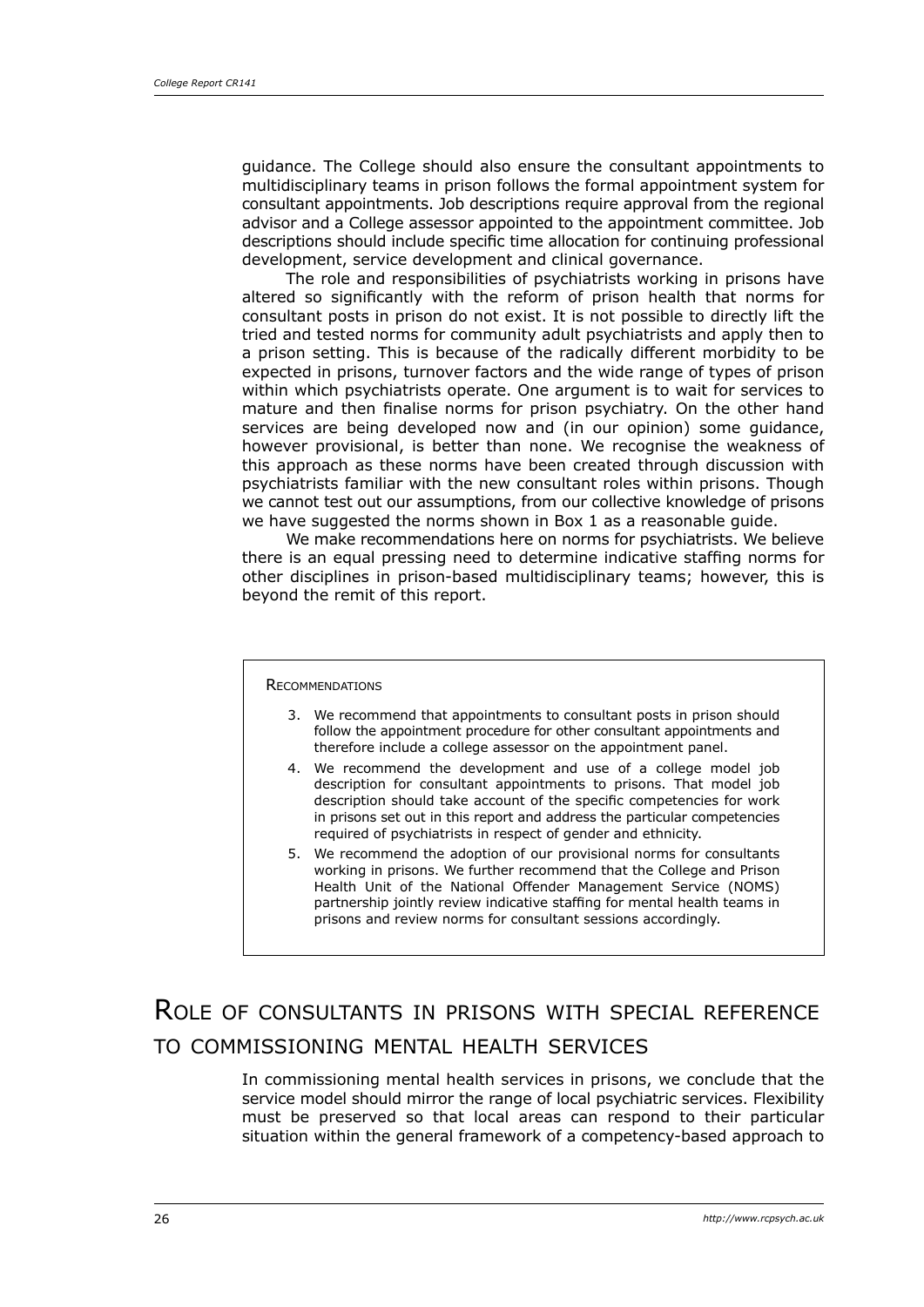the consultant role in prisons, indicative budgets and 'norms' for services. The range of different prisons, including male and female establishments, means that service provision to these different populations will require individual responses within an overall commissioning framework.

It is important that multidisciplinary mental health teams in prison have dedicated psychiatrist leadership. It would not in our view be desirable for services to be delivered simply by catchment area, general or forensic psychiatrists assessing patients as required.

For the generality of prisons, we would expect initial assessment of patients to be carried out through a generic multidisciplinary team (drawn from general adult and forensic expertise) and referrals made to more specialist services, depending on need, as would be the case in a general adult team within the community. Thus, if somebody with significant learning disability needed assessment, a referral should be made to that speciality, and the referral dealt with as any other referral for that trust. Prison-based teams should have access to trust specialist teams regardless of the patient's area of residence. As is the case in the community, initial assessments may be carried out by appropriately qualified members of the team, and the consultant's role may be one of consultancy and input to complex cases. Within prisons, mental health teams can create effective liaison with other expertise within that setting, for example forensic psychology, probation and prison-based education. As the available resources will differ between prisons, it is important to maintain flexibility around the composition and nature of the multidisciplinary team.

This report does not address specific guidance on the composition or operation of community psychiatric teams in prisons. Existing guidance is available through the College's council reports CR96 and CR124 (Royal College of Psychiatrists, 2001*a*, 2005) which provide guidance on the role of the consultant general adult psychiatrist and on community care. Specific guidance is provided by the Prison Health Unit on the operation of mental health serves in prisons including the application of the care programme approach and clinical governance in a prison setting. We consider that it would be helpful to review CR96 and CR124 to determine if modifications are necessary for the particular conditions of prison. The National Service Framework should also be applicable to prisons, and work has begun on how the standards can be applied to prisons. Last, as this report was nearing completion, the joint Department of Health and Royal College of Psychiatrists' recommendations on 'New Ways of Working' for consultant psychiatrists was also nearing completion (now published, see Department of Health, 2005). The recommendations within that report will be applicable to the role of the consultant psychiatrist in the prison setting. In our view the role of the psychiatrist should encompass direct clinical work but also involve developing service models, developing mental health knowledge and understanding within primary care, supporting the work of other disciplines within the prison and providing a leadership role within prison mental health services.

We believe that effective prison mental healthcare is most likely to be achieved through contracts between primary care trusts and large mental health trusts. Within such a contract, specialities (learning disabilities, old age etc) would be expected to provide specialist consultation services as they would for any other part of the trust. The aim should be for a CMHT in a prison to be treated as other community multidisciplinary team within that trust and have access to specialist services. Contracts with providers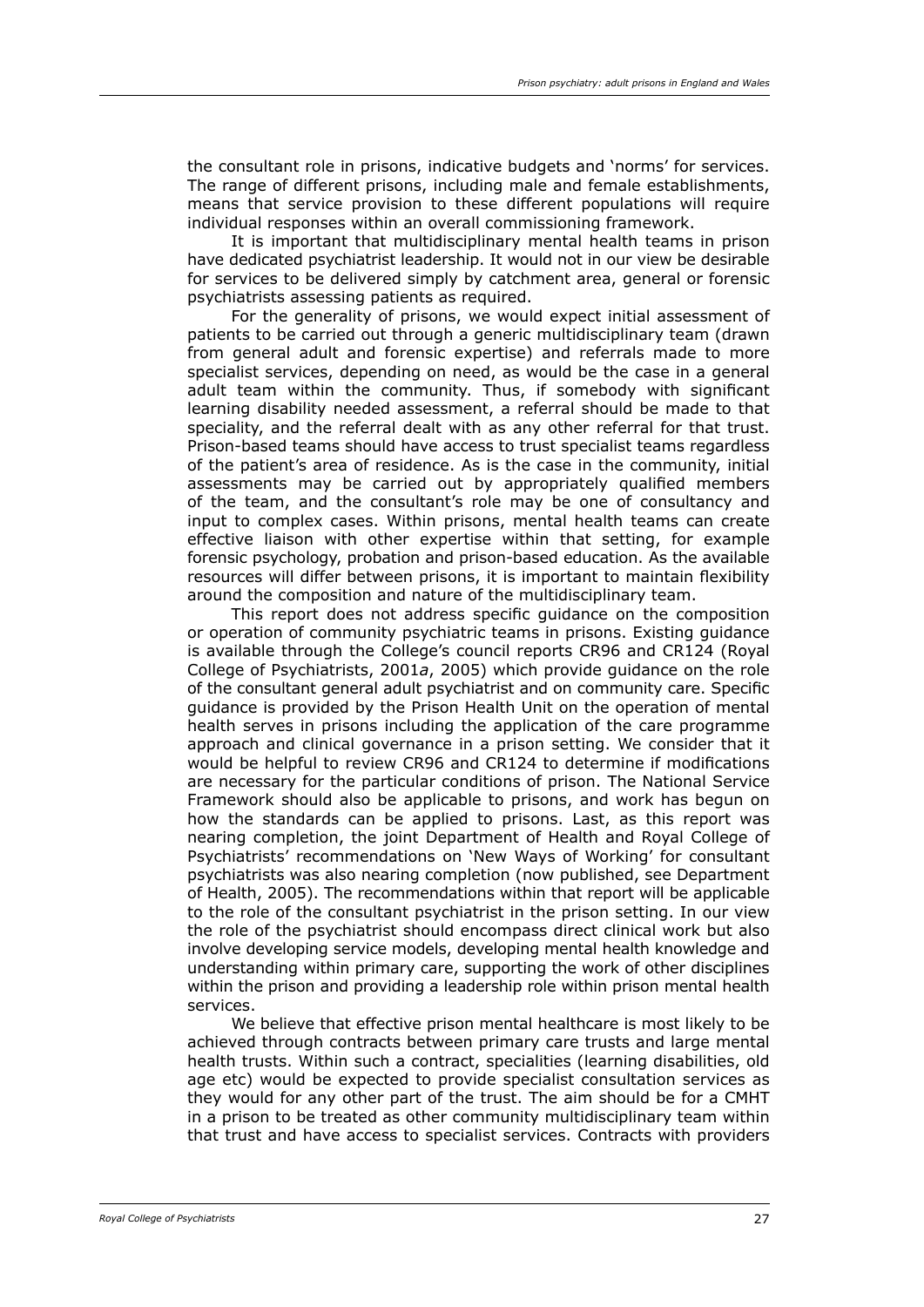other than reasonably large trusts are likely, in our view, to be less effective in that the wider resources of the trust might not be as readily available to prisoner patients. There is considerable merit to an approach to commissioning on a cluster basis so that a large trust provides services to a range of prisons, both remand and dispersal, and at different levels of security. In this way the available expertise could be effectively harnessed to match the type of prison to particular expertise within the trust.

It is important that the College ensures that mental healthcare in prison is not just another burden hoisted on overloaded services. To this end, work is needed to define indicative budgets for prison healthcare. A capitation formula could be developed to take account of the particular nature of the prison population and the 'turnover factor' in certain types of prisons, for example remand prisons.

There is no reason why secondary healthcare in prisons should operate differently from counterparts in the community where the bulk of mental healthcare is provided through primary care teams. Psychiatric services in prisons need to operate within the overall framework of the National Service Framework and work to NICE guidance on clinical treatment. Modification will be required to take account of the lack of access to the wide range of services that might be available to the general public, such as the voluntary sector, social services, or psychotherapy departments. Where general psychiatrists primarily provide input, service agreements should include provision for forensic tertiary level assessment/management.

There is a particular problem with psychiatric input to healthcare centres in prisons. These are not hospitals recognised as such by the NHS but they often provide care to people awaiting transfer to an NHS bed (including high-secure or medium-secure placements), include patients with complex withdrawal states from drugs and alcohol and provide assessment and management of prisoners with complex mental health problems. Although current prison strategy envisages patients with complex needs (as might be addressed through enhanced care programme approach) will be under the care of a multidisciplinary team with a consultant psychiatrist, nevertheless, the responsibility for healthcare centre patients rests with primary care. Few prisons have access to psychiatric cover within the prison out of hours and at weekends, and available local assessment procedures are not utilised in contrast to those for physical illness. This means that general practitioners find themselves in charge of patients who are assessed by psychiatrists to be in need of in-patient NHS care or who have complex mental health problems. The management of patients within in-patient units in prison needs to be reviewed by the Royal College of Psychiatrists, Royal College of General Practitioners and Prison Health Unit of the Department of Health.

In one respect CMHTs in prisons are different from their counterparts in the community in that prison-based CMHTs do not have direct admission rights to in-patient NHS beds. There is no obvious reason why a CMHT in a prison setting which considers that a patient needs in-patient NHS care should not be able to admit directly without having to refer to an outside hospital. As informal care systems as might be available in the community will not be available in prisons, the threshold for admission may need to set at a lower level.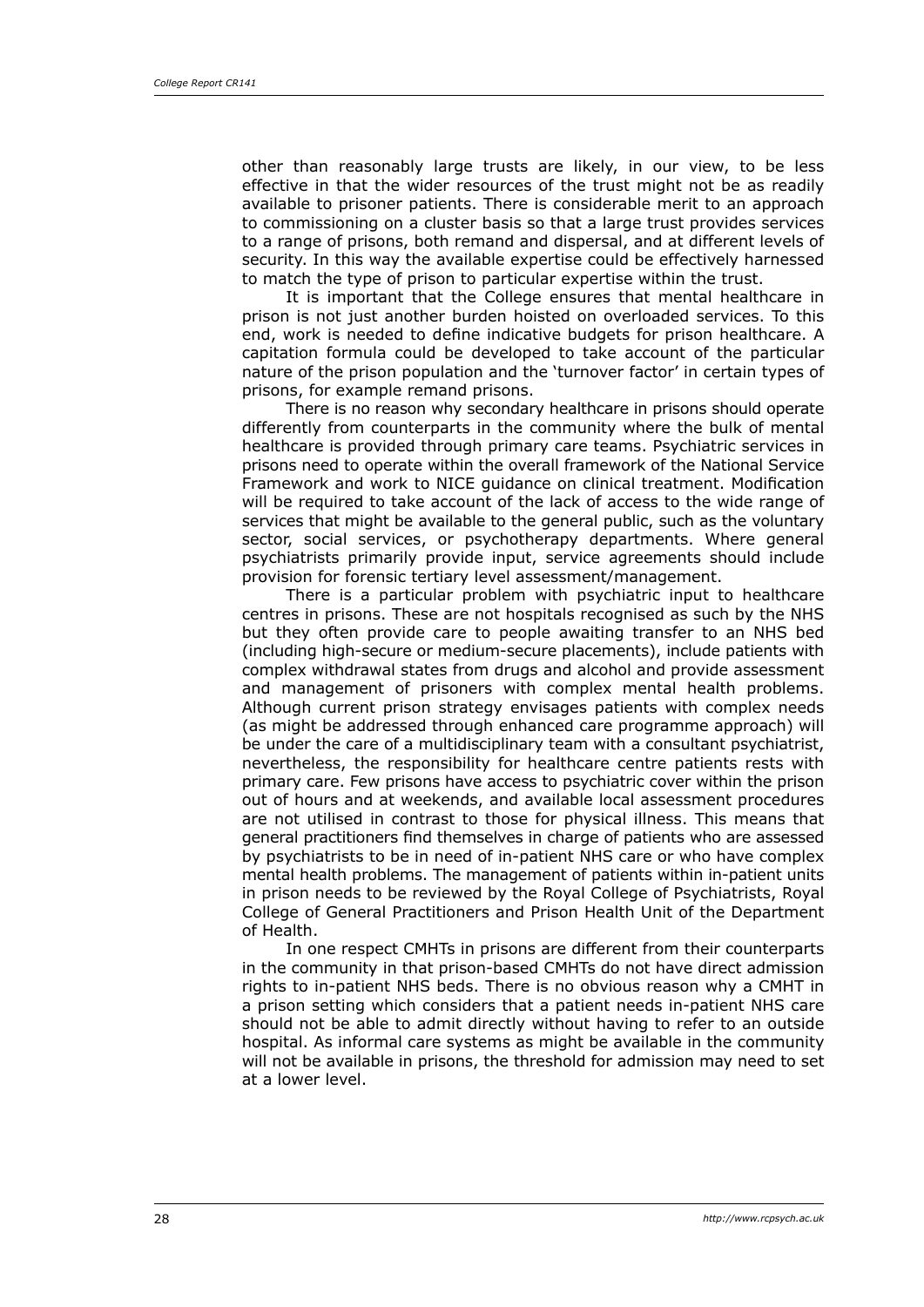**RECOMMENDATIONS** 

- We recommend that the commissioning model for adult psychiatric 6. services be adopted for commissioning mental healthcare in prisons.
- 7. We recommend that services should be provided through generic multidisciplinary teams, including addiction specialist expertise in remand prisons, with clear pathways to access specialist services such as learning disability, old age psychiatry or psychotherapy. In our opinion it is likely that such comprehensive service provision will be best provided through large mental health trusts. Where services are primarily provided by consultant adult psychiatrists, we recommend that service agreements include specific access to tertiary forensic psychiatry. Commissioning plans that address need across a cluster of prisons have the potential to match need with the appropriate expertise within a trust.
- 8. We recommend that Royal College of Psychiatrist's reports CR96 and CR124 be reviewed and modified to provide prison specific guidance on the role and responsibilities of a consultant psychiatrist taking a leadership role within prison-based psychiatric services. That review should include consideration of the recommendations on 'New Ways of Working' for consultant psychiatrists (see Department of Health, 2005).
- 9. We recommend that the Royal College of Psychiatrists, Royal College of General Practitioners and the Prison Health Unit of the Department of Health review the operation of health care centres in prison providing in-patient care to include a review of the appropriate doctor to take responsibility for mental healthcare (whether general practice, secondary or tertiary psychiatry), service models for healthcare centres and appropriate staffing norms.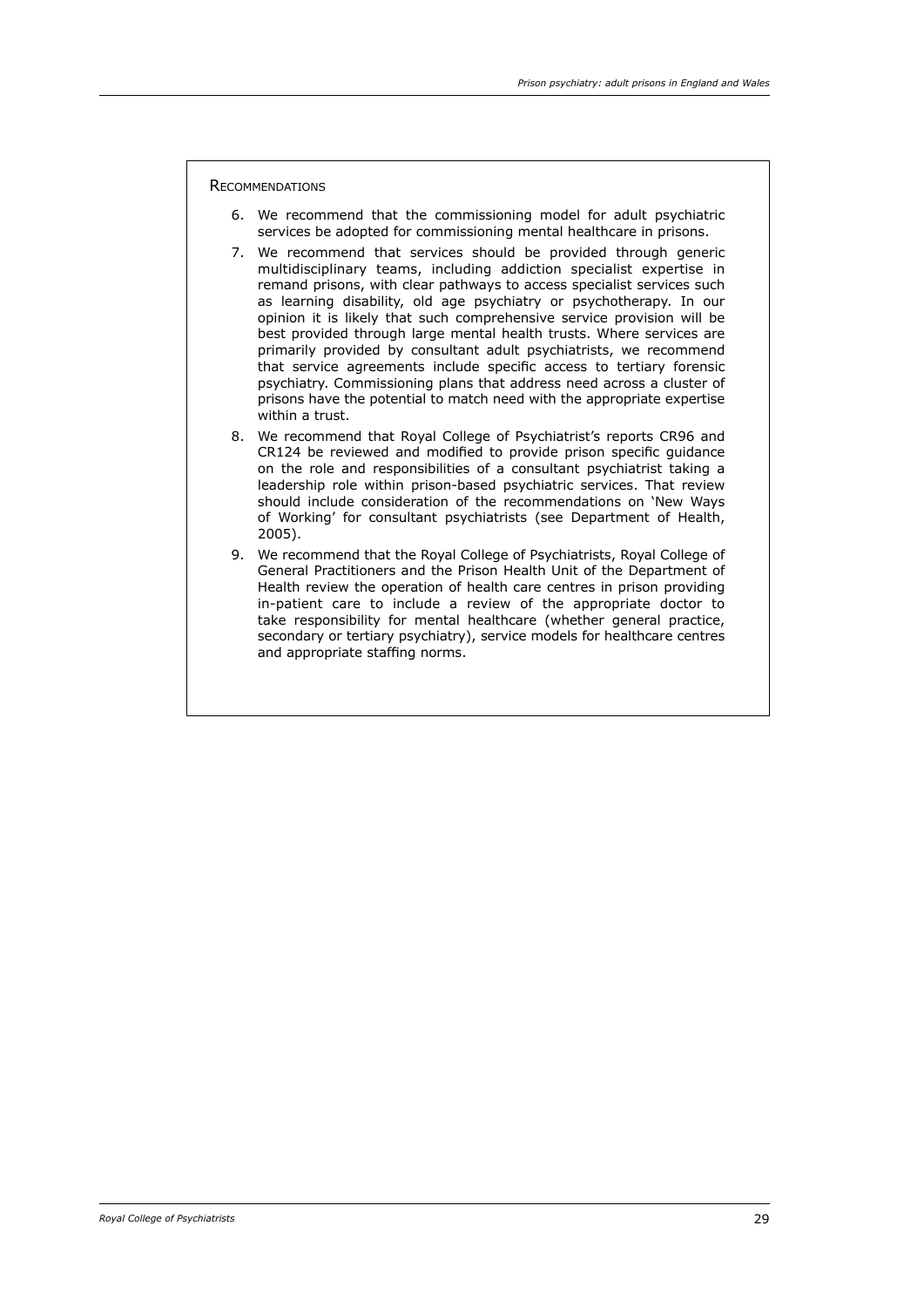# Specialist psychiatric services in prison

## Role of addiction specialists in prison healthcare

Recent developments in this area highlight the importance of increased input by addiction specialists into prison healthcare.

- The advent of PCT commissioning of prison healthcare has emphasised the need to provide similar standards of treatment in prison as within the community. E
- The National Treatment Agency (2003) has established new quality standards for treatment within the community, and has adopted new organisational standards for services (Alcohol Concern and Standing Conference on Drug Abuse, 1999). E
- There is greater awareness of the extent of substance misuse in prisons, and its association with ill health, overdose, and suicide, and also with criminal recidivism.  $\blacksquare$
- The drug intervention programme (DIP) includes several initiatives stressing the importance of seamless throughcare, linking prison addiction treatment with treatment outside (for example, the counselling, assessment, rehabilitation, advice and through-care service (CARATS), drug treatment and testing orders and enhanced arrest referral). E
- The Prison Office is now recommending maintenance treatment with methadone or buprenorphine for certain opiate-dependent inmates. ∎
- Inmates themselves are beginning to demand better treatment for their addictions, and a number have initiated compensation proceedings as a result of alleged clinical negligence. ∎

The National Treatment Agency (Models of Care, 2003) provides guidance on medical roles in addiction services.

'These Guidelines recognise that the management and treatment of drug misusers present medical practitioners with particular challenges. The range and complexity of treatment and rehabilitation produces the need for a continuum of medical practice, skills and experience, ranging from the contribution that can be made by all doctors to that made by specialised practitioners ... Involving GPs in the care of drug misuse and expansion of shared care is not seen as an alternative to the current role of the specialist services. Some drug misusers will continue to need specialist support which it would be unreasonable to expect a GP to provide in general practice. GPs should, however, be sufficiently skilled to identify a problem drug misuser, who is consulting them for other, perhaps related problems. This is likely to require a programme of training for GPs.' (Department of Health, 1999)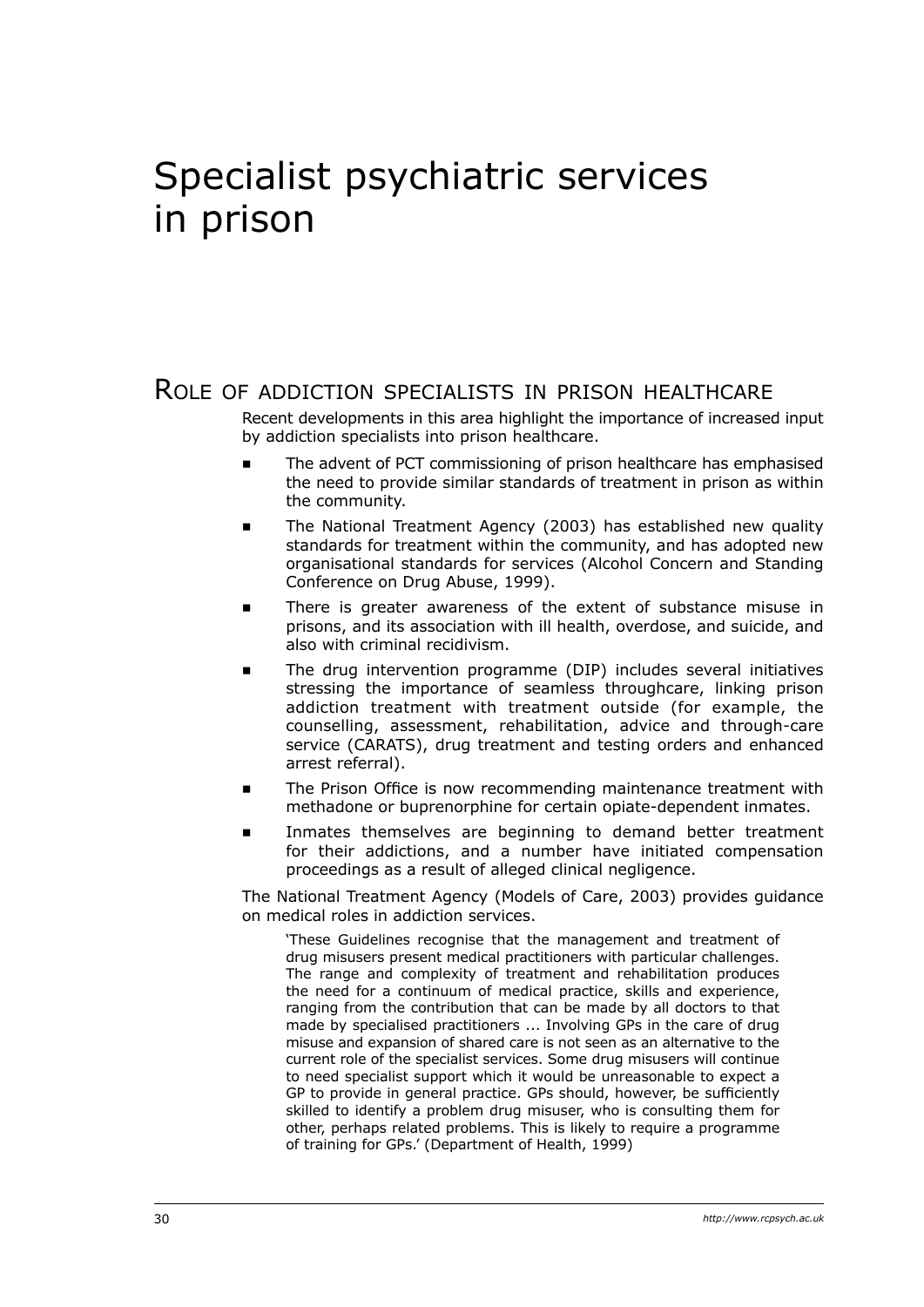At present the Royal College of Psychiatrists and the Royal College of General Practitioners are in discussion with the National Treatment Agency concerning competencies necessary to practise at specialist level. The two Colleges envisage the possibility of GPs or other practitioners acquiring specialist status equivalent to that of an addiction psychiatrist. The Royal College of Psychiatrists has produced guidance on the role of the addiction psychiatrist (Royal College of Psychiatrists, 2002). This advice is echoed in its advice to commissioners of addiction services (Royal College of Psychiatrists, 2001*b*). This advice is as relevant in prison healthcare as it is in the community, and should be seen as also applying to addiction specialists in general when the competencies for this role are agreed.

The following roles and responsibilities for addiction specialists should apply to prison work:

- Addiction specialists have a specialist training in the wide range of disciplines relevant to case management. It is logical, therefore, that they must (and do have, within the NHS setting) ultimate clinical responsibility and leadership for the management of cases within substance misuse services. This includes accessibility and availability for consultation with other medical professionals (for example general practitioners and the primary healthcare team, other psychiatric specialists, general physicians (and their teams), counsellors and other professionals in statutory and non-statutory agencies. The addiction specialist may then coordinate a range of closely related health interventions which may lead to the formulation of joint care plans. ∎
- Patients who have the following problems are appropriate for referral to addiction specialists: severe dependence or dependencies, chaotic patterns of use, polysubstance misuse, psychological complications including concomitant mental illness, physical complications, social instability, familial dysfunction, criminal activity.
- Range of skills of the consultant addiction specialist: identification and assessment of the nature and degree of substance problems, including the physical and psychiatric antecedents or consequences; provision of appropriate psychological treatments; provision of appropriate pharmacological treatments; case management from assessment to after-care; provision of advice on and support for assessment and treatment interventions, risk assessment, liaison and collaboration with professionals (other medical specialists, social work and primary healthcare team) and other agencies; education and training; audit research; prevention: primary and secondary; strategic planning of best service configuration.
- Thus specific, specialist, clinical skills should concentrate on dealing directly with complex cases; support in routine management by advice and consultation; support in the establishment of protocols and strategies; training activities; advice regarding effectiveness.  $\blacksquare$

It can be seen therefore that specialist input is particularly important in prisons because inmates are often polydrug misusers with complex mental, physical and social problems; uptake of new treatments is often slow, and maintenance of quality standards may be poor as a result of deficient local leadership; there is very little research or audit to establish best practice; and drug strategy in prison often meshes poorly with that in the community.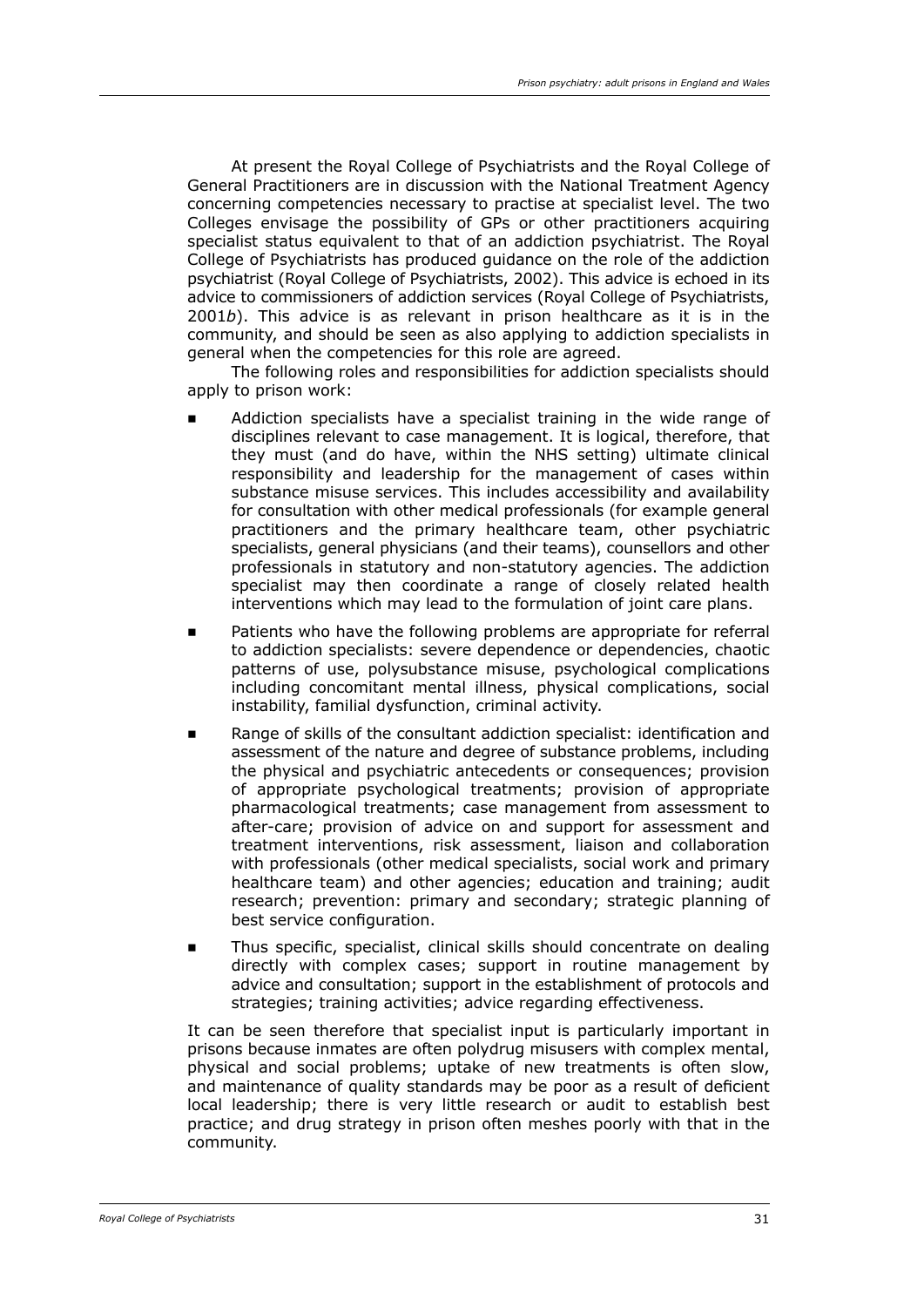**RECOMMENDATION** 

10. We recommend that there should be sessional input from addiction specialists, who will establish protocols of care; advise in complex cases; initiate audit and research; provide an input into training; help develop drug strategy; and liaise with other professionals, for example forensic psychiatrists and hepatologists.

## Role of general practice in prison addiction services

A programme of training for GPs has been established by the Royal College of General Practitioners, with advice and input from members of the Royal College of Psychiatrists. Many prison doctors have now been on this certificate course, which is a welcome development. It is desirable that in future the majority of routine addiction treatment in prison should be carried out by GPs supported by appropriately qualified nurses and counsellors. However, there is also a definite need for specialist input. This may also be provided by some GPs or other practitioners who have appropriate extra training and experience and are therefore functioning at a specialist level.

## Addiction teams in prison

A much more co-coordinated approach is required to substance misuse treatment in prison than obtains at present. The drug intervention programme (DIP) has now been established (formerly named the Criminal Justice intervention programme). One of its aims is to attract potential offenders into treatment and also to ensure that they do not lose contact with treatment agencies when they are imprisoned, but rather that they are tracked throughout their prison stay and picked up again as soon as they are released. There are also various other criminal justice initiatives that place extra pressure on drug users to receive treatment. These include arrest referral and prolific offender schemes, local developments such as the Blackpool Towers and Dordrecht initiatives, as well as various provisions in the latest Criminal Justice Act relating to withdrawal of benefit and refusal of bail for non-compliant drug users.

All these schemes encourage the idea of 'seamless treatment'. However, at present this idea is abandoned when patients enter prison, where their care is divided between a number of different organisations, even though their period of admission is usually less than 6 months. Typically detoxification is carried out by one agency, frequently a local treatment provider. Prisoners are then referred where appropriate to CARAT workers, who may provide counselling, occasionally organise external rehabilitation places, and attempt to liaise with outside treatment agencies. This latter role may soon be taken over by DIP in-reach workers. In fact, CARAT workers have struggled with this task, partly because of long waiting lists in the community, but also because of a certain cultural divide between usually non-statutory CARAT workers and usually NHS treatment providers.

If prisoners remain on methadone or require other clinical care, this is now most commonly provided by prison healthcare, which would also be responsible for immunisation and blood-borne virus testing. Coincidental psychological problems are addressed by the psychiatric in-reach team. As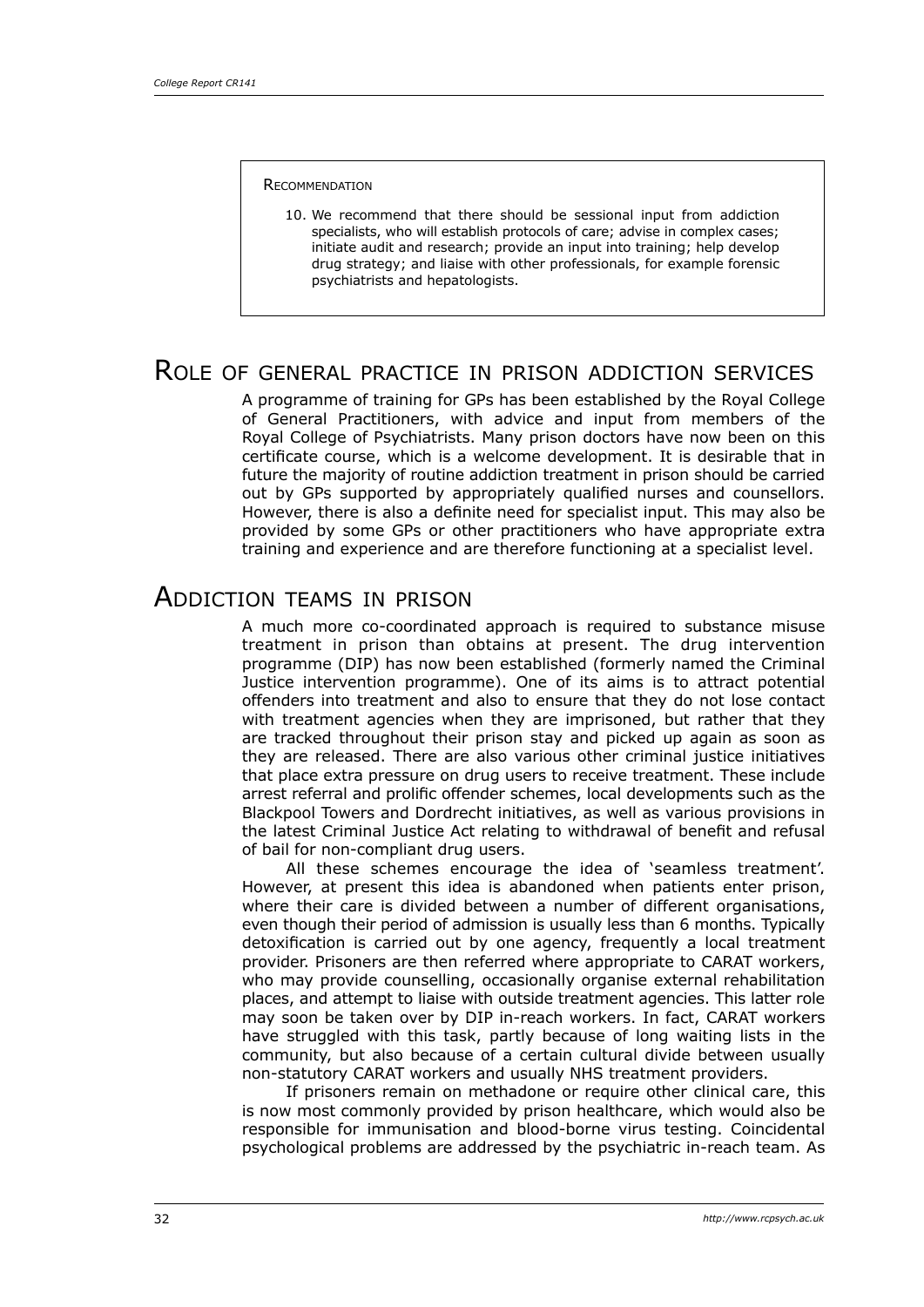well as this, the government has now set up a new drug-counselling scheme called PASRO (prisoners addressing substance related offending). PASRO workers deliver, after brief training, short courses of cognitive therapy to prisoners who are misusing drugs who may or may not be suitable candidates for this type of treatment. This activity takes place independently of other aspects of drug treatment, and is seen more as offender education rather than treatment. Voluntary and mandatory drug-testing take place within a different system, as does the management of drug-free wings within prisons where these exist. With regard to commissioning treatment, the various relevant drug action teams and PCTs, local and regional prison managers and the Prison Health Policy Unit may all have different views as to what should happen.

We believe this system is far too complex and fragmentary, and does not encourage comprehensive assessment, or the establishment of affective multi-agency/multidisciplinary approaches to substance misuse problems in prison. Instead we have made the following recommendations for teams that will therefore mirror drug misuse treatment in the community outside prison.

#### **RECOMMENDATIONS**

- 11. We recommend that dedicated substance misuse teams are established in prisons. These will provide care for prisoners throughout their residence, and will work closely with mental health in-reach teams and healthcare staff.
- 12. We recommend that teams should consist of addiction nurses and specially trained prison staff, with input from GPs and specialists in addictions as appropriate. They should link closely with CARAT and PASRO staff, or possibly merge with them and be responsible for detoxification; drug counselling; methadone maintenance and other pharmacological treatment; and for ensuring seamless throughcare.

## Learning disability psychiatry and prisons

Most community (NHS) learning disability services in the UK treat only those patients with a learning disability in the narrow sense, with an IQ typically of lower than 70. There are a number of factors in prison which argue for a relaxation of that cut-off point in determining when the expertise of a learning disability practitioner might be appropriate for a prisoner.

- As well as having actual or borderline low IQ (perhaps IQ below 80 instead of 70), many prisoners will have significant social and educational deprivation as well as histories of abuse. This adds to the disability arising from low intelligence. ∎
- The prison environment is a difficult one and those with borderline IQ may have particular difficulty understanding or coping with the demands of prison life. This will include vulnerability to exploitation and bullying, bringing in its wake risk of suicide. ∎
- A person with limited intellectual abilities, who in the community will live independently with family and other supports, may have their  $\blacksquare$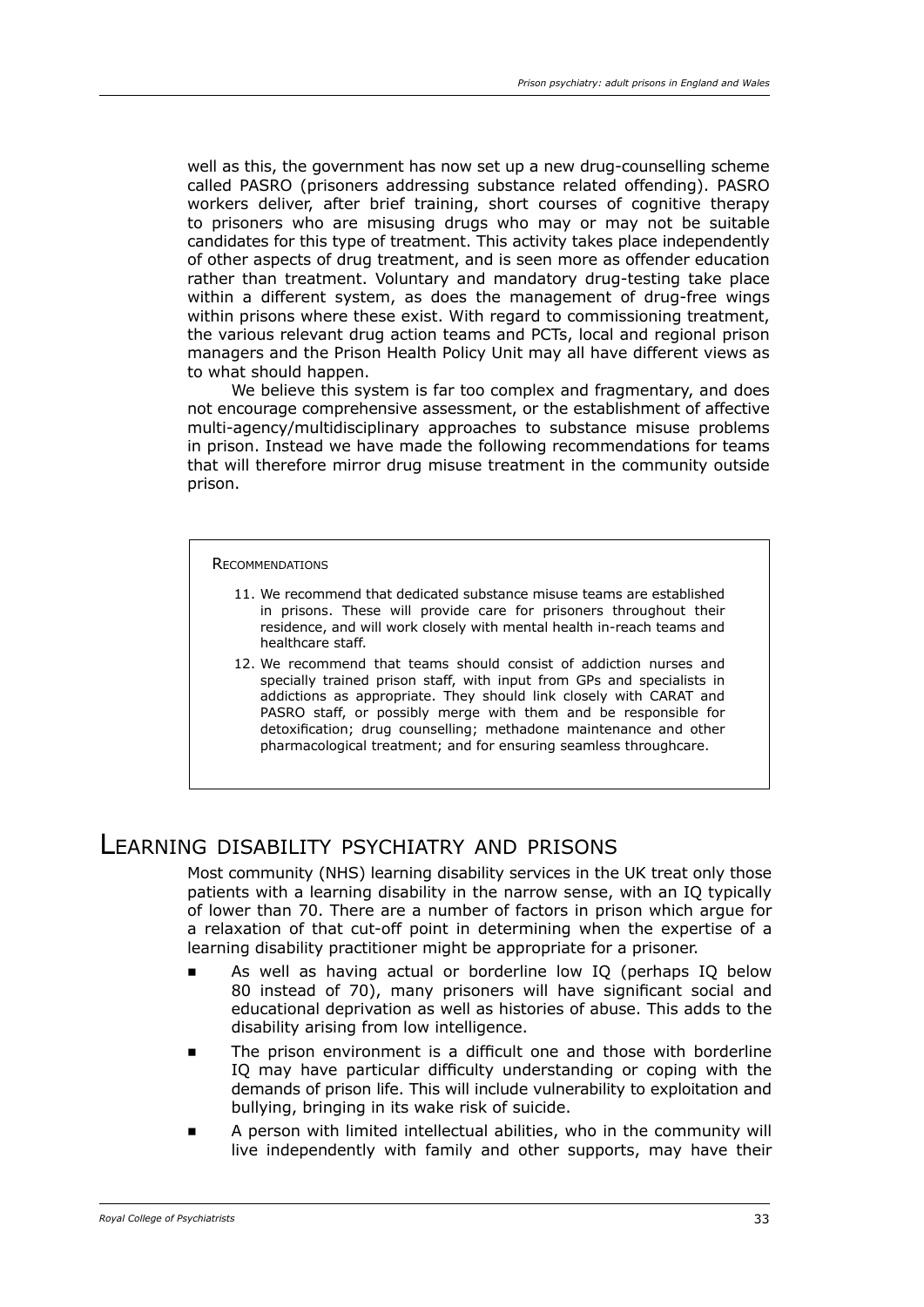coping abilities overwhelmed by the social and personal demands of living in a prison environment.

The demands of participation in the Criminal Justice System may be particularly taxing to those with borderline IQ, adding to the unusual demands placed on the limited resources of these individuals. ∎

The Criminal Justice System recognises this and accordingly relax the usually stringent criteria for recognition of learning disability. The courts often accept recommendations that offenders with an IQ in the lower ranges of borderline learning disability suffer from mental impairment as defined in the Mental Health Act 1983, particularly if they have additional disabilities such as autistic-spectrum disorder, acquired brain injury or specific genetic disorders. Many NHS, private and charitable secure units in the country accept patients who would fall within the lower end of borderline learning disability. The skills of learning disability psychiatrists could be used in the assessment and treatment of offenders who have a (low-) borderline learning disability in prison. However, many non-forensic learning disability services do not accept referrals of people without a significant learning disability and this may cause problems as patients may fall between two services. We therefore conclude that there is a role for learning disability teams and psychiatrists in undertaking assessments and advising on those with a borderline learning disability within a prison setting. Learning disability teams in the community would not normally be expected to provide a service to this group of people and therefore in making this recommendation it should be recognised that special funding would be required to it.

We recognise the potential problems that may arise when this group of individuals leave prison, as then they may not be taken on by learning disability services in the community. Nevertheless while in prison they may be functioning at such a low level that their disability needs to be recognised. Prison assessment may be in any case helpful for generic mental health services in the community.

#### **RECOMMENDATION**

13. We recommend for screening and assessment purposes, that those with borderline learning disability (IO=70–80) should have benefit of learning disability expertise, including, where appropriate, assessment from consultants in learning disability. We recognise that currently learning disability services are not resourced to provide this service and implementing this recommendation will require dedicated funding.

## Identification of prisoners with learning disability

It is not always easy (even for experienced learning disability psychiatrists) to recognise those with a learning disability, particularly in a setting away from home, such as prisons. Screening questions may help, but questions such as 'have you attended a special school?' and 'how good are you at reading?' can include a large number of people with borderline learning disabilities.

Current screening of prisoners in the UK does not usually include questions regarding learning disability. In research articles a number of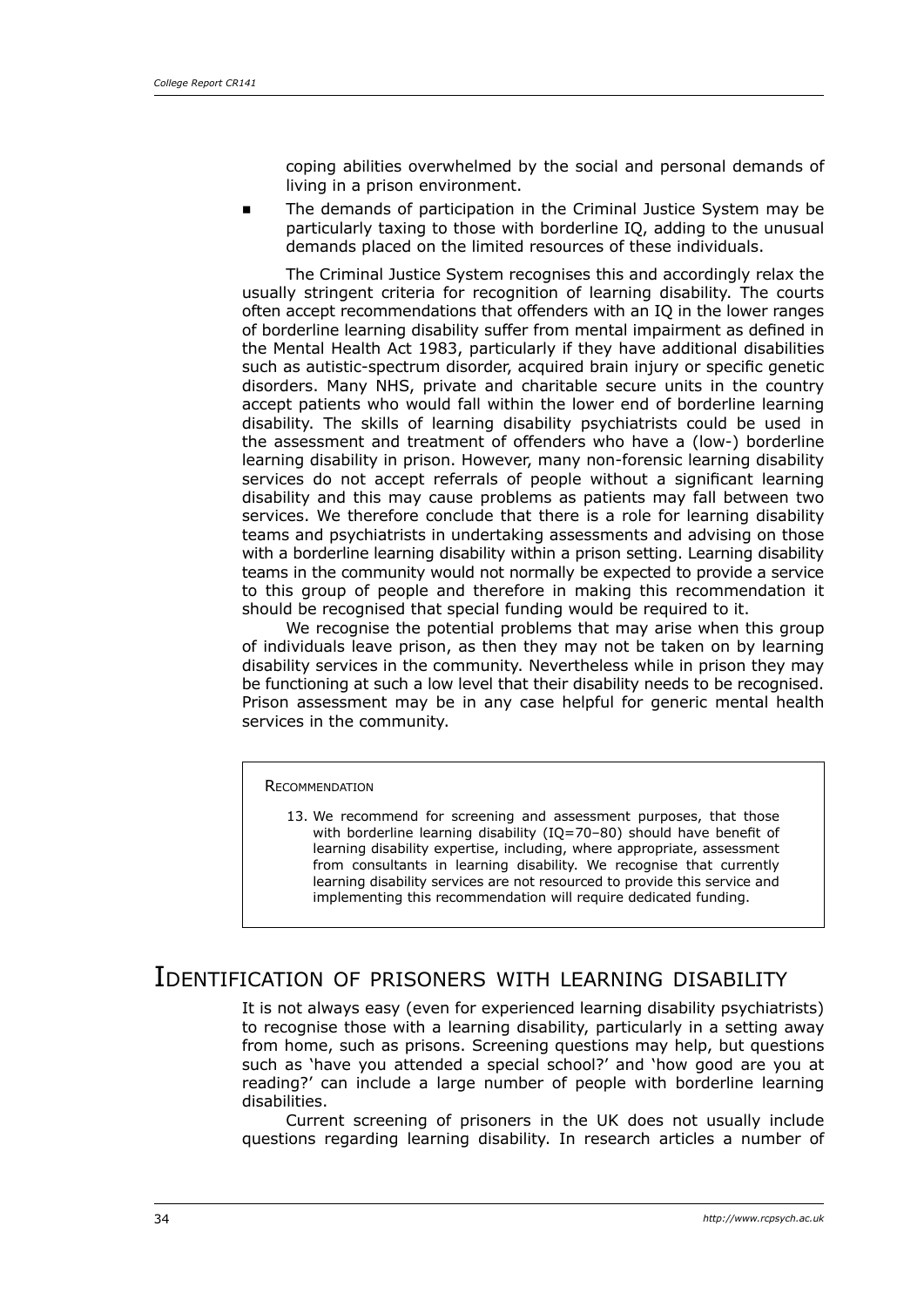questions have been used such as whether the person had 'reading problems or learning difficulties or had been to special school' (Murphy *et al*, 1995). Simple (untested) screening could include questions such as:

- Does the interviewer think the person has a learning disability?  $\blacksquare$
- Does the person think he or she has a learning disability?  $\blacksquare$
- Does the person have any problems in reading, writing or filling in forms? ∎
- Has he or she been to special school or special educational support in mainstream school? ∎
- Any history of learning disability or of contact with learning disability services (community services, hospital)?
- Is the person capable of living independently? ∎
- Does the person have the ability to drive?

A potential model in remand prisons is to employ a dedicated and experienced learning disability nurse working within the prison to follow up those who have screened positive to such a questionnaire and to ensure that those who may have mental health needs associated with their learning disability are then referred to a psychiatric team for people with learning disability. In cases where there is doubt that the person has a learning disability a referral to a psychologist for psychological testing is appropriate. An earlier section has recommended the adoption of a commissioning model based on initial screening from a CMHT with follow-on assessment and treatment from specialist teams within the same trust (see recommendations 6 & 7). In the case of those thought to have learning disability, the input from the local learning disability service should form part of the service agreement for prison mental health services. For larger prisons, especially remand prisons, there may be enough demand to justify dedicated sessions from a learning disability practitioner within prison CMHTs. It is important that the nurse working with the offenders with learning disorders in prison has a good relationship with the learning disability forensic services, as few non-forensic learning disability psychiatrists have had formal training in prison psychiatry. Larger prisons may want to consider sessional input from a (forensic) psychiatrist for people with learning disability.

**RECOMMENDATIONS** 

- 14. We recommend that the Grubin screening tool used at reception in prisons be modified to include screening questions to identify prisoners with a potential diagnosis of learning disability
- 15. We recommend that when commissioning for mental health services within prisons consideration is taken of the particular needs of patients with learning disability patients ensuring that each prison had agreed access to learning disability specialists within a protocol for the assessment (and treatment) of those prisoners with learning disability. Where demand can justify it, prison-based CMHTs could benefit from having a dedicated member of a learning disability service within the team.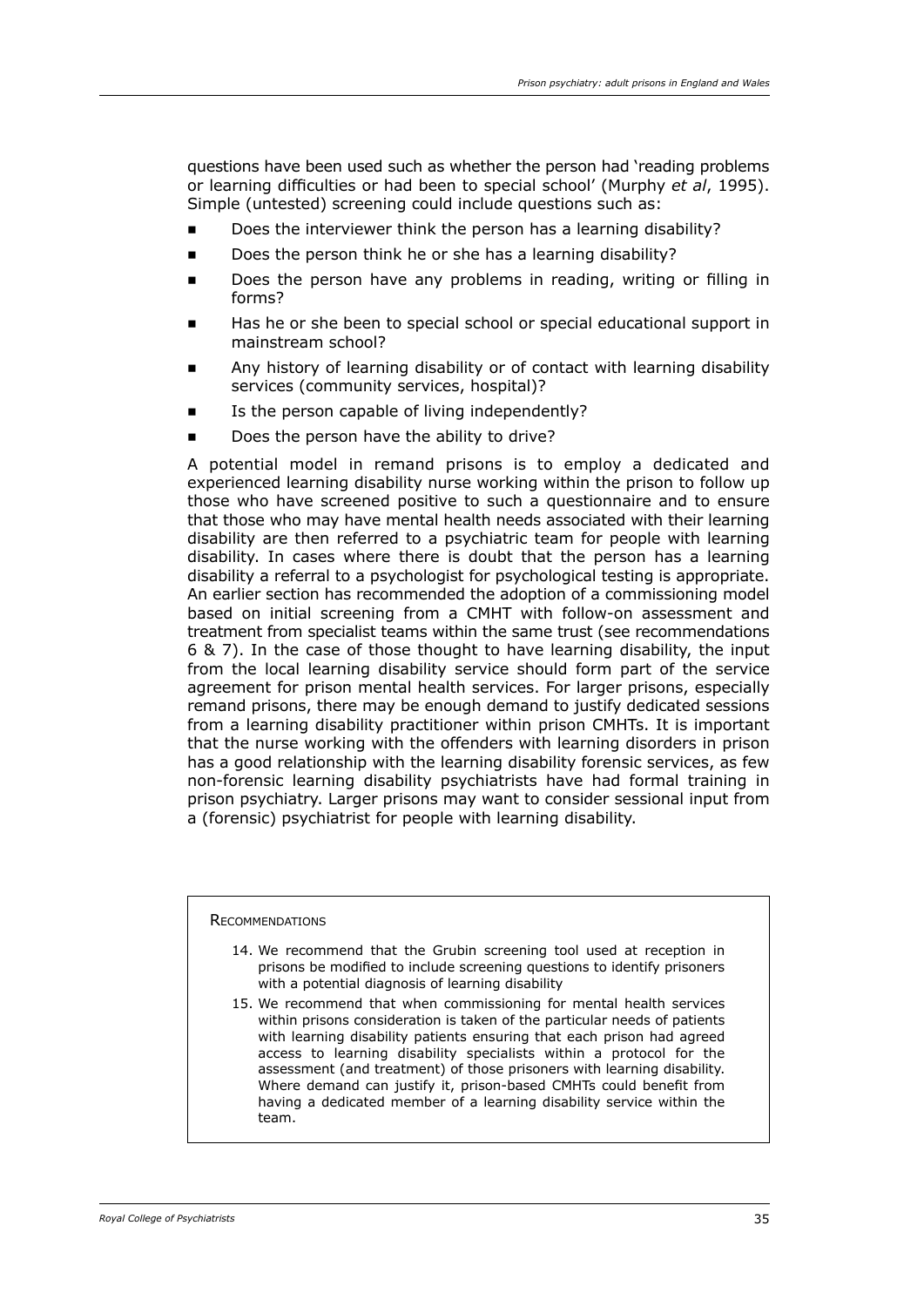## Pervasive developmental disorders

Many learning disability psychiatrists have become experts in the assessment and treatment of autism and Asperger syndrome. Little is known about the prevalence of autism and autistic-spectrum disorders in prisons. In many parts of the UK learning disability psychiatrists have become involved (and indeed have taken the lead) in the assessment and treatment of non-learning disabled people with autistic-spectrum disorder. A similar arrangement could be adopted within prisons.

The Royal College of Psychiatrists (2006) has provided guidance on the treatment and service provision for psychiatric services for adolescents and adults with Asperger syndrome and other autistic-spectrum disorders and that guidance is applicable to prisons.

## Treatment programmes

A number of treatment programmes are available for prisoners, particularly including the sex offender treatment programme (SOTP) and a 'thinking skills' programme. The SOTP has been adapted for use for people with a (borderline) learning disability, but many long-stay prisoners with a learning disability have difficulties in participating in appropriate offence related work in prison, which can lead to parole being refused. This could be discriminatory and at variance with the drive to eliminate social exclusion. At times it may be possible to transfer prisoners with learning disability to hospital for specific treatment programmes. Recognising that this will leave significant numbers in prison with special needs, the Prison Service should consider adapting more programmes for use with people with a mild or borderline learning disability. For those serving lengthy sentences, this may require the prison service to concentrate in a small number of prisons those with learning difficulties excluded from programmes because of their disability.

#### **RECOMMENDATION**

16. We recommend that the Prison Service consider the particular needs of those with learning disability (including those with borderline disability) and adapt existing treatment programmes to the needs of those with mild and borderline learning disability. This may require concentrating expertise in particular prisons.

# Services for patients with other disabilities or rare **CONDITIONS**

This report does not intend to include recommendations on all disabilities or mental health conditions encountered in prisons but instead concentrates on the bulk of problems encountered in prisons. We recognise that the special needs of particular groups merit review but this was beyond the recourses of this review team. When this report is reviewed (or separately) we suggest that services in prisons for groups with special needs should be considered.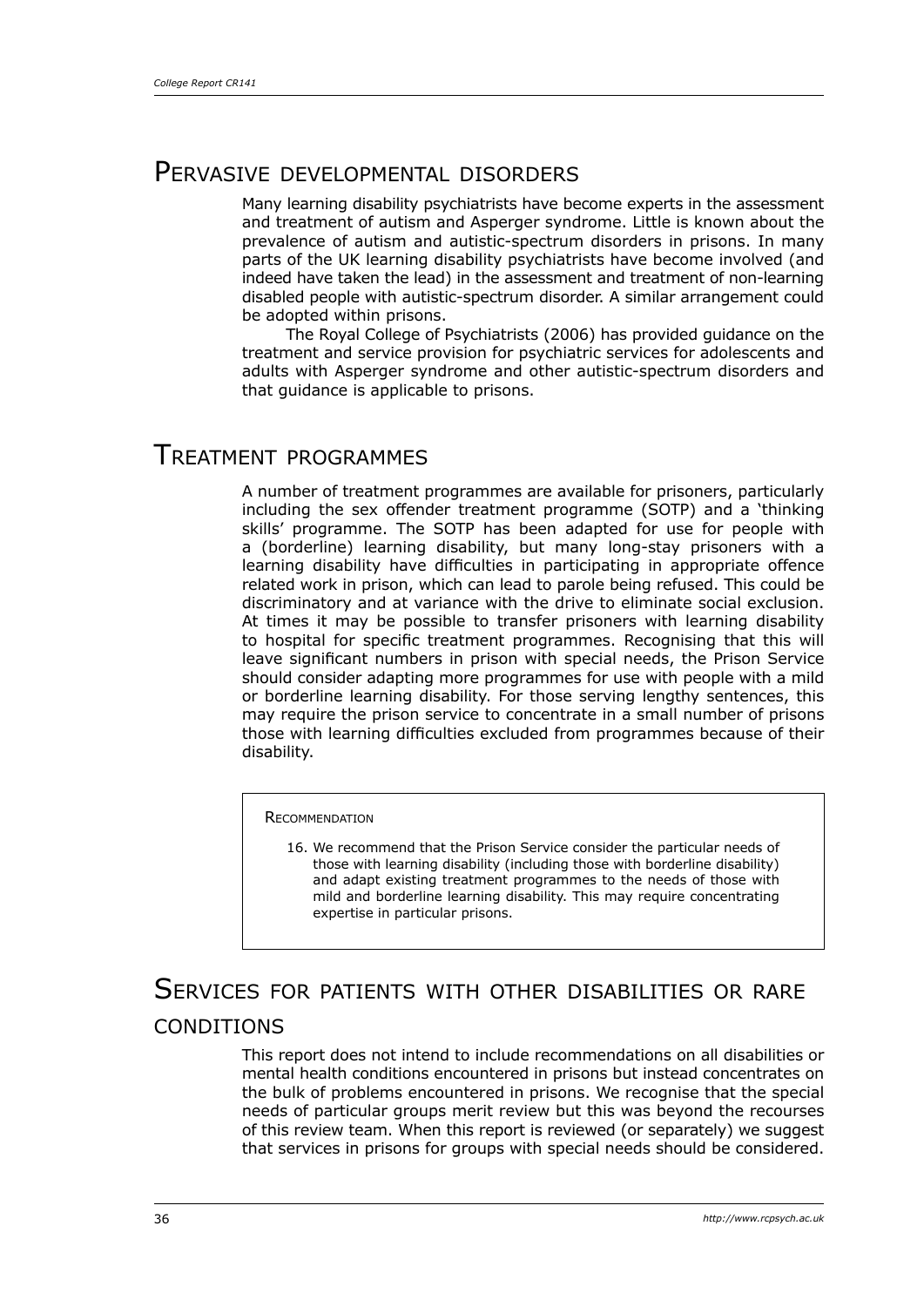Those groups include:

- patients with acquired brain injury ∎
- patients who are deaf and have mental health problems  $\blacksquare$
- patients with gender dysphoria  $\blacksquare$
- patients with multiple handicaps. ∎

# Mental healthcare in female establishments

Earlier in this report, we highlighted important differences between male and female prison establishments and male and female prisoners, increased levels of self-harm, histories of sexual abuse and particular problems of substance dependence. A range of issues around childcare and separation from children have greater importance within the female prison population compared to their male counterpart. This does not mean that male prisoners do not have problems related to separation from children but we wish to emphasise the particular female experience of separation from children which is reported by surveys conducted within the female prison population. Birmingham *et al* (2004) have recently reported on the needs of women in mother and baby units within the prison service. As set out in the earlier section on the limitations of this report, no attempt is made to address either the specific needs of male prisoners, prisoners from Black and minority ethnic backgrounds or female prisoners. We recognise this limitation and therefore make a recommendation below that further work should be carried out to address the particular needs of female prisoners.

We have looked at the literature on female prisoners and concluded that there is currently insufficient knowledge of their specific needs to be able to recommend particular service models within female establishments. In our view it likely that future work in this area will require wholesale review of mental healthcare to female prisoners.

#### **RECOMMENDATION**

17. We recommend that either as a separate report or in the future revision of this report, that the particular needs of female prisoners be addressed with recommendations on service provision in female prisons.

# Old age psychiatrists and the mental health of prisoners

#### *Older people in prison*

In the introduction to this report, we summarise the epidemiology of mental disorder in older prisoners and review trends in prisons towards an increasing older population. A consequence of the current trend towards longer prison sentences is that an increasing proportion of prisoners will be older. Community mental health teams within prisons should retain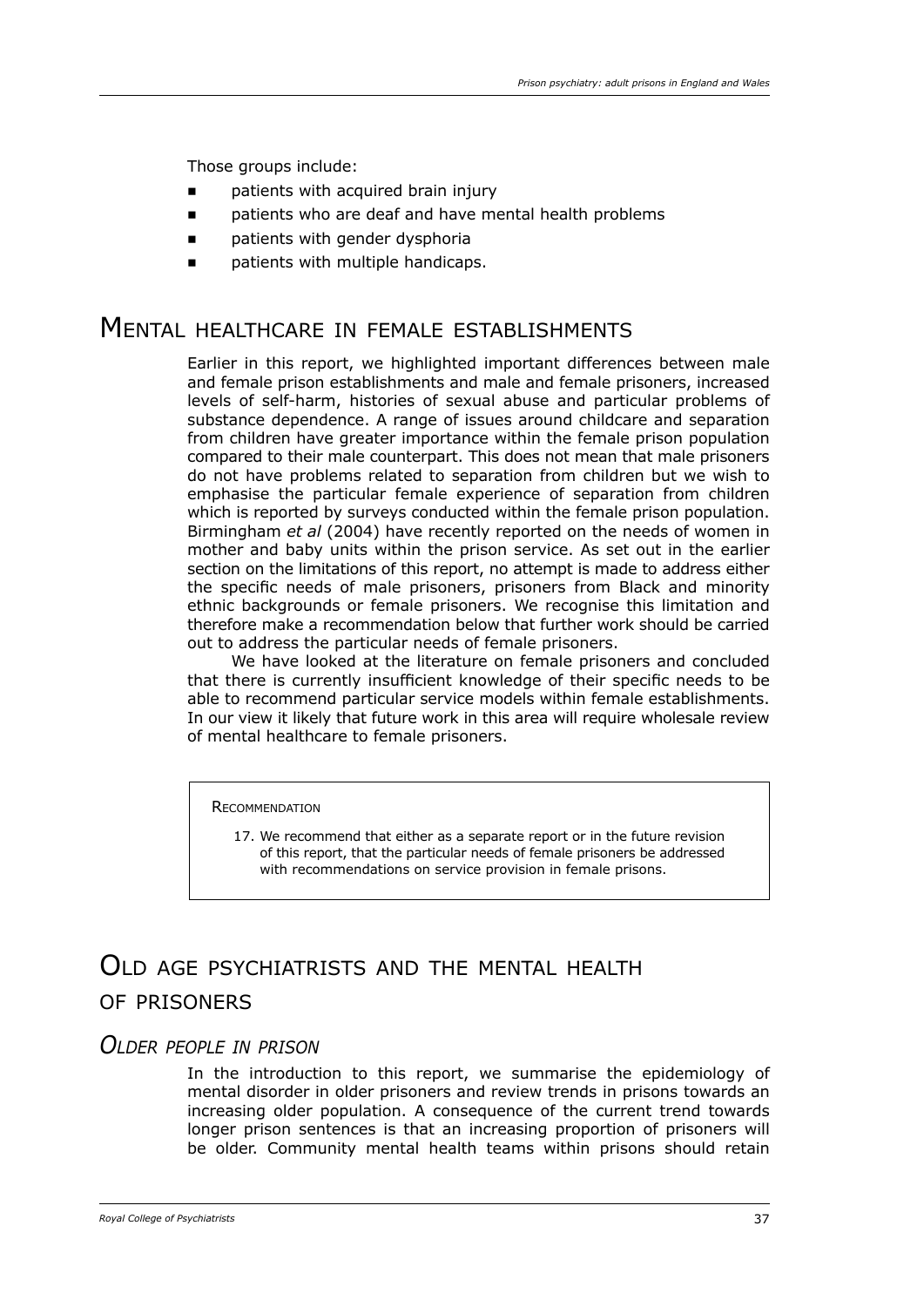core competency in the assessment and treatment of common psychiatric problems in older people and should be helped to develop competency in screening for cognitive impairment. The provision of effective care, either within prison or NHS facilities, for older people with complex mental health needs (specifically, moderate to severe cognitive impairment or affective disorder) would not be considered to be within the core competency of a generic prison CMHT. Service protocols for CMHTs in prisons will therefore need to include provision for consultancy with local old age psychiatry teams. This might involve in-reach from community psychiatric nurses, clinical psychologists or the consultant from the older adult mental health team.

#### *Clusters of older people in prisons*

There is already a trend within the prison service for certain prisons to provide care for older prisoners. Such prisons will need to be clearly identified so that a specific regular input can be negotiated with the local old age psychiatry service provider.

#### *Training implications*

Old age psychiatrists, particularly those asked to provide a service to prisons used for older prisoners, will need to develop competencies in jail craft and the role of the psychiatrist in the Criminal Justice System. At present there is no provision for this within old age specialist registrar training. Such competencies might be addressed through induction procedures for old age psychiatrists who at consultant level are required to take specific responsibility for prison liaison. Provision of forensic psychiatry special interest sessions for old age specialist registrars would be a further potential training route.

#### **RECOMMENDATION**

18. We recommend that the old age faculty of the Royal College of Psychiatrists should consider the need for specialist training for old age psychiatrists in the special needs of old age prisoners with mental health problems.

## Rehabilitation psychiatry and prison services

Rehabilitation psychiatry is predominantly concerned with the long-term care of those with severe enduring mental illness but also provides for some other patients with complex long-term needs (Royal College of Psychiatrists, 2004*b*). There is frequently comorbidity with personality disorder, substance misuse problems, low IQ and acquired brain injury. The majority of rehabilitation psychiatry services provide a combination of long-term NHS in-patient services for active rehabilitation and continuing care (sometimes including low secure care), a variety of supported accommodation options within the community and community teams providing rehabilitation and long-term support for patient groups, almost all of whom are on enhanced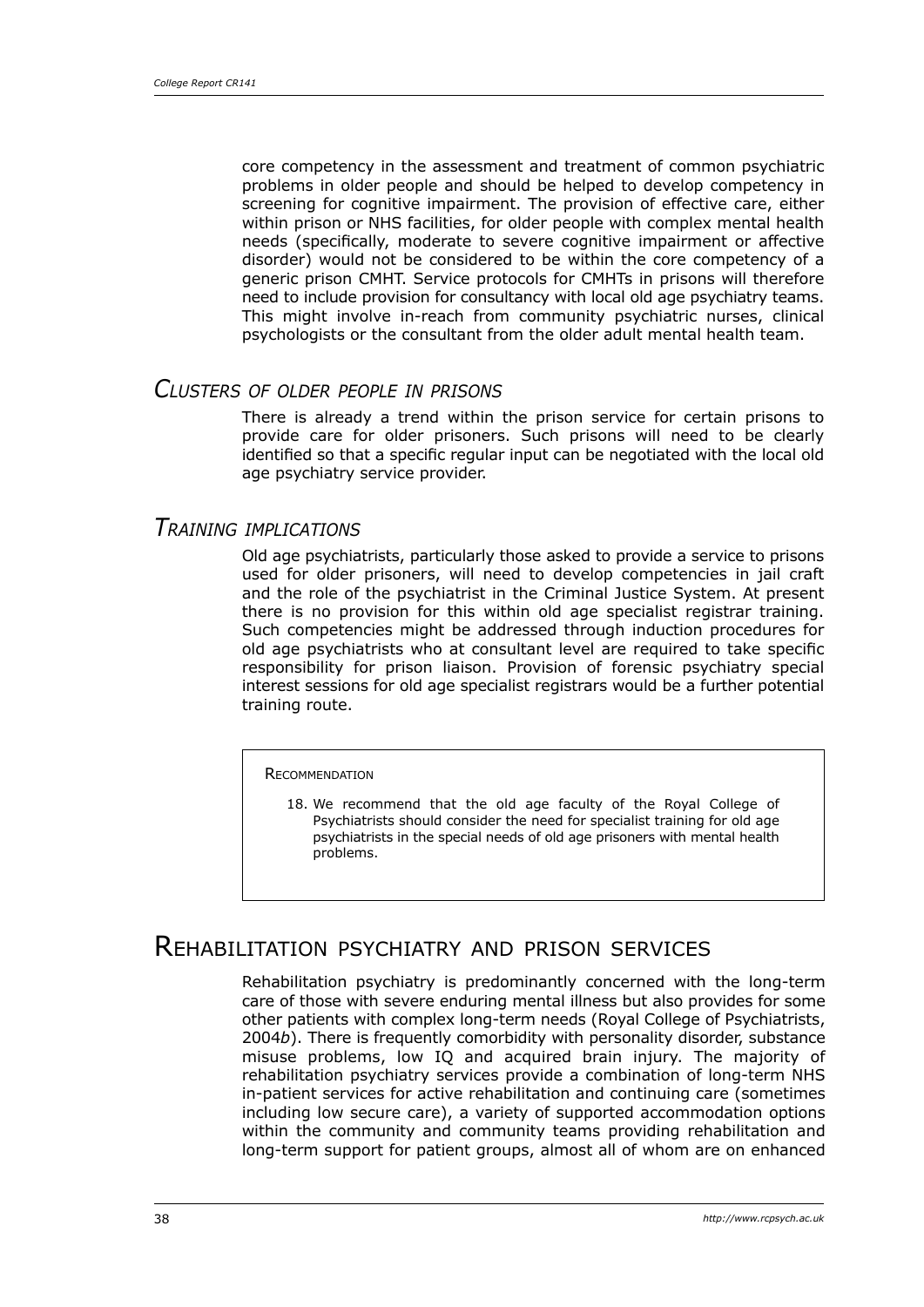care programme approach. There is a developing sub-speciality of forensic rehabilitation focused around the longer-term population within secure services who are increasingly being provided with dedicated long-term secure services, within low, medium and high security. Again, these are predominantly those with severe enduring mental illness but include other groups with long-term complex conditions.

The majority of needs assessments studies within the Criminal Justice System that we are aware of have, for good reasons, concentrated on remand prisoners. There is little detailed information about the needs of longer-term prisoners, although high rates of psychosis and of other mental disorders have been identified by the Office of National Statistics among serving prisoners (Singleton *et al*, 1997). There is little known about the particular needs of patients from Black and minority ethnic groups serving long sentences. Their particular rehabilitation needs are poorly understood or researched. The number of prisoners serving life sentences has increased dramatically over recent years with changes in sentencing policy, with over 5000 recorded in March 2004. Within this group of long-term prisoners there will be those who continue to suffer from severe enduring mental illness who will be receiving treatment but who remain symptomatic with positive and/or negative symptoms. Although, almost by definition, they pose a high risk in the longer-term, they present little management problem on a day-to-day basis within the prison service. Consequently they are unlikely to be judged a priority for transfer to hospital. They are also, however, unlikely to be able to engage in the offence-related programmes run by the prison service due to the effects of their mental disorders. They are therefore at high risk of both receiving suboptimal care for their mental disorder and are unlikely to move through the penal system in the usual way. This group of patients, particularly those with severe enduring mental illness, would benefit from a rehabilitation model of service within the penal system.

#### **RECOMMENDATION**

19. We recommend that a needs assessment be carried out on the needs for specialist treatment, including specialist rehabilitation, for those prisoners with severe enduring mental illness who are not transferred to the NHS.

# Rehabilitation psychiatry input to in-reach services to local remand prisons

Local remand prisons usually serve a defined catchment area, sometimes co-terminous with trust and social services boundaries. There will be a high turnover of prisoners, often on short remands or short sentences. This report has already identified that there is a need for an assessment-loaded service to identify mentally disordered offenders, provide short-term interventions and divert to local health and social care services where appropriate. In terms of rehabilitation psychiatry the most common scenario in which they would be involved would be the arrangements for ongoing care of current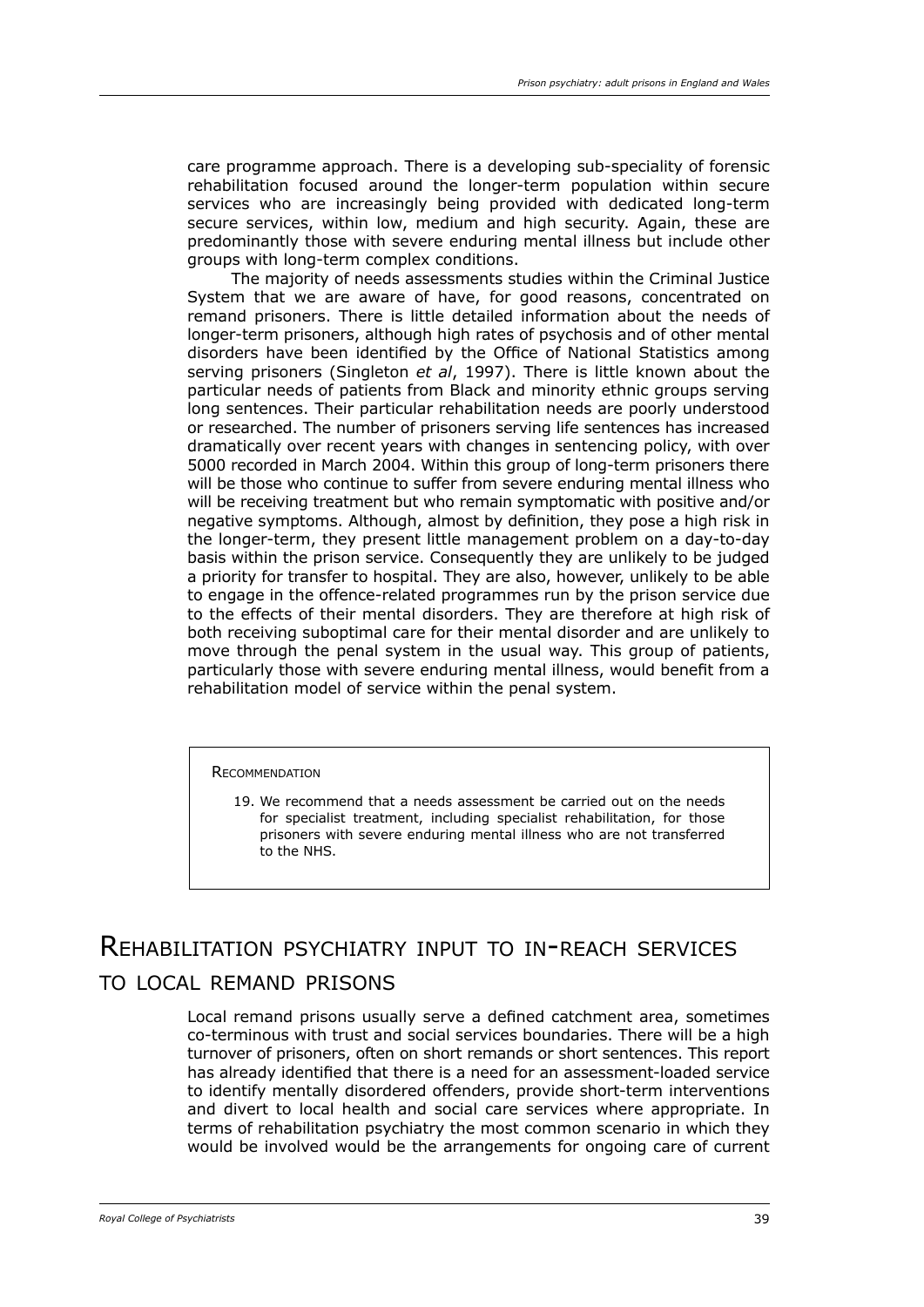service clients who are remanded following alleged offences. This would be a relatively rare event and would be unlikely to involve more than an ad hoc input from the rehabilitation services. There may be rare occasions where people are newly identified by psychiatric services while on remand as in need of rehabilitation services. The most likely route into rehabilitation services would be referral following admission to local general or forensic services.

## Forensic rehabilitation in longer-term establishments

Whereas the in-reach model is very appropriate for local remand prisons a different model is likely to be required for longer-term establishments. For those establishments taking prisoners with long determinate or life sentences, an assessment, short term-treatment and diversion model is inappropriate. Prisoners will have been convicted of serious offences and, although some will undoubtedly require diversion to health services, predominantly medium or high security, many will require long-term treatment within the prison system. This is an environment where the skills of forensic and rehabilitation psychiatrists seem more appropriate than those of general psychiatrists. There are likely to be a number of offenders with severe enduring mental illness and other long-term complex combinations. In cases where these meet the criteria, and where services are available, the treatment of choice would be transfer to NHS services. The involvement of rehabilitation psychiatrists at this stage would likely be from the longer term forensic rehabilitation services and only very rarely to local open rehabilitation services. For those that remain within the prison system and those who return after periods of in-patient treatment, services need to be provided within the prison working closely with elements of the Criminal Justice System, such as probation and prison psychology services.

A forensic-rehabilitation service operating within a long-term prison setting should provide treatment for mental disorder at a standard equivalent to that which would be received by an NHS patient in the community. This would include access to atypical neuroleptics, including clozapine. It is now possible to start clozapine as an out-patient and although this is starting to happen within prisons it is not widespread. There are probably large numbers of people with psychosis in the long-term prison system. Multiple factors predictive of poor outcome and treatment resistant (for example poor pre-morbid adjustment, long duration of untreated illness, poor compliance with treatment, difficulty in engagement) are also common in the prison population. There could therefore be substantial but currently unquantifiable numbers of prisoners who should be considered for clozapine according to NICE guidelines. In addition other interventions such as structured daytime activities, psychosocial education, psychological treatments for psychosis, would need to be delivered by such a service. Recipients of such a service would usually be cared for under enhanced care programme approach arrangements.

Care programme approaches should be integrated with sentence planning and identification of offence-related needs that should be addressed. There are a variety of programs run by the prison and probation service such as enhanced thinking skills, anger management, substance misuse, sex offender treatment programs. Most of these programs are not accessible to those with severe mental health problems who are unable to cope with the group format and intensity of sessions. Some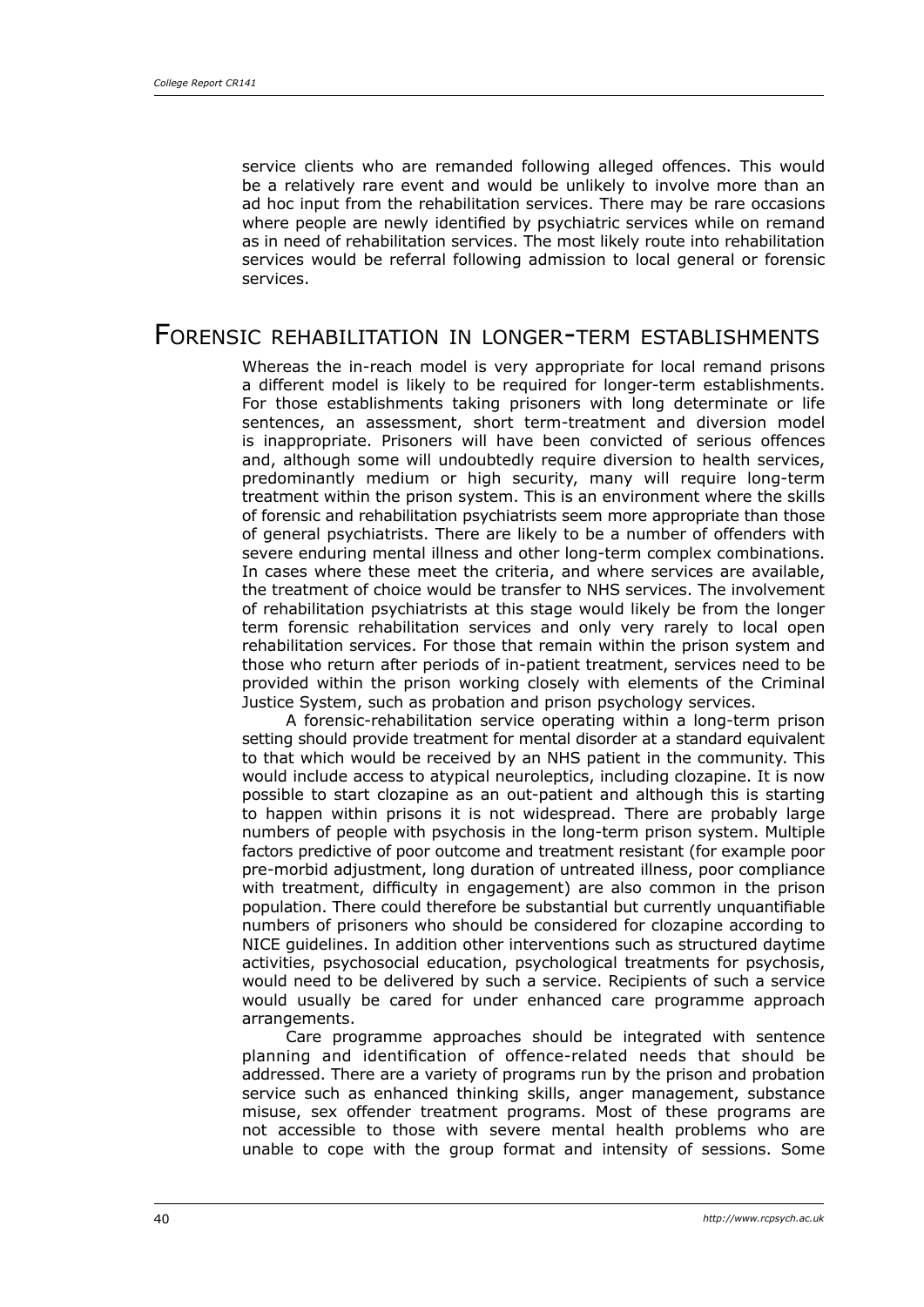programs operate an IQ cut-off of around 80 although some of these run in an adapted form. Other more intensive programs such as therapeutic communities specifically exclude those with a history of psychosis or those receiving psychotropic medication. In forensic rehabilitation there is an acknowledgement that many patients are unable to complete the standard offence-related programmes but the provision of additional support and supervision through mental health services may go some way to ameliorate the risks prevented. This is particularly so as deficits in social functioning and cognitive abilities associated with severe enduring mental illness may reduce patients' versatility as offenders. Individual interventions by forensic clinical psychologists can be effective in assessing and modifying risk when group-based programs are inappropriate, this level of intervention is rarely available from prison psychology services. With appropriate support and treatment many patients could then move through levels of security within the prison service, and be transferred eventually to supported placements within community forensic and/or rehabilitation services in the longer term. Many patients will be subject to statutory supervision under licence or life licence at the point of discharge.

As longer-term secure services develop there may be the opportunity for integrated care planning with in-patient services. This could include, for example, transfer to hospital for specific interventions such as a trial of clozapine, an intensive psychosocial rehabilitation programme or adapted offence-related group with transfer back to the prison service at a later stage in their sentence. Given the paucity of information about the prevalence and needs of this group in the prison population it is very difficult to be specific about the resources required in this area. It is, however, almost certain that this population is far in excess of current long-term secure services provision within the health service. The provision of a consultant lead team including consultant (1.0 whole time equivalent; WTE), medical support (possibly via general practice input), clinical psychology (1.0 WTE), occupational therapist  $(1.0 \text{ WTE})$ , community psychiatric nurse  $(3.0 \text{ WTE})$ , all with forensic and rehabilitation skills for each long-term establishment (Category B and A) with 24 hour healthcare is likely to be an absolute minimum.

| Box 2     | Categories of psychotherapy (adapted from the NHS Executive guidance,<br>NHS Executive, 2000) |                                                                                                                                                                                                                                                                                                                                                                                                                                                                 |  |
|-----------|-----------------------------------------------------------------------------------------------|-----------------------------------------------------------------------------------------------------------------------------------------------------------------------------------------------------------------------------------------------------------------------------------------------------------------------------------------------------------------------------------------------------------------------------------------------------------------|--|
| $\bullet$ | Type A                                                                                        | integral: general psychotherapeutic skills provided by any<br>mental health worker within a multidisciplinary care package<br>(these skills maybe informed by generic or formal psycho-<br>therapeutic approaches).                                                                                                                                                                                                                                             |  |
| $\bullet$ | Type B                                                                                        | generic: a complete ('stand alone') psychological treatment<br>intervention informed by a range of different models, tailored<br>to individual goals.                                                                                                                                                                                                                                                                                                           |  |
| $\bullet$ | Type C                                                                                        | formal: a complete ('stand alone') and clearly delineated<br>psychotherapeutic intervention based on clear theoretical<br>underpinnings with implications for the use of different<br>treatment interventions to achieve different aims. Any mental<br>health service should make available to patients the full range<br>of major formal psychotherapies, including as a minimum,<br>cognitive, behavioural, psychoanalytic and systemic psycho-<br>therapies. |  |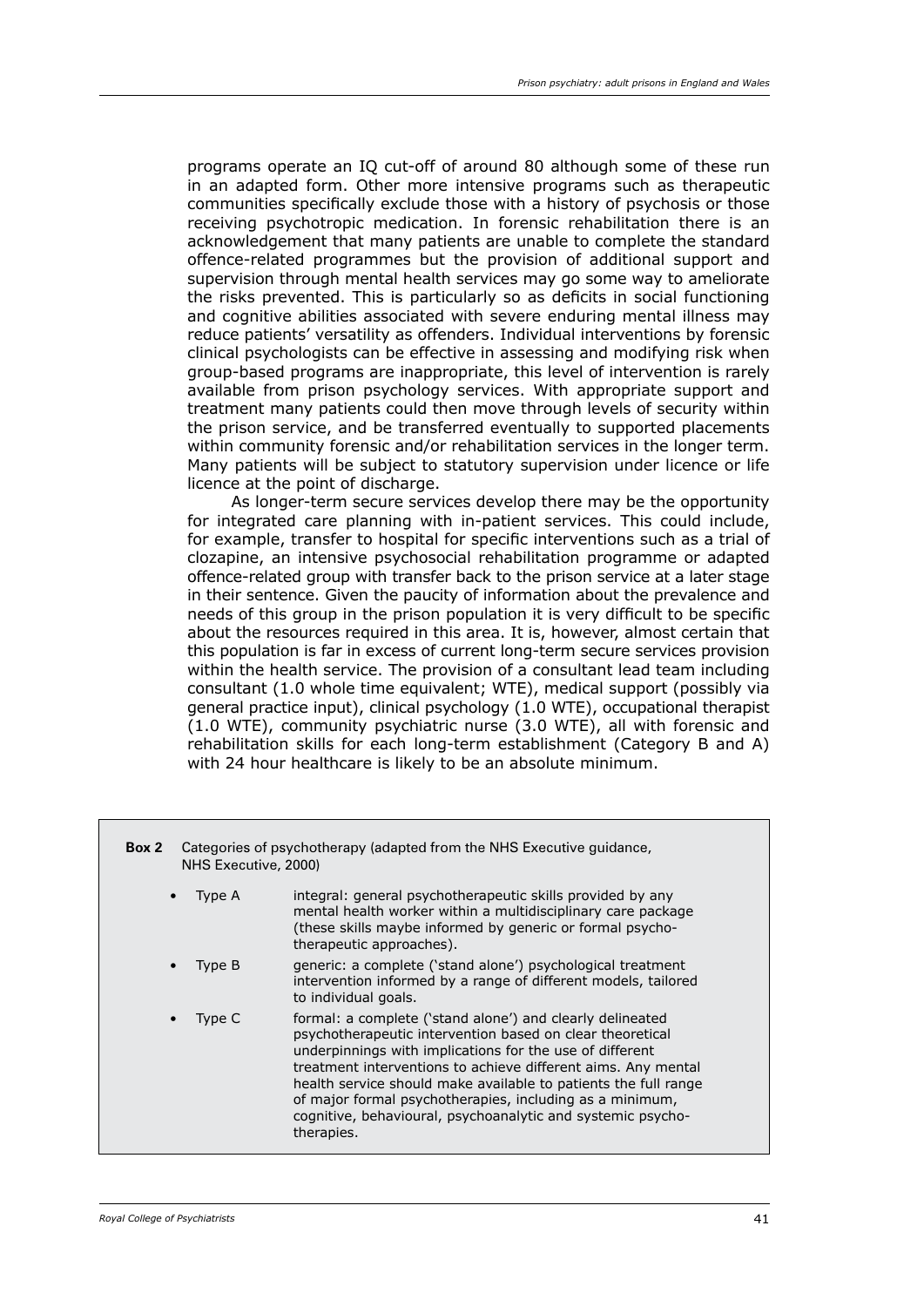#### **RECOMMENDATIONS**

- 20. We recommend that a forensic rehabilitation model of care be considered for those prisoners (and the healthcare systems within prisons housing them) who are serving long-term sentences.
- 21. We recommend that the Prison Service carry out an assessment of the special needs of those with severe mental disorder (including severe mental illness, personality disorders and other severe mental health problems) who are excluded from prison-based treatment programmes because of their disorder. This could be usefully combined with a similar recommendation above relating to those with learning disability.

## Psychotherapy provision in prison

The underlying principle of mental healthcare to prisoners is that they should receive the same access to and quality of psychological therapies services as the non-prison population. The NHS Executive advises that psychological therapies are an important part of mainstream NHS mental healthcare, being one of the two main approaches to the treatment of the mentally ill. The NHS Executive recommends 'comprehensive, co-ordinated, user friendly, safe, clinically effective and cost effective psychological therapies services'. In what follows it is assumed that the guidance on the provision of psychological therapies as set out in the NHS Executive guide *Psychological Therapies Working in Partnership* (NHS Executive, 2000) should apply to prisons. This section will concentrate on the adaptation of guidance to the particular conditions of prison. The categories of psychotherapy (taken from the NHS Executive guidance) utilised here are shown in Box 2.

### *Psychotherapy services within core prison-based CMHTs*

This report has already recognised that prisons will be served by CMHTs operating largely as their counterpart in the community. It follows that these prison CMHTs should provide the same access to psychological therapy services as their counterpart in the community. The NHS Executive recommends that CMHTs require members to be well-trained in Type A therapeutic skills (Box 2). They should also have at the very least one psychotherapist who is appropriately qualified giving dedicated time (a minimum of 3 sessions). However, we recognise that no proper needs assessment has been carried out on norms for psychotherapy; therefore the suggested sessional input, as with other norms in this document, must be treated as provisional.

The psychotherapist in a prison-based CMHT will have a number of roles as follows:

- contribute to referral screening, case discussions and psychological therapy management strategies ∎
- carry out initial psychotherapeutic assessment for appropriate treatments E
- provide some psychotherapy and supervision of Type B and C psychotherapies E
- organise the placements of trainees and honorary therapists E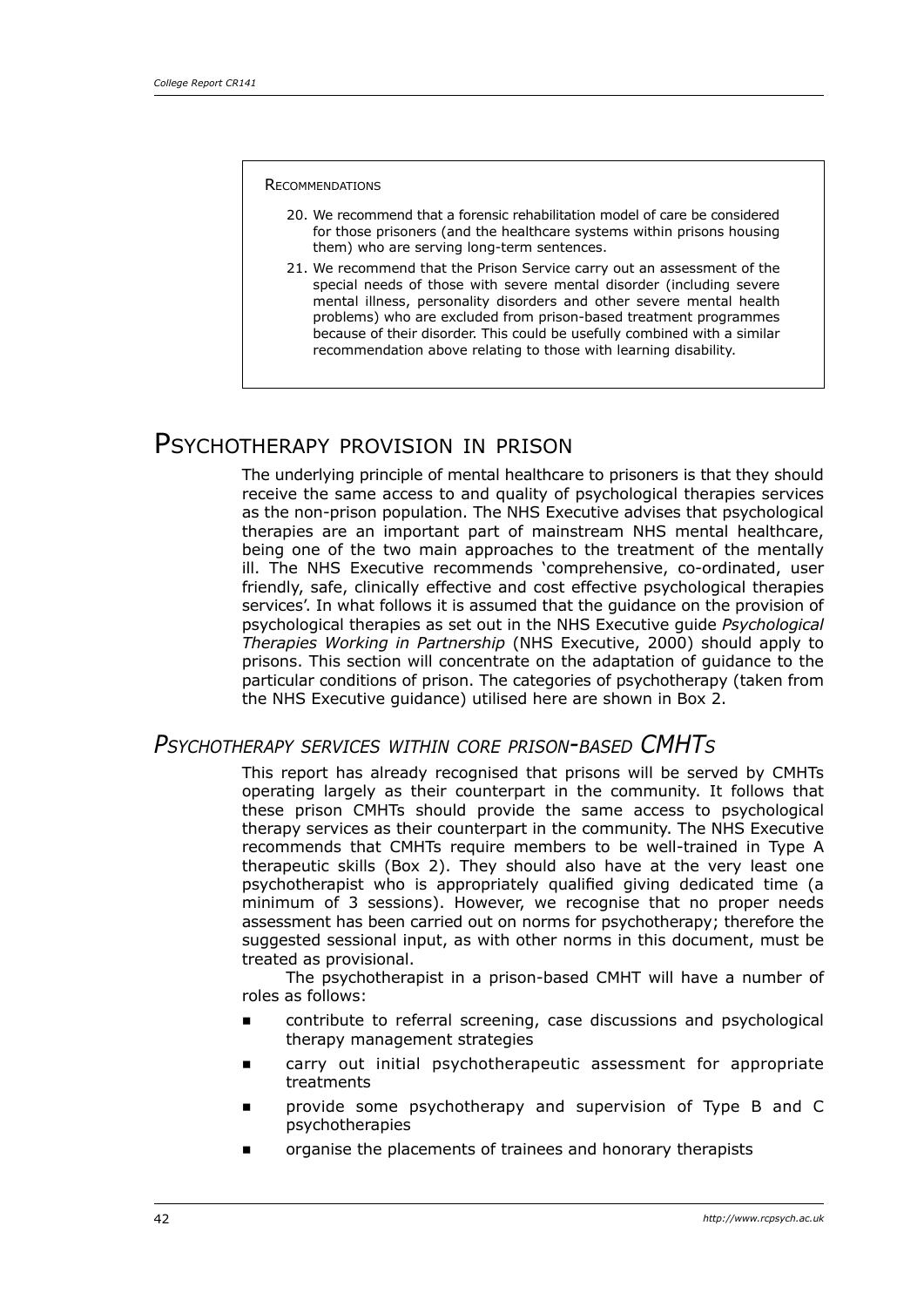- contribute to the teaching of prison-based staff
- serve as a direct link to the broader range of psychological services available within the psychological therapy resource service
- CMHTs should have access to consultation, supervision and treatment in the range of appropriate major models (as a minimum cognitive behavioural, psychoanalytic and systemic) in all modalities, (individual, couple, group and family therapy as appropriate).

Throughout this document we have noted that the needs of women prisoners and Black and ethnic minority prisoners are poorly understood. We note here that care should be exercised in developing psychological therapy services in prison to ensure that therapies are available to address the particular needs of female prisoners and prisoners from Black and minority ethnic groups. Therapists working in prison need to develop specific competencies to deliver therapeutic services to these individuals.

As well as the specific role above a number of tasks are of importance across all prisons:

#### **RECOMMENDATION**

- 22. We recommend that CMHTs in prison should have at least one psychotherapist (providing a minimum of 3 sessions) who organises psychological therapy of Type B and C and provides a broad range of consultation and coordinating roles for psychological therapies. The skills for such a role would need the training of a consultant psychotherapist in psychotherapy, consultant forensic psychotherapist or a senior adult psychotherapist.
- The document *Personality Disorder: No longer a diagnosis of exclusion* (National Institute for Mental Health, 2003) recognises the need for new services for this patient group. As 78% of the prison population is estimated to fulfil research criteria for a personality disorder this will represent a major component of the work of prison-based mental health teams. The psychotherapist can contribute to this in the provision of short- and longer-term treatments as recommended in the treatment policy advice of 'Not a Diagnosis of Exclusion'. Treatment of those with personality disorder will increase the need for staff support, training and supervision from suitably qualified psychotherapists and the need for effective coordination of such treatment with non-prisonbased treatment programmes.
- There is a pressing need for the present psychological therapies services in prison-based treatment programmes to be coordinated and organised. It would be important for good working links to be made with forensic psychologists and counsellors working within the prison system. The assessment, coordination and provision of a comprehensive service for these prisoners will need specialist psychotherapy provision. This will include: ∎
	- support of prison-based staff  $\Box$
	- support and supervision of mental health in-reach teams  $\overline{a}$
	- training and supervision in Type A and some Type B treatments,  $\Box$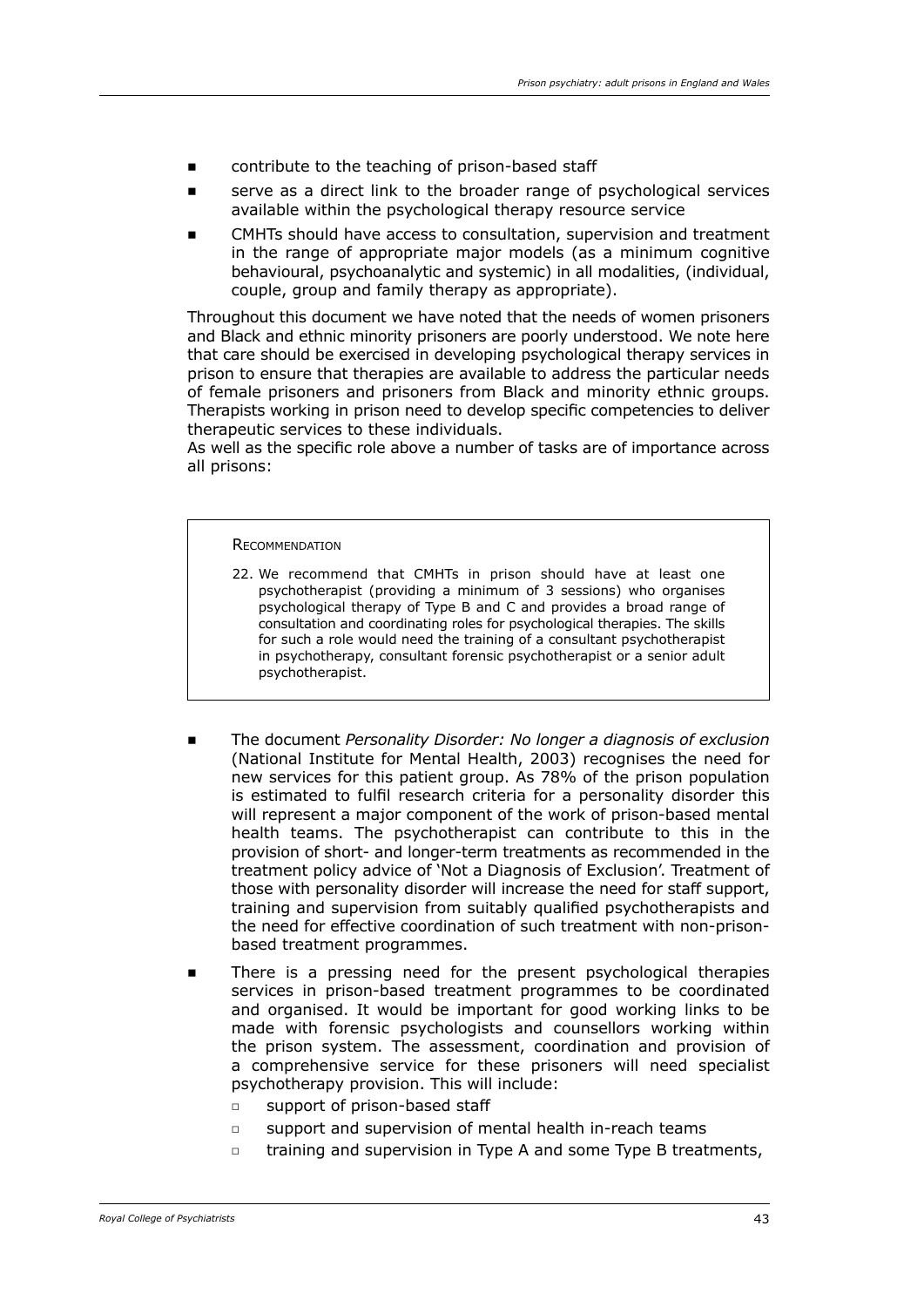- provision of Type C treatments  $\Box$
- a consultancy service.  $\Box$
- Psychological therapies work carried out by prison-based workers, particularly Type B therapies, will need supervision from experienced psychotherapists. This might be obtained by an improved liaison with the local psychotherapy services, including forensic psychotherapy services or from psychotherapists directly contracted to the prison from local NHS-based psychotherapy services. E

It would be wasteful for each prison to carry out such tasks on a standalone basis. Prisons for management purposes are clustered and this clustering could provide a basis for coordination of psychological therapies. Such arrangements should include appropriate arrangements for clinical governance. The expertise of NHS psychological services should be available to prisons, but recognising the small size of prisons that expertise might be best provided for at the level of regional clusters of prisons.

#### **RECOMMENDATIONS**

- 23. We recommend that the Prison Service and NHS jointly plan, coordinate and assess through clinical governance the quality of prison-based psychological therapy services, making best use of the expertise of both organisations. This may be best implemented at the level of regional clusters of prisons.
- 24. We recommend an assessment of need, based on national guidelines and priorities, for psychotherapeutic services in prisons, recognising that services provided will vary between prisons depending on the nature of their population.

## PSYCHOLOGICAL THERAPIES WITHIN SPECIFIC PRISON UNITS

The provision of a coordinated psychological therapies service to remand prisoners presents a particular challenge. However, it should not be assumed that this precludes the provision of a psychological therapies service tailored to the needs of the prisoners within the reality of their sentence. For example counselling services and brief focused psychological therapies services of different modalities could be effectively used in the remand population to both target specific symptoms or behaviours and to prepare prisoners for the possibility of longer-term work once sentenced. Some prisoners charged with the most severe crimes will be in remand for longer periods and longer-term psychotherapy work has been usefully carried out in this period.

It might be envisaged that particular units within prisons, for example the vulnerable prisoner unit, close supervision centres and special secure units would have a greater need for staff support and consultation. The staff in these units work closely with the most disturbed prisoners and will be carrying the anxieties inherent in such work. The aim of support work and consultation would be to allow discussion of these inevitable tensions and difficulties with a view to reducing the chances of them being acted upon in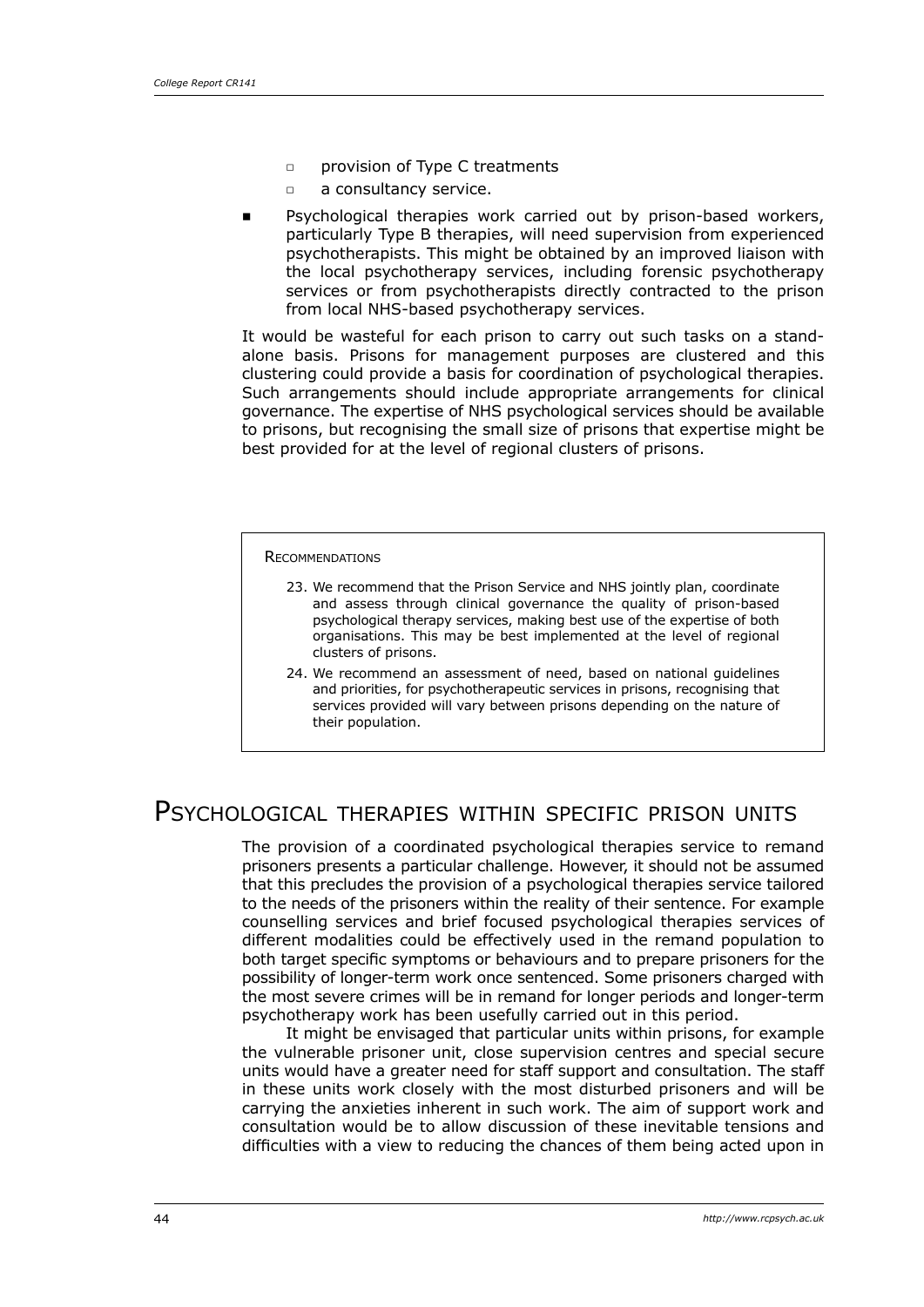less healthy ways. One way in which such feelings are sometimes expressed is by prison staff becoming unwell. The high sickness rates in Holloway are being addressed in one unit by the introduction of external staff support facilitators.

The 160 places for inmates with dangerous and severe personality disorder at HMP Whitemoor and HMP Frankland will present staff with the particular difficulties of working with this patient group. It is important that staff support and consultation are available for this group of individuals.

As forensic psychotherapy services grow some consultant posts might have a direct link to their prisons or prison clusters as part of the overall structure of their post. In the absence of a local forensic psychotherapy service such supervision might be negotiated with the district psychotherapy service or through contracts with a national provider of forensic psychotherapy. Whether the providers of such a service are general or forensic psychotherapists it is essential that there are established links with both the prison and external psychotherapy services for any psychotherapist working in a prison. This would entail that not only are they accepted as members of the prison-based team but that they also have opportunities for supervision and continuing professional development with peers.

Prisoners from category D prisons might be considered for treatment in the local services rather than prison-based services.

It is important that the various psychological inputs to prisoners are coordinated across the services within a prison. It could be envisaged that the prison-based psychologists and counsellors have regular meetings with the prison-based mental health services and prison-based psychotherapists. Such coordination would also be aided by an integrated clinical record to which all these professionals have access.

The provision of activity-based therapies (for example art and drama therapy) should be considered as an integral part of psychological provision to a prison. This would reflect the propensity of prisoners to use action rather than verbal communication.

For some prisoners such treatments might be stand-alone but for others they might be the prelude to moving into a more verbal therapeutic interaction reflecting the increasing maturity of the patient's emotional responses.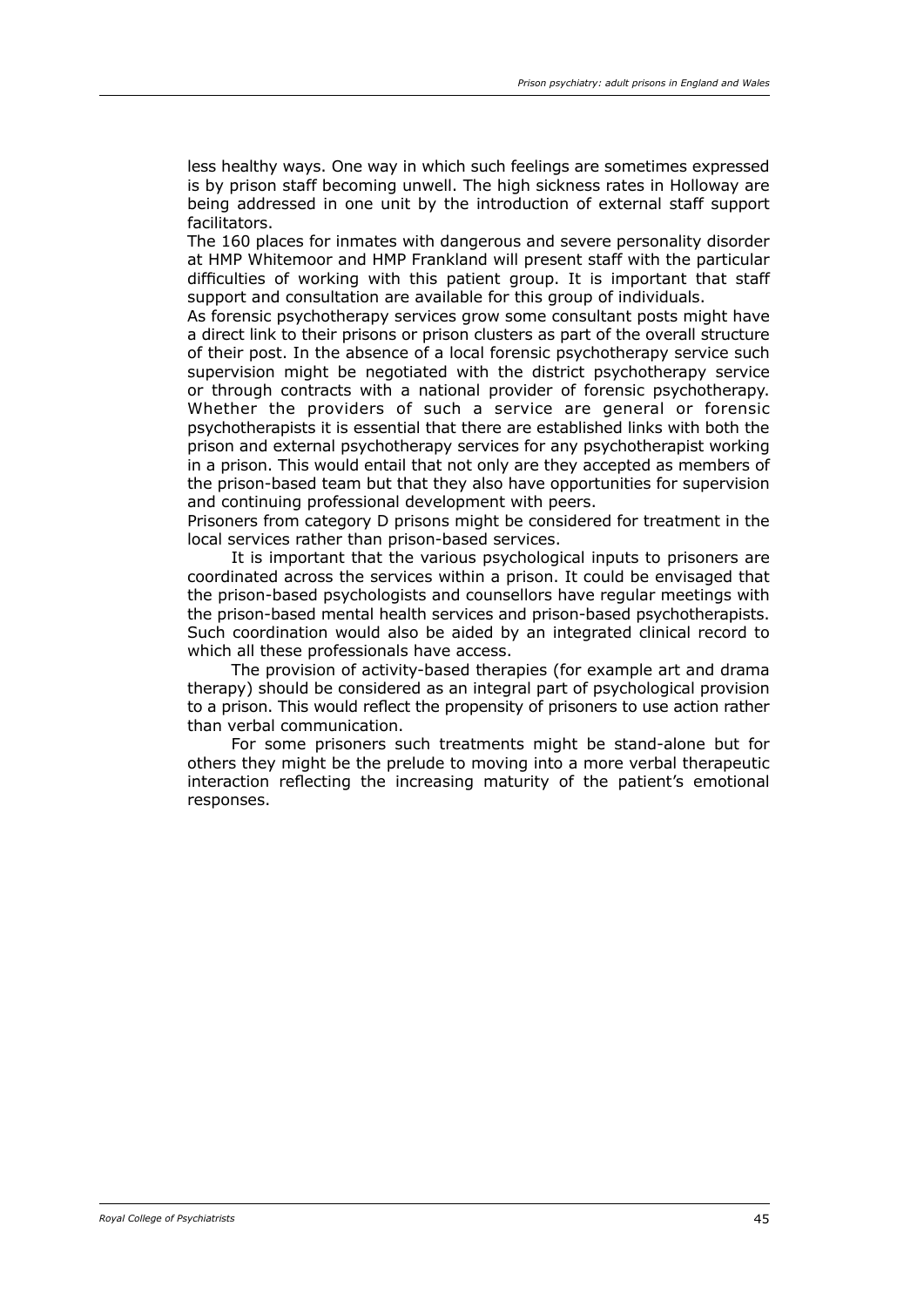# Training psychiatrists for roles in prison psychiatry

Psychiatrists form the largest group of specialists working in prisons; it is essential that medical support to mental health teams working in prison settings is appropriate in terms of training and competence and that psychiatric services adhere to the same professional guidance on roles and responsibilities as the wider NHS.

## Educational requirements for doctors providing

#### specialist mental health services in prisons

The *Report of the Working Group on Doctors Working in Prisons* (Department of Health & HM Prison Service, 2001*b*) recommended that secondary specialist care should be provided through multidisciplinary teams with an appropriate skill mix in liaison with NHS primary care and mental health trusts.

Consultants providing psychiatric care to prisoners should be on the specialist register in the most relevant specialty area. Earlier sections of this report describe the composition and function of multidisciplinary teams in prisons together with recommendations on commissioning a comprehensive psychiatric service specifically designed for the particular conditions of prisons. The main recommendation of this report in relation to the consultant role in prison multidisciplinary teams is that the consultant role should be based on a competency model rather than opting for recommendations on particular psychiatric specialties. The advice that follows in this section that training for prison consultant roles should be competency-based logically follows that recommendation. Generic multidisciplinary teams in prisons will, as detailed earlier in this report, need access to specialist services, particularly addiction psychiatry. Prisons with specialist functions may require consultants qualified in a particular psychiatric specialty, for example old age psychiatry or psychotherapy. The approach taken here to base training on the acquisition of specific competencies means that training can be adapted to and complement the training of general adult, forensic or other psychiatric specialty to prepare for specialist roles within prisons.

Where staff grade or associate specialist posts are utilised within a prison mental health service these appointees should similarly be appointed in line with national guidance. Doctors in training grades and career grade psychiatrists must work within a multidisciplinary team and be supervised by their consultants.

### Appraisal and continuing professional development

Consultants and career grade psychiatrists working in prison mental health teams should have formal arrangements in place for appraisal such that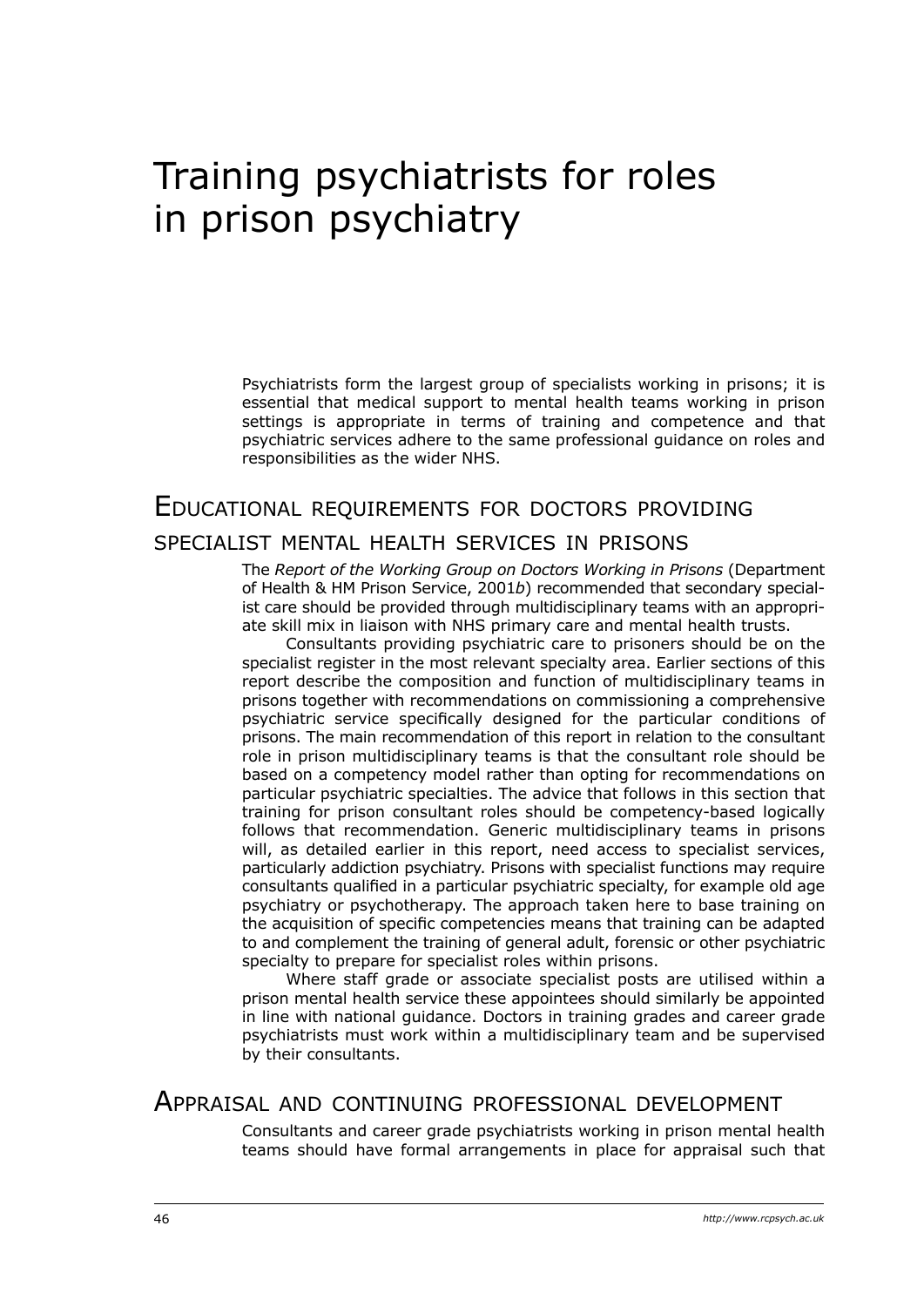each doctor's competencies in their specialist area are reviewed on a regular basis.

Working in a prison environment is potentially isolating and all providers in this area need to ensure that regular time is identified for continuing professional development to ensure that doctors can enhance their clinical skills, integrate new knowledge and respond to changing needs. All doctors should be members of a peer-group network appropriate to their developmental needs to facilitate reflective practice.

# Competencies of particular relevance to prison mental **HEALTHCARE**

Psychiatrists providing mental health services in prison will need to develop enhanced skills in certain areas that will allow them to adapt their practice to this particular setting. The following competencies are intended to highlight those of particular relevance for psychiatrists working in prison mental health. These areas of knowledge skills and experience must be viewed as enhancing a strong foundation of general psychiatric competencies developed during specialist training and during further training in substantive posts.

The range of skills in routine use will vary with the type of prison mental health service but should include:

- familiarity with a variety of models of community mental healthcare and ability to adapt these to best meet prisoners' mental health needs  $\blacksquare$
- understanding of the suicide awareness strategy for the prison as a whole and the role of the mental health team within this overall approach  $\blacksquare$
- ability to support the mental health team and consult with primary care in approaches to crisis management involving a wide range of interventions including self-harm, refusal of food and fluids and unusually disruptive behaviour  $\blacksquare$
- understanding and ability to influence and facilitate referrals and transfers of prisoners to community teams, in-patient units, units within medium and high security  $\blacksquare$
- an understanding of Part III of the Mental Health Act and of the role of the Home Office in dealing with mentally disordered offenders  $\blacksquare$
- identification and assessment of substance misuse problems in those patients under the care of the mental health team. Provision of information and advice on harms and risks in this area and ability to develop an immediate management plan. Familiarity with local specialist services, referral pathways and the full range of treatment models. Knowledge of the relationship between mental health, offending and substance misuse
- knowledge and skills in the assessment and management of individuals with personality disorders within prison, including knowledge of the referral process and guiding principles of specialist service provision within the prison, community and hospital systems  $\blacksquare$
- expertise, knowledge and application of diversity issues relevant in prison mental health, including an understanding of the cultural and diverse needs of ethnic minority groups and sensitivities associated  $\blacksquare$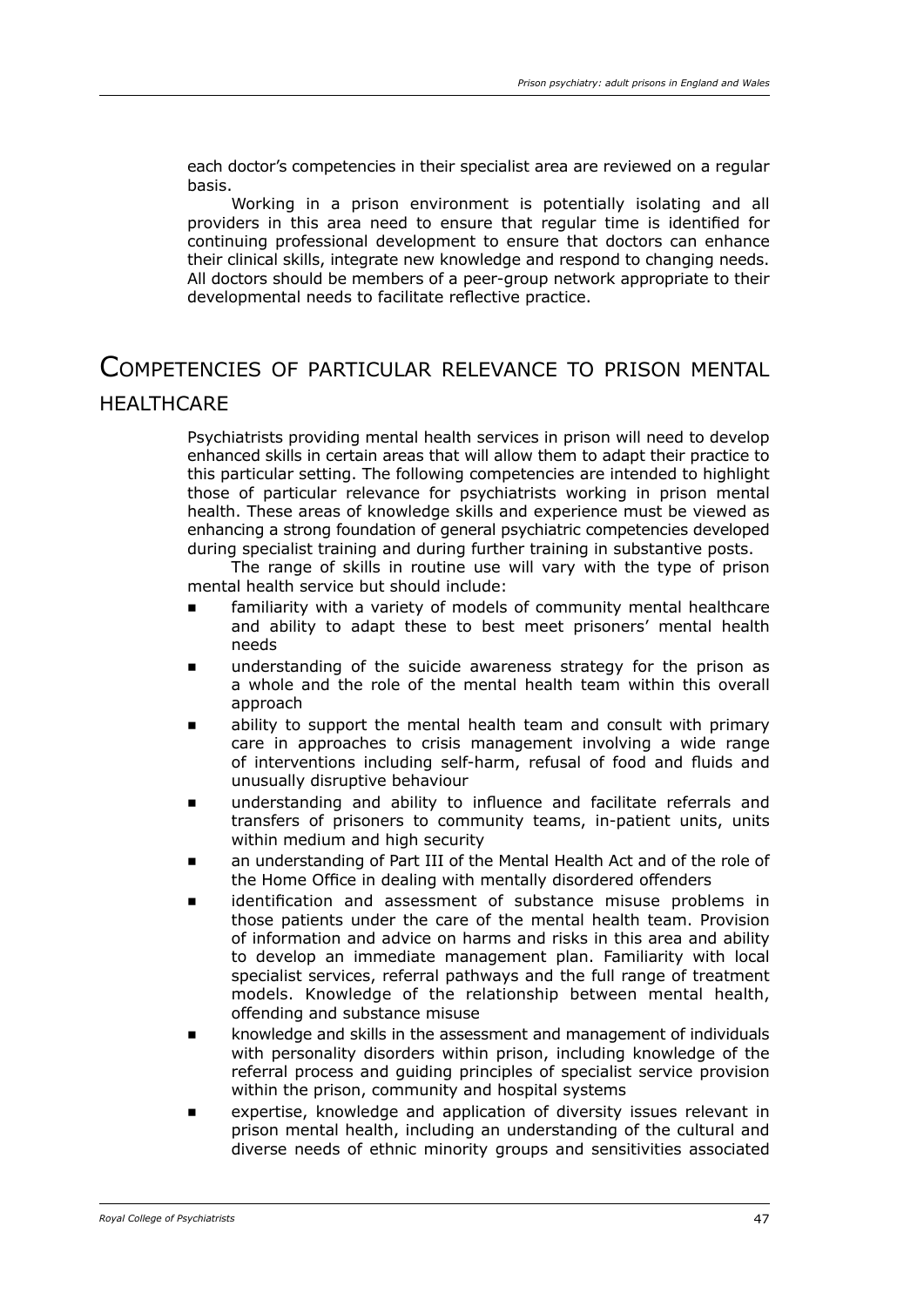with dealing with prisoners from overseas. Some ability to work with interpreters and telephone language lines

- an awareness of the needs of particular client groups such as those with a history of trauma or torture, women, adolescents, the older person and those with a degree of learning disability and knowledge of systems within prisons relating to these groups E
- awareness of the impact of imprisonment both short- and long-term including the impact on social and psychological function and family and occupational ties E
- understanding the functioning, governance, structures and systems within prisons; their impact on the care of mentally disordered offenders, the use of segregation or close supervision cells and what specific challenges they bring to the assessment and management of an individual placed in those systems. ∎

### *Management*

- Developing an awareness of multidisciplinary functioning, being an effective team member and leader. Understanding of pressures and team dynamics within a prison mental health setting.  $\blacksquare$
- Understanding of organisational dynamics and skills in conflict avoidance and conflict resolution.  $\blacksquare$
- Understanding principles of clinical governance and how these can be developed in a prison mental health team. E
- Developing skills in inter-agency functioning, liaising and understanding the roles of other prison disciplines such as probation, forensic psychology, chaplaincy and resettlement, multi-agency public protection panels (MAPPPs) and National Offender Management Service (NOMS) partnerships. E
- Understanding of models of mental healthcare in prison and ability to drive service development relevant to prisoners' needs.  $\blacksquare$
- Developing skills in designing services that are sensitive to the particular needs of prisoners from Black and minority ethnic groups. ∎

### *Professional*

- Awareness of legal and ethical practice in complex situations. É
- Understanding of confidentiality and application of principles regarding confidentiality in prison settings. E
- Development of skills to maintain good practice and sustain professional standards within secure institutions. E

## Training opportunities in prison mental healthcare

*Modernising Medical Careers* (Department of Health, 2003) set out farreaching changes to the structure of postgraduate medical education with the introduction of the foundation years (F1 and 2) followed by up to 5 years in specialist training leading to a certificate of specialist training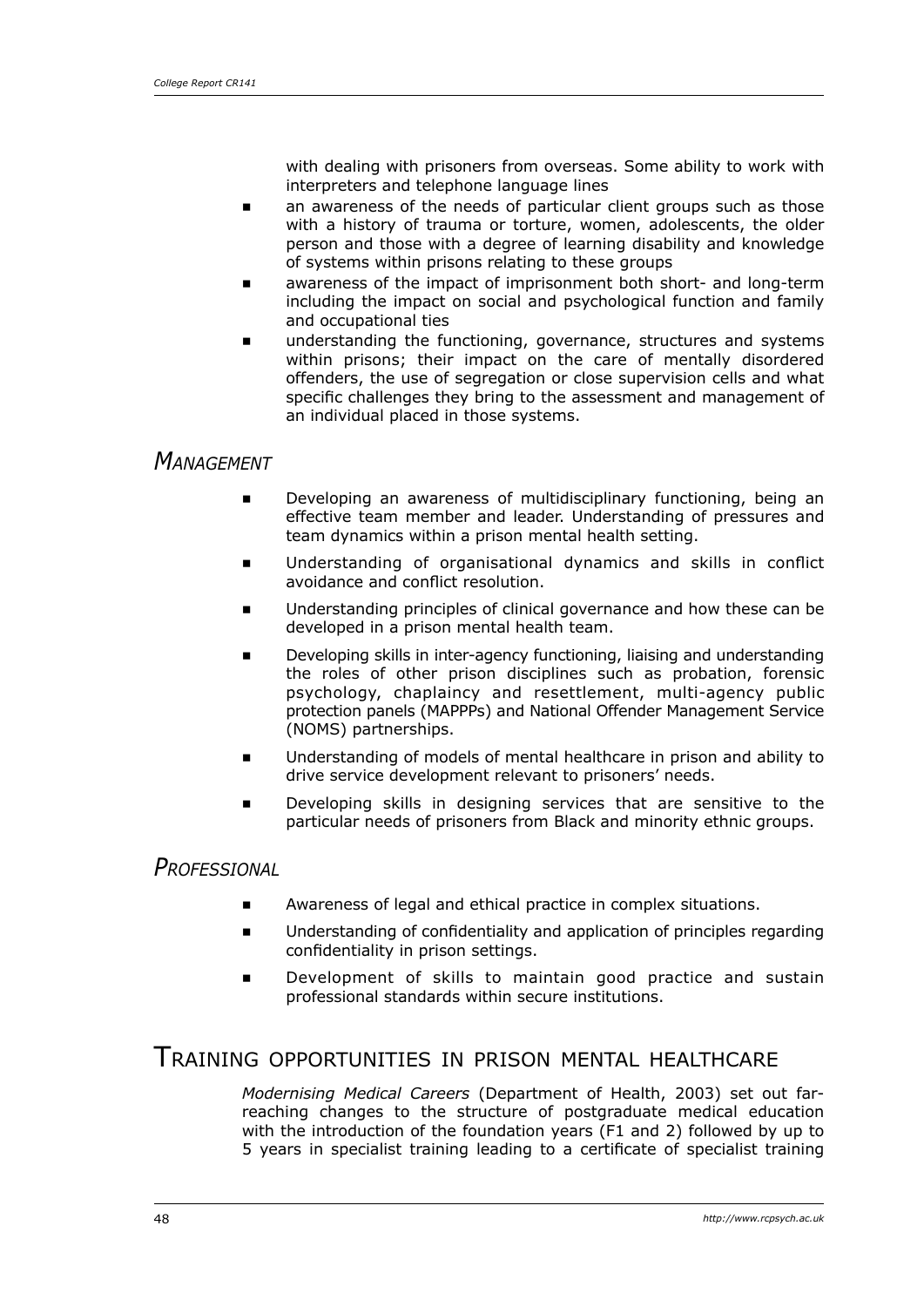(CCT). The areas of *Good Medical Practice* (General Medical Council, 2001) will form the basis of the generic skills learned in the early years and developed through later specialty specific training. The greater flexibility that these changes allow may be particularly useful to psychiatric trainees who wish to gain a range of competencies that would meet the skills and knowledge required for working within prison mental health. Those training to be general practitioners will also have more opportunities to develop special interests such that they are competent to deliver care at special interest or specialist level. The development of a continuum between postgraduate training and continuing professional development as a consultant will similarly offer the potential to gain competencies in a structured manner in areas that may have been less well-developed during higher training.

Specialist training in psychiatry needs to reflect the need for psychiatrists competent to lead multidisciplinary teams in prison settings. A minimum exposure of a visit and workshop designed to provide trainees with an understanding of service provision and challenges relating to the practice of their specialty in a prison setting. Some trainees will have the opportunity to spend several months working with mental health services in prisons or to attend on a regular basis over 1 or 2 years learning experiences.

#### **RECOMMENDATIONS**

- 25. We recommend that the majority of trainees in psychiatry should experience psychiatry provided in prison settings during their training. Training programmes should include guidance on minimum exposure to prison psychiatry tailored to the needs of the trainee and specialty.
- 26. We recommend that the workforce review team (Department of Health) training programme directors and College specialist advisory committees develop specialist training opportunities in prison in the light of the major changes in organisation and management of prison healthcare, the need to develop specific competencies to lead multidisciplinary teams in prisons and likely demand for psychiatrists competent to work in the area.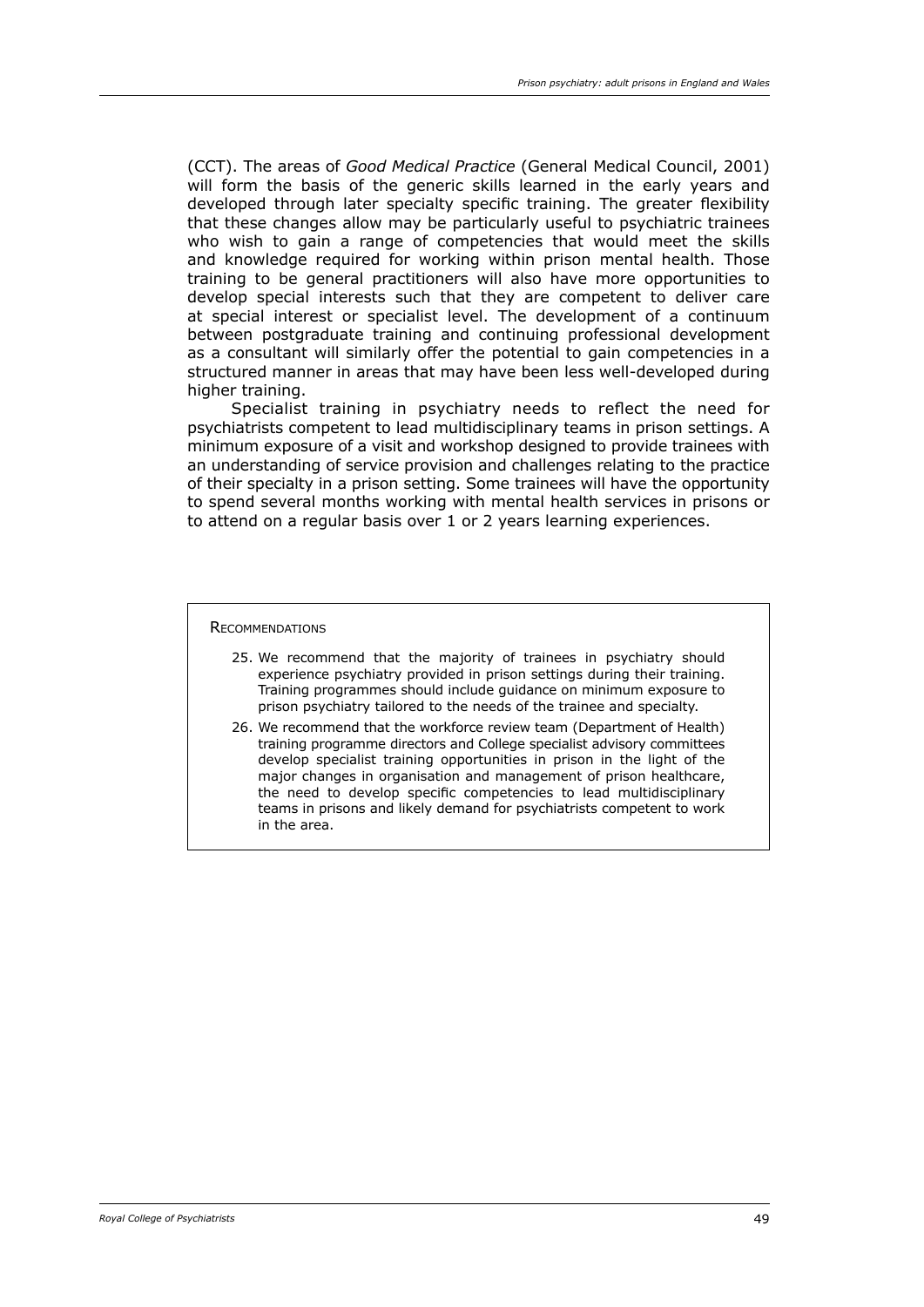# References and further reading

\*Alcohol Concern and Standing Conference on Drug Abuse (1999) *QuADS: Organisational Standards for Alcohol and Drug Treatment Services*. SCODA

- Birmingham, L., Mason, D. & Grubin, D. (1996) Prevalance of mental disorder in remand prisoners: consecutive case study. *BMJ*, **313**, 1521–1524.
- Birmingham, L., Gregone, A., Kam, M., *et al* (2004) *Psychiatric Morbidity and Mental Health Needs Among Women in Prison Mother and Baby Units*. Report MRD 12/39. National Forensic Mental Health R/D programme. Available via http://www.nfmhp. org.uk/research.htm
- Borril, J., Maden, A., Martin, A., *et al* (2003) *Differential Substance Misuse Treatment Needs of Women, Ethnic Minorities and Young Offenders in Prison: Prevalence of Substance Misuse and Treatment Needs*. Home Office Online Report Series.
- Brooke, D., Taylor, C., Gunn, J., *et al* (1996) Point prevalence of mental disorder in unconvicted male prisoners in England and Wales. *BMJ*, **313**,1524–1527.
- \*Brooker, C., Repper, J., Beverley, C., *et al* (2003) *Mental Health Services and Prisoners: A Review*. http://www.dh.gov.uk/assetRoot/04/06/43/78/04064378.PDF
- Bullock, T. (2003) Changing levels of drug use before, during and after imprisonment. In *Prisoners' Drug Use and Treatment: Seven Research Studies. Home Office Research Study 267* (ed. M. Ramsey). Home Office Research, Development & Statistics Directorate.
- \*Department of Health (2001) *Clinical Governance in Prison Health Care*. Department of Health.
- \*Department of Health (2005) *New Ways of Working for Psychiatrists: Enhancing Effective, Person-Centred Service through New Ways of Working in Multidisciplinary and Multiagency Contexts*. Department of Health.
- \*Department of Health & HM Prison Service (2001*a*) *Changing the Outlook: A Strategy for Developing and Modernising Mental Health Services in Prisons*. Department of Health.
- \*Department of Health & HM Prison Service (2001*b*) *Report of the Working Group on Doctors working in Prisons*. Department of Health.
- \*Department of Health, The Scottish Office Department of Health, Welsh Office, Department of Health & Social Security in Northern Ireland (1999) *Drug Misuse and Dependence: Guidelines on Clinical Management*. TSO (The Stationery Office).
- Dolan, K. A., Shearer, J., MacDonald, M., *et al* (2003) A randomised controlled trial of methadone maintenance treatment versus wait list control in an Australian prison system. *Drug and Alcohol Dependence*, **72**, 59–65.
- Fazel, S., Hope, T., O'Donnell, I., *et al* (2001) Hidden psychiatric morbidity in elderly prisoners. *British Journal of Psychiatry*, **179**, 535–539.
- \*Health Advisory Committee to the Prison Service (1999) *The Provision of Mental Health Care in Prisons*. Prison Service.
- Heidensohn, F. (2002) Gender and crime. In *Oxford Textbook of Criminology* (3rd edn), (eds M. Maguire, R. Morgan & R. Reiner). Oxford University Press.
- Her Majesty's Inspectorate of Prisons (2004) *No Problems: Old and Quiet: Older Prisoners in England and Wales*. HM Inspectorate of Prisons. Available at http://inspectorates. homeoffice.gov.uk/hmiprisons/thematic-reports1/hmp-thematic-older-04.pdf
- Her Majesty's Inspectorate of Prisons (2005) *Parallel Worlds: A Thematic Review of Race Relations in Prisons*. HM Inspectorate of Prisons. http://inspectorates.homeoffice. gov.uk/hmiprisons/thematic-reports1/parallelworlds.pdf